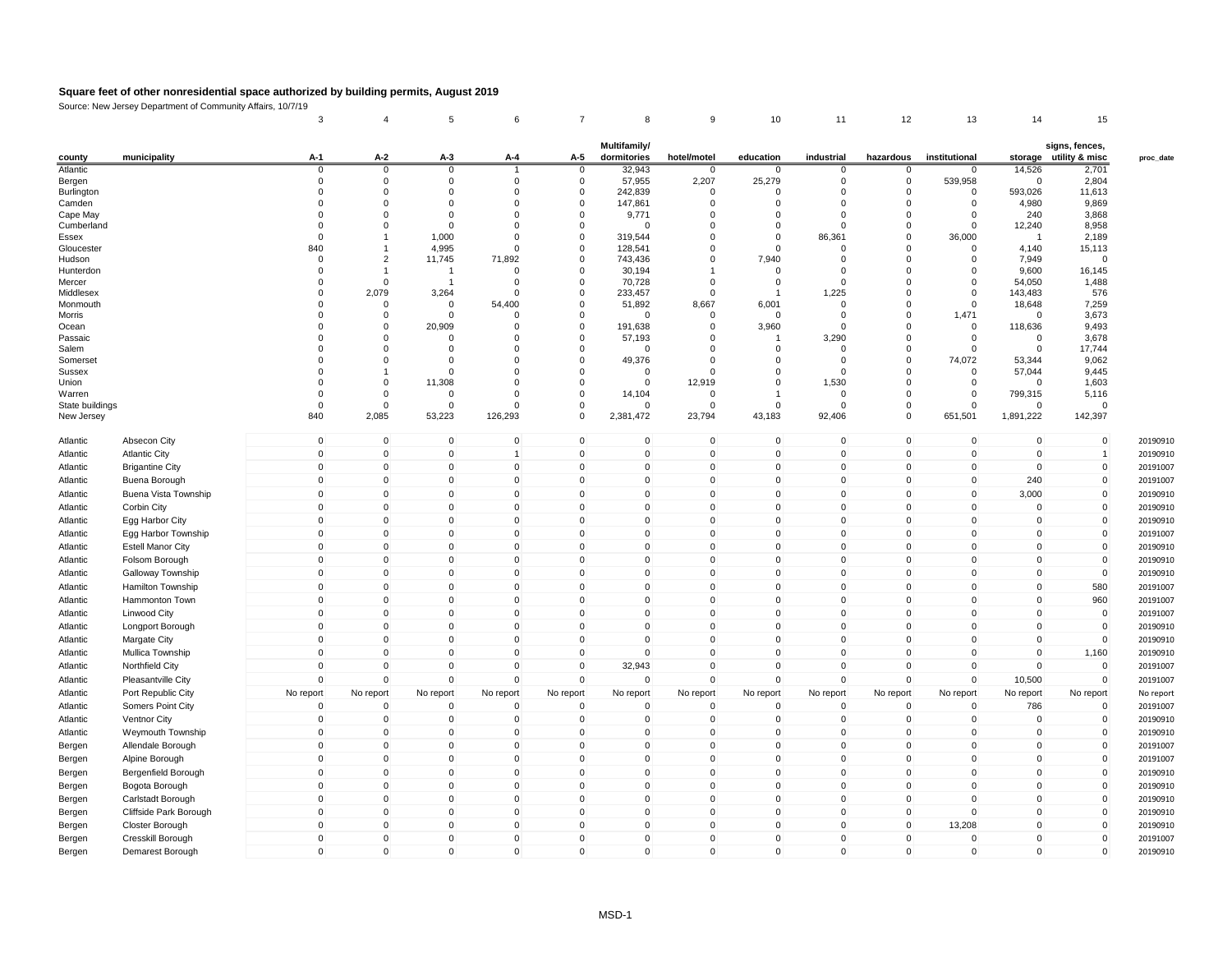|                  |                           | 3                             |             | 5                   | 6                           | $\overline{7}$             | 8                           | 9            | 10                      | 11                      | 12          | 13            | 14             | 15                                       |
|------------------|---------------------------|-------------------------------|-------------|---------------------|-----------------------------|----------------------------|-----------------------------|--------------|-------------------------|-------------------------|-------------|---------------|----------------|------------------------------------------|
| county           | municipality              | A-1                           | A-2         | $A-3$               | A-4                         | A-5                        | Multifamily/<br>dormitories | hotel/motel  | education               | industrial              | hazardous   | institutional |                | signs, fences,<br>storage utility & misc |
| Bergen           | Dumont Borough            | $\Omega$                      | $\mathbf 0$ | $\mathbf 0$         | $\mathbf{0}$                | $\mathbf 0$                | $\mathbf 0$                 | $\mathbf 0$  | $\mathbf 0$             | $\mathbf 0$             | $\mathbf 0$ | $\mathbf 0$   | $\mathbf 0$    | 0                                        |
| Bergen           | Elmwood Park Borough      | No report                     | No report   | No report           | No report                   | No report                  | No report                   | No report    | No report               | No report               | No report   | No report     | No report      | No report                                |
| Bergen           | East Rutherford Borough   | $\Omega$                      | $\Omega$    | 0                   | $\Omega$                    | $\mathbf 0$                | $\Omega$                    | $\Omega$     | $\Omega$                | $\Omega$                | $\Omega$    | $\Omega$      | $\Omega$       | $\Omega$                                 |
|                  | Edgewater Borough         | $\mathbf 0$                   | $\pmb{0}$   | $\mathbf 0$         | $\mathbf 0$                 | $\mathbf 0$                | 17,285                      | $\mathbf 0$  | $\mathbf 0$             | $\mathbf 0$             | $\mathbf 0$ | $\mathbf 0$   | $\overline{0}$ | $\pmb{0}$                                |
| Bergen<br>Bergen | Emerson Borough           | $\mathbf 0$                   | $\mathbf 0$ | $\mathbf 0$         | $\mathbf 0$                 | $\mathbf 0$                | $\mathbf 0$                 | $\mathbf 0$  | 25,279                  | $\Omega$                | $\mathbf 0$ | $\mathbf 0$   | $\mathbf 0$    | $\mathbf 0$                              |
| Bergen           | <b>Englewood City</b>     | No report                     | No report   | No report           | No report                   | No report                  | No report                   | No report    | No report               | No report               | No report   | No report     | No report      | No report                                |
|                  | Englewood Cliffs Borough  | $\mathbf 0$                   | $\mathbf 0$ | $\mathbf 0$         | $\mathbf 0$                 | $\mathbf 0$                | $\mathbf 0$                 | $\mathbf 0$  | $\mathbf 0$             | $\mathbf 0$             | $\mathbf 0$ | $\mathbf 0$   | $\mathbf 0$    | $\pmb{0}$                                |
| Bergen<br>Bergen | Fair Lawn Borough         | No report                     | No report   | No report           | No report                   | No report                  | No report                   | No report    | No report               | No report               | No report   | No report     | No report      | No report                                |
| Bergen           | Fairview Borough          | $\Omega$                      | $\Omega$    | 0                   | $\Omega$                    | $\mathbf 0$                | $\Omega$                    | $\Omega$     | $\Omega$                | $\Omega$                | 0           | $\Omega$      | $\Omega$       | $\Omega$                                 |
| Bergen           | Fort Lee Borough          | $\mathbf 0$                   | $\mathbf 0$ | $\mathbf 0$         | $\mathbf 0$                 | $\mathbf 0$                | 40,670                      | 475          | $\mathbf 0$             | $\mathbf 0$             | $\mathbf 0$ | $\mathbf 0$   | $\mathbf 0$    | $\pmb{0}$                                |
| Bergen           | Franklin Lakes Borough    | $\overline{0}$                | $\Omega$    | $\mathbf 0$         | $\mathbf 0$                 | $\overline{0}$             | $\Omega$                    | $\Omega$     | 0                       | $\Omega$                | $\Omega$    | $\Omega$      | $\overline{0}$ | $\mathbf 0$                              |
|                  | Garfield City             | $\Omega$                      | $\Omega$    | $\Omega$            | $\mathbf{0}$                | $\mathbf 0$                | $\mathbf{0}$                | $\Omega$     | $\Omega$                | $\Omega$                | $\Omega$    | $\Omega$      | $\Omega$       | 394                                      |
| Bergen           | Glen Rock Borough         | $\mathbf 0$                   | $\mathbf 0$ | $\mathbf 0$         | $\mathbf 0$                 | $\mathbf 0$                | $\mathbf 0$                 | $\mathbf 0$  | $\mathbf 0$             | $\Omega$                | $\mathbf 0$ | $\Omega$      | $\overline{0}$ | $\mathbf 0$                              |
| Bergen           |                           | $\overline{0}$                | $\mathbf 0$ | $\mathbf 0$         | $\mathbf 0$                 | $\mathbf 0$                | $\mathbf{0}$                | $\Omega$     | $\mathbf 0$             | $\Omega$                | $\Omega$    | 526,750       | $\overline{0}$ | 89                                       |
| Bergen           | <b>Hackensack City</b>    | $\Omega$                      | $\Omega$    | $\Omega$            |                             |                            | $\Omega$                    | $\Omega$     | $\Omega$                | $\Omega$                | $\Omega$    | $\Omega$      | $\Omega$       |                                          |
| Bergen           | Harrington Park Borough   |                               | $\mathbf 0$ | 0                   | $\mathbf{0}$<br>$\mathbf 0$ | $\mathbf 0$<br>$\mathbf 0$ | $\mathbf 0$                 | $\mathbf 0$  | $\mathbf 0$             | $\mathbf 0$             | $\mathbf 0$ | $\Omega$      | $\overline{0}$ | $\mathbf 0$<br>$\mathbf 0$               |
| Bergen           | Hasbrouck Heights Borough | $\mathbf 0$<br>$\overline{0}$ | $\mathbf 0$ | $\mathbf 0$         | $\Omega$                    | $\mathbf 0$                |                             | $\Omega$     |                         | $\Omega$                | $\Omega$    | $\Omega$      | $\overline{0}$ | $\mathsf 0$                              |
| Bergen           | Haworth Borough           | $\Omega$                      | $\Omega$    |                     |                             |                            | 0                           | $\Omega$     | $\mathbf 0$<br>$\Omega$ | $\Omega$                | $\Omega$    | $\Omega$      |                |                                          |
| Bergen           | Hillsdale Borough         |                               |             | $\mathbf 0$         | $\mathbf{0}$                | $\Omega$                   | $\mathbf{0}$                |              |                         |                         |             |               | $\Omega$       | $\mathbf 0$                              |
| Bergen           | Ho-Ho-Kus Borough         | $\mathbf 0$                   | $\mathbf 0$ | $\mathbf 0$         | $\mathbf 0$                 | $\mathbf 0$                | $\mathbf 0$                 | $\mathbf 0$  | $\mathbf 0$             | $\mathbf 0$<br>$\Omega$ | $\mathbf 0$ | $\mathbf 0$   | $\overline{0}$ | $\mathbf 0$                              |
| Bergen           | Leonia Borough            | $\overline{0}$                | $\mathbf 0$ | $\mathbf 0$         | $\mathbf 0$                 | $\mathbf 0$                | 0                           | $\Omega$     | $\mathbf 0$             |                         | $\Omega$    | $\Omega$      | $\overline{0}$ | $\mathsf 0$                              |
| Bergen           | Little Ferry Borough      | $\Omega$                      | $\Omega$    | $\mathbf 0$         | $\mathbf{0}$                | $\mathbf 0$                | $\mathbf{0}$                | $\Omega$     | $\mathbf{0}$            | $\mathbf{0}$            | $\Omega$    | $\Omega$      | $\Omega$       | $\mathbf 0$                              |
| Bergen           | Lodi Borough              | $\mathbf 0$                   | $\mathbf 0$ | $\mathsf{O}\xspace$ | $\mathsf{O}\xspace$         | $\mathbf 0$                | $\mathbf 0$                 | $\mathbf 0$  | $\mathbf 0$             | $\mathbf 0$             | $\mathbf 0$ | $\mathbf{0}$  | $\mathbf 0$    | $\mathbf 0$                              |
| Bergen           | Lyndhurst Township        | $\overline{0}$                | $\mathbf 0$ | $\mathbf 0$         | $\mathbf 0$                 | $\mathbf 0$                | 0                           | $\Omega$     | $\mathbf 0$             | $\mathbf 0$             | $\Omega$    | $\Omega$      | $\overline{0}$ | $\mathsf 0$                              |
| Bergen           | Mahwah Township           | $\Omega$                      | $\Omega$    | $\Omega$            | $\mathbf{0}$                | $\Omega$                   | $\mathbf{0}$                | $\Omega$     | $\Omega$                | $\Omega$                | $\Omega$    | $\Omega$      | $\Omega$       | $\mathbf 0$                              |
| Bergen           | Maywood Borough           | $\overline{0}$                | $\mathbf 0$ | $\mathsf{O}\xspace$ | $\mathsf{O}\xspace$         | $\mathbf 0$                | $\mathbf 0$                 | $\mathbf 0$  | $\mathbf 0$             | $\mathbf 0$             | $\mathbf 0$ | $\Omega$      | $\overline{0}$ | $\mathbf 0$                              |
| Bergen           | Midland Park Borough      | $\Omega$                      | $\Omega$    | $\mathsf 0$         | $\Omega$                    | $\mathbf 0$                | $\mathbf{0}$                | $\mathbf{0}$ | $\Omega$                | $\Omega$                | $\Omega$    | $\Omega$      | $\Omega$       | $\mathbf 0$                              |
| Bergen           | Montvale Borough          | $\Omega$                      | $\Omega$    | $\Omega$            | $\Omega$                    | $\mathbf 0$                | $\Omega$                    | $\Omega$     | $\Omega$                | $\Omega$                | $\Omega$    | $\Omega$      | $\Omega$       | $\overline{1}$                           |
| Bergen           | Moonachie Borough         | No report                     | No report   | No report           | No report                   | No report                  | No report                   | No report    | No report               | No report               | No report   | No report     | No report      | No report                                |
| Bergen           | New Milford Borough       | $\Omega$                      | $\Omega$    | $\mathbf 0$         | $\Omega$                    | $\mathbf 0$                | $\Omega$                    | $\Omega$     | $\Omega$                | $\Omega$                | $\Omega$    | $\Omega$      | $\Omega$       | $\mathbf 0$                              |
| Bergen           | North Arlington Borough   | $\mathbf 0$                   | $\Omega$    | $\mathbf 0$         | $\mathbf 0$                 | $\mathbf 0$                | $\mathbf 0$                 | $\Omega$     | $\Omega$                | $\Omega$                | $\Omega$    | $\Omega$      | $\Omega$       | $\pmb{0}$                                |
| Bergen           | Northvale Borough         | $\mathbf 0$                   | $\mathbf 0$ | $\mathsf 0$         | $\mathbf 0$                 | $\mathbf 0$                | $\mathbf 0$                 | $\mathbf 0$  | $\mathbf 0$             | $\Omega$                | $\mathbf 0$ | $\mathbf 0$   | $\overline{0}$ | $\mathbf 0$                              |
| Bergen           | Norwood Borough           | $\Omega$                      | $\mathbf 0$ | $\mathbf 0$         | $\Omega$                    | $\mathbf 0$                | $\mathbf 0$                 | $\Omega$     | $\mathbf 0$             | $\Omega$                | $\Omega$    | $\Omega$      | $\Omega$       | $\mathbf 0$                              |
| Bergen           | Oakland Borough           | No report                     | No report   | No report           | No report                   | No report                  | No report                   | No report    | No report               | No report               | No report   | No report     | No report      | No report                                |
| Bergen           | Old Tappan Borough        | $\mathbf 0$                   | $\mathbf 0$ | $\mathbf 0$         | $\mathbf 0$                 | $\mathbf 0$                | 0                           | $\mathbf 0$  | $\mathbf 0$             | $\mathbf 0$             | $\mathbf 0$ | $\mathbf 0$   | $\mathbf 0$    | $\mathbf 0$                              |
| Bergen           | Oradell Borough           | $\Omega$                      | $\Omega$    | $\mathbf 0$         | $\Omega$                    | $\mathbf 0$                | $\mathbf 0$                 | $\Omega$     | $\Omega$                | $\Omega$                | $\Omega$    | $\Omega$      | $\Omega$       | $\mathbf 0$                              |
| Bergen           | Palisades Park Borough    | $\Omega$                      | $\Omega$    | 0                   | $\mathbf 0$                 | $\mathbf 0$                | $\mathbf 0$                 | $\Omega$     | $\mathbf 0$             | $\Omega$                | $\Omega$    | $\Omega$      | $\Omega$       | $\pmb{0}$                                |
| Bergen           | Paramus Borough           | $\overline{0}$                | $\mathbf 0$ | $\mathbf 0$         | $\mathbf{0}$                | $\mathbf 0$                | $\mathbf 0$                 | $\Omega$     | $\mathbf 0$             | $\Omega$                | $\Omega$    | $\Omega$      | $\overline{0}$ | $\mathbf 0$                              |
| Bergen           | Park Ridge Borough        | $\mathbf 0$                   | $\mathbf 0$ | $\mathbf 0$         | $\Omega$                    | $\mathbf 0$                | $\mathbf 0$                 | $\Omega$     | $\Omega$                | $\Omega$                | $\Omega$    | $\Omega$      | $\overline{0}$ | $\mathsf 0$                              |
| Bergen           | Ramsey Borough            | $\Omega$                      | $\Omega$    | $\Omega$            | $\mathbf 0$                 | $\mathbf 0$                | $\mathbf 0$                 | $\Omega$     | $\mathbf 0$             | $\Omega$                | $\Omega$    | $\Omega$      | $\Omega$       | $\pmb{0}$                                |
| Bergen           | Ridgefield Borough        | $\Omega$                      | $\mathbf 0$ | $\mathbf 0$         | $\Omega$                    | $\mathbf 0$                | $\mathbf 0$                 | $\Omega$     | $\mathbf 0$             | $\Omega$                | $\Omega$    | $\mathbf{0}$  | $\mathbf 0$    | $\mathbf 0$                              |
| Bergen           | Ridgefield Park Village   | No report                     | No report   | No report           | No report                   | No report                  | No report                   | No report    | No report               | No report               | No report   | No report     | No report      | No report                                |
| Bergen           | Ridgewood Village         | $\Omega$                      | $\Omega$    | $\Omega$            | $\mathbf 0$                 | $\mathbf 0$                | 0                           | $\Omega$     | $\Omega$                | $\Omega$                | $\Omega$    | $\Omega$      | $\Omega$       | $\Omega$                                 |
| Bergen           | River Edge Borough        | $\overline{0}$                | $\mathbf 0$ | $\mathbf 0$         | $\mathbf 0$                 | $\mathbf 0$                | $\mathbf 0$                 | $\mathbf 0$  | $\mathbf 0$             | $\Omega$                | $\mathbf 0$ | $\mathbf 0$   | $\overline{0}$ | $\mathbf 0$                              |
| Bergen           | River Vale Township       | $\mathbf 0$                   | $\mathbf 0$ | 0                   | $\mathbf 0$                 | $\mathbf 0$                | $\mathbf 0$                 | $\mathbf 0$  | $\mathbf 0$             | $\mathbf 0$             | $\mathbf 0$ | $\Omega$      | $\overline{0}$ | $\mathbf 0$                              |
| Bergen           | Rochelle Park Township    | $\Omega$                      | $\Omega$    | 0                   | $\mathbf 0$                 | $\mathbf 0$                | $\mathbf 0$                 | $\Omega$     | $\mathbf 0$             | $\Omega$                | $\Omega$    | $\Omega$      | $\Omega$       | $\pmb{0}$                                |
| Bergen           | Rockleigh Borough         | $\overline{0}$                | $\mathbf 0$ | $\mathbf 0$         | $\mathbf{0}$                | $\mathbf 0$                | $\mathbf 0$                 | $\Omega$     | $\mathbf 0$             | $\Omega$                | $\Omega$    | $\Omega$      | $\mathbf 0$    | $\mathbf 0$                              |
| Bergen           | Rutherford Borough        | $\overline{0}$                | $\mathbf 0$ | $\pmb{0}$           | $\Omega$                    | $\mathbf 0$                | $\mathbf 0$                 | $\mathbf 0$  | $\mathbf 0$             | $\Omega$                | $\Omega$    | $\Omega$      | $\overline{0}$ | 360                                      |
| Bergen           | Saddle Brook Township     | $\mathbf 0$                   | $\mathbf 0$ | 0                   | $\mathbf 0$                 | $\mathbf 0$                | $\mathbf 0$                 | $\mathbf 0$  | $\mathbf 0$             | $\mathbf 0$             | 0           | $\mathbf 0$   | $\mathbf 0$    | $\pmb{0}$                                |
| Bergen           | Saddle River Borough      | $\overline{0}$                | $\mathbf 0$ | $\mathbf 0$         | $\Omega$                    | $\Omega$                   | $\mathbf 0$                 | $\Omega$     | $\mathbf 0$             | $\Omega$                | $\Omega$    | $\Omega$      | $\mathbf 0$    | 1,674                                    |
| Bergen           | South Hackensack Twp      | $\overline{0}$                | $\mathbf 0$ | $\pmb{0}$           | $\Omega$                    | $\mathbf 0$                | $\mathbf 0$                 | $\mathbf 0$  | $\mathbf 0$             | $\Omega$                | $\Omega$    | $\Omega$      | $\overline{0}$ | $\mathbf 0$                              |
| Bergen           | <b>Teaneck Township</b>   | $\overline{0}$                | $\mathbf 0$ | 0                   | 0                           | $\mathbf 0$                | 0                           | $\Omega$     | $\mathbf 0$             | $\Omega$                | $\Omega$    | $\mathbf 0$   | $\mathbf 0$    | $\mathbf 0$                              |
|                  |                           |                               |             |                     |                             |                            |                             |              |                         |                         |             |               |                |                                          |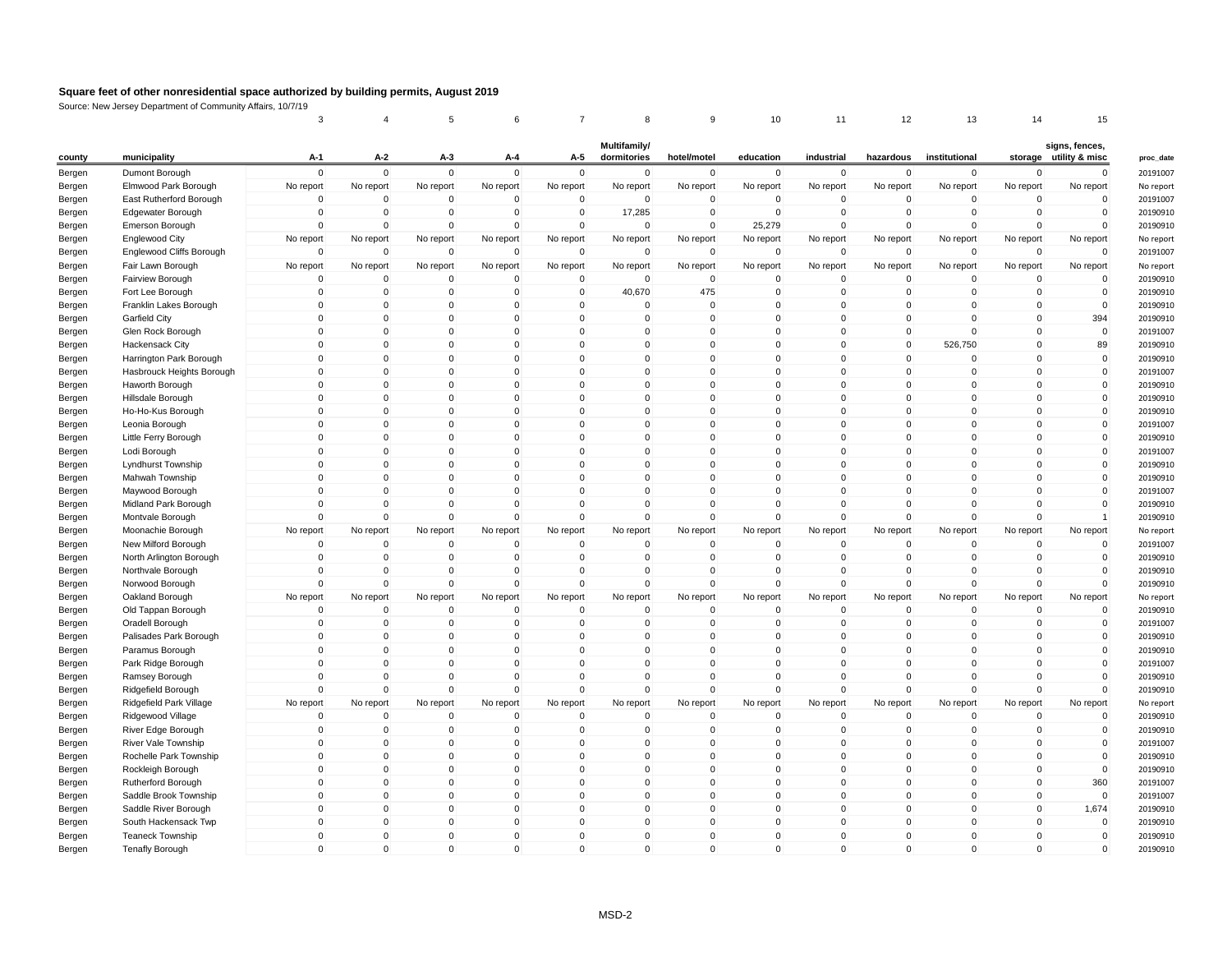|            |                                | 3                          |                            | 5                           | 6                       |                         | 8                           |                         | 10                         | 11                         | 12                          | 13                   | 14                      | 15                                       |
|------------|--------------------------------|----------------------------|----------------------------|-----------------------------|-------------------------|-------------------------|-----------------------------|-------------------------|----------------------------|----------------------------|-----------------------------|----------------------|-------------------------|------------------------------------------|
| county     | municipality                   | A-1                        | A-2                        | A-3                         | A-4                     | A-5                     | Multifamily/<br>dormitories | hotel/motel             | education                  | industrial                 | hazardous                   | institutional        |                         | signs, fences,<br>storage utility & misc |
| Bergen     | <b>Teterboro Borough</b>       | $\mathbf 0$                | $\mathbf{0}$               | $\mathbf{0}$                | $\mathbf{0}$            | $\mathbf{0}$            | $\mathbf{0}$                | $\Omega$                | $\mathbf 0$                | $\mathbf 0$                | $\mathbf 0$                 | $\mathbf{0}$         | $\Omega$                | 0                                        |
| Bergen     | Upper Saddle River Borough     | $\mathbf 0$                | $\mathbf 0$                | $\mathbf 0$                 | $\mathbf 0$             | $\mathbf 0$             | $\mathbf 0$                 | $\mathbf 0$             | $\mathbf 0$                | $\mathbf 0$                | $\mathbf 0$                 | 0                    | $\mathbf 0$             | 0                                        |
| Bergen     | <b>Waldwick Borough</b>        | $\mathbf 0$                | $\mathbf 0$                | $\mathbf 0$                 | $\mathbf 0$             | $\mathbf 0$             | $\mathbf 0$                 | $\mathbf 0$             | $\mathbf 0$                | $\mathsf 0$                | $\mathbf 0$                 | 0                    | $\Omega$                | $\mathbf 0$                              |
| Bergen     | Wallington Borough             | $\mathbf 0$                | 0                          | $\mathbf 0$                 | $\Omega$                | $\Omega$                | $\Omega$                    | $\Omega$                | $\mathbf 0$                | $\mathbf 0$                | $\mathbf 0$                 | $\Omega$             | $\mathbf 0$             | $\mathbf 0$                              |
| Bergen     | Washington Township            | $\mathbf 0$                | $\mathbf 0$                | $\mathbf 0$                 | $\Omega$                | $\Omega$                | $\mathbf 0$                 | $\Omega$                | $\mathbf 0$                | $\mathbf 0$                | $\Omega$                    | $\Omega$             | $\mathbf 0$             | $\mathbf 0$                              |
| Bergen     | Westwood Borough               | $\mathbf 0$                | $\mathbf 0$                | $\mathbf 0$                 | $\mathbf 0$             | $\mathbf 0$             | $\mathbf 0$                 | $\Omega$                | $\mathbf 0$                | $\mathsf{O}\xspace$        | $\mathbf 0$                 | 0                    | $\mathbf 0$             | 286                                      |
| Bergen     | Woodcliff Lake Borough         | $\mathbf 0$                | 0                          | $\mathbf 0$                 | $\mathbf 0$             | $\Omega$                | 0                           | $\Omega$                | $\mathbf 0$                | $\mathbf 0$                | $\mathbf 0$                 | $\Omega$             | $\mathbf 0$             | $\mathbf 0$                              |
| Bergen     | Wood-Ridge Borough             | $\mathbf 0$                | $\mathbf 0$                | $\mathbf 0$                 | $\mathbf 0$             | $\mathbf 0$             | $\mathbf{0}$                | 1,732                   | $\mathbf 0$                | $\mathbf 0$                | $\mathbf 0$                 | 0                    | $\mathbf 0$             | $\mathbf 0$                              |
| Bergen     | Wyckoff Township               | $\mathbf 0$                | $\mathbf 0$                | $\mathbf 0$                 | $\mathbf 0$             | $\mathbf 0$             | $\mathbf 0$                 | $\Omega$                | $\mathbf 0$                | $\mathsf{O}\xspace$        | $\mathbf 0$                 | 0                    | $\mathbf 0$             | $\mathbf 0$                              |
| Burlington | <b>Bass River Township</b>     | $\mathbf 0$                | $\mathbf 0$                | $\mathbf{0}$                | $\Omega$                | $\Omega$                | $\mathbf 0$                 | $\Omega$                | $\mathbf 0$                | $\mathsf{O}\xspace$        | $\mathbf{0}$                | $\Omega$             | $\Omega$                | $\mathbf 0$                              |
| Burlington | <b>Beverly City</b>            | $\mathbf 0$                | $\mathbf 0$                | $\mathbf 0$                 | $\Omega$                | $\Omega$                | $\Omega$                    | $\Omega$                | $\mathbf 0$                | $\mathbf 0$                | $\Omega$                    | $\Omega$             | $\Omega$                | $\mathbf 0$                              |
| Burlington | <b>Bordentown City</b>         | $\mathbf 0$                | $\mathbf 0$                | $\mathbf 0$                 | $\mathbf 0$             | $\mathbf 0$             | $\mathbf 0$                 | 0                       | $\mathbf 0$                | $\mathbf 0$                | $\mathbf 0$                 | 0                    | $\Omega$                | $\mathbf 0$                              |
| Burlington | Bordentown Township            | $\mathbf 0$                | $\mathbf 0$                | $\mathbf 0$                 | $\mathbf 0$             | $\Omega$                | $\mathbf 0$                 | $\Omega$                | $\mathbf 0$                | $\mathsf{O}\xspace$        | $\mathbf 0$                 | $\Omega$             | 569,145                 | 700                                      |
| Burlington | <b>Burlington City</b>         | $\mathbf 0$                | $\mathbf{0}$               | $\mathbf 0$                 | $\Omega$                | $\Omega$                | $\Omega$                    | $\Omega$                | $\mathbf 0$                | $\mathbf 0$                | $\Omega$                    | $\Omega$             | $\Omega$                | $\mathbf 0$                              |
| Burlington | <b>Burlington Township</b>     | $\mathbf 0$                | $\mathbf 0$                | $\mathbf 0$                 | $\Omega$                | $\mathbf 0$             | $\mathbf 0$                 | $\Omega$                | $\mathbf 0$                | $\mathbf 0$                | $\mathbf 0$                 | $\Omega$             | $\Omega$                | $\mathbf 0$                              |
| Burlington | Chesterfield Township          | $\mathbf 0$                | $\mathbf 0$                | $\mathbf 0$                 | $\mathbf 0$             | $\mathbf 0$             | $\mathbf 0$                 | $\mathbf 0$             | $\mathbf 0$                | $\mathbf 0$                | $\mathbf 0$                 | $\Omega$             | 7,600                   | $\mathbf 0$                              |
| Burlington | Cinnaminson Township           | $\mathbf 0$                | $\mathbf{0}$               | $\mathbf 0$                 | $\Omega$                | $\Omega$                | $\Omega$                    | $\Omega$                | $\mathbf 0$                | $\mathbf 0$                | $\Omega$                    | $\Omega$             | $\Omega$                | $\mathbf 0$                              |
| Burlington | Delanco Township               | $\mathbf 0$                | $\mathbf 0$                | $\mathbf 0$                 | $\mathbf 0$             | $\mathbf 0$             | $\mathbf 0$                 | $\Omega$                | $\mathbf 0$                | $\mathbf 0$                | $\mathbf 0$                 | $\Omega$             | $\Omega$                | $\mathbf 0$                              |
| Burlington | Delran Township                | $\mathbf 0$                | $\mathbf 0$                | $\mathbf 0$                 | $\mathbf 0$             | $\mathbf 0$             | $\mathbf{0}$                | $\mathbf 0$             | $\mathbf 0$                | $\mathsf{O}\xspace$        | $\mathbf 0$                 | $\mathbf 0$          | $\mathbf 0$             | 1,064                                    |
| Burlington | Eastampton Township            | $\mathbf 0$                | $\mathbf 0$                | $\mathbf 0$                 | $\Omega$                | $\mathbf 0$             | $\mathbf 0$                 | $\Omega$                | $\mathbf 0$                | $\mathsf{O}\xspace$        | $\mathbf 0$                 | $\mathbf 0$          | 14,826                  | $\mathbf 0$                              |
| Burlington | <b>Edgewater Park Township</b> | No report                  | No report                  | No report                   | No report               | No report               | No report                   | No report               | No report                  | No report                  | No report                   | No report            | No report               | No report                                |
| Burlington | Evesham Township               | $\mathbf 0$                | $\mathbf 0$                | $\mathbf 0$                 | $\mathbf 0$             | $\mathbf 0$             | 80,234                      | $\mathbf 0$             | $\mathbf 0$                | $\mathbf 0$                | $\mathbf 0$                 | $\mathbf 0$          | $\mathbf 0$             | 1,152                                    |
| Burlington | Fieldsboro Borough             | $\mathbf 0$                | $\mathbf{0}$               | $\mathbf 0$                 | $\mathbf 0$             | $\mathbf 0$             | $\mathbf 0$                 | $\mathbf 0$             | $\mathbf 0$                | $\mathbf 0$                | 0                           | 0                    | $\mathbf 0$             | $\mathbf 0$                              |
| Burlington | Florence Township              | $\mathbf 0$                | $\Omega$                   | $\mathbf 0$                 | $\Omega$                | $\Omega$                | $\Omega$                    | $\Omega$                | $\Omega$                   | $\mathbf 0$                | $\mathbf 0$                 | $\Omega$             | $\Omega$                | 1,026                                    |
|            |                                | $\mathbf 0$                | $\mathbf 0$                | $\mathbf 0$                 | $\mathbf 0$             | $\mathbf 0$             | $\mathbf 0$                 | $\mathbf 0$             | $\mathbf 0$                | $\mathsf{O}\xspace$        | $\mathbf 0$                 | 0                    | $\mathbf 0$             | 286                                      |
| Burlington | Hainesport Township            | $\mathbf 0$                | $\mathbf 0$                | $\mathbf 0$                 | $\mathbf 0$             | $\Omega$                | 0                           | $\Omega$                | $\mathbf 0$                |                            | $\mathbf 0$                 | $\Omega$             |                         |                                          |
| Burlington | Lumberton Township             | $\mathbf 0$                | $\mathbf{0}$               | $\mathbf 0$                 | $\Omega$                | $\Omega$                | $\Omega$                    | $\Omega$                | $\Omega$                   | $\mathbf 0$<br>$\mathbf 0$ | $\mathbf 0$                 | $\Omega$             | 1,455<br>$\Omega$       | 884                                      |
| Burlington | Mansfield Township             | $\mathbf 0$                |                            |                             | $\mathbf 0$             | $\mathbf 0$             |                             | $\mathbf 0$             | $\mathbf 0$                | $\mathsf 0$                |                             |                      | $\mathbf 0$             | 4,416                                    |
| Burlington | Maple Shade Township           | $\mathbf 0$                | $\mathbf 0$                | $\mathbf 0$                 | $\Omega$                | $\Omega$                | $\mathbf 0$<br>71           | $\Omega$                | $\mathbf 0$                |                            | $\mathbf 0$<br>$\mathbf 0$  | 0<br>$\Omega$        | $\mathbf 0$             | $\mathbf 0$                              |
| Burlington | Medford Township               |                            | $\mathbf 0$                | $\mathbf 0$                 |                         | $\Omega$                |                             |                         |                            | $\mathbf 0$                |                             |                      | $\Omega$                | 748                                      |
| Burlington | Medford Lakes Borough          | $\mathbf 0$<br>$\mathbf 0$ | $\mathbf 0$<br>$\mathbf 0$ | $\mathbf{0}$<br>$\mathbf 0$ | $\Omega$<br>$\mathbf 0$ | $\mathbf 0$             | $\Omega$<br>$\mathbf 0$     | $\Omega$<br>$\mathbf 0$ | $\mathbf 0$<br>$\mathbf 0$ | $\mathbf 0$<br>$\mathbf 0$ | $\mathbf{0}$<br>$\mathbf 0$ | $\Omega$<br>0        | $\mathbf 0$             | $\mathbf 0$<br>$\mathbf 0$               |
| Burlington | Moorestown Township            |                            |                            |                             | $\mathbf 0$             |                         | $\mathbf 0$                 | $\Omega$                |                            |                            |                             | $\Omega$             | $\mathbf 0$             |                                          |
| Burlington | Mount Holly Township           | $\mathbf 0$                | $\mathbf 0$                | $\mathbf 0$<br>$\mathbf{0}$ | $\Omega$                | $\mathbf 0$             |                             | $\Omega$                | $\mathbf 0$<br>$\mathbf 0$ | $\mathbf 0$                | $\mathbf 0$                 | $\Omega$             | $\Omega$                | $\mathbf 0$                              |
| Burlington | Mount Laurel Township          | $\mathbf 0$                | $\mathbf 0$                |                             | $\Omega$                | $\mathsf 0$<br>$\Omega$ | 162,534                     |                         |                            | $\mathsf 0$                | $\mathbf{0}$                |                      | $\Omega$                | 1,000                                    |
| Burlington | New Hanover Township           | $\pmb{0}$                  | $\mathbf{0}$               | $\mathbf{0}$                |                         |                         | $\mathbf 0$                 | $\Omega$                | $\mathbf 0$                | $\mathbf 0$                | $\mathbf{0}$                | $\Omega$             |                         | $\mathbf{1}$                             |
| Burlington | North Hanover Township         | $\mathbf 0$                | $\mathbf 0$                | $\mathbf 0$<br>$\mathbf{0}$ | $\mathbf 0$<br>$\Omega$ | $\mathbf 0$<br>$\Omega$ | 0<br>$\Omega$               | $\mathbf 0$<br>$\Omega$ | $\mathbf 0$<br>$\mathbf 0$ | $\mathbf 0$                | $\mathbf 0$                 | $\Omega$<br>$\Omega$ | $\mathbf 0$<br>$\Omega$ | $\mathbf 0$                              |
| Burlington | Palmyra Borough                | $\mathbf 0$                | $\mathbf 0$                |                             |                         |                         |                             |                         |                            | $\mathsf 0$                | $\mathbf{0}$                |                      |                         | $\mathsf 0$                              |
| Burlington | Pemberton Borough              | $\mathbf 0$                | $\mathbf{0}$               | $\mathbf{0}$                | $\Omega$                | $\Omega$                | $\Omega$                    | $\Omega$                | $\Omega$                   | $\mathbf{0}$               | $\Omega$                    | $\Omega$             | $\Omega$                | $\mathbf{0}$                             |
| Burlington | Pemberton Township             | $\mathbf 0$                | $\mathbf 0$                | $\mathbf 0$                 | $\mathbf 0$             | $\mathbf 0$             | 0                           | 0                       | $\mathbf 0$                | $\mathbf 0$                | $\mathbf 0$                 | $\Omega$             | $\mathbf 0$             | $\mathbf 0$                              |
| Burlington | Riverside Township             | $\mathbf 0$                | $\mathbf 0$                | $\mathbf 0$                 | $\mathbf 0$             | $\Omega$                | $\mathbf 0$                 | $\mathbf 0$             | $\mathbf 0$                | $\mathsf 0$                | $\mathbf 0$                 | $\Omega$             | $\Omega$                | $\mathsf{O}\xspace$                      |
| Burlington | Riverton Borough               | $\mathbf 0$                | $\mathbf{0}$               | $\mathbf{0}$                | $\Omega$                | $\Omega$                | $\Omega$                    | $\Omega$                | $\Omega$                   | $\mathbf{0}$               | $\Omega$                    | $\Omega$             | $\Omega$                | $\mathbf 0$                              |
| Burlington | Shamong Township               | $\mathbf 0$                | $\mathbf 0$                | $\mathbf 0$                 | $\mathbf 0$             | $\mathbf 0$             | 0                           | 0                       | $\mathbf 0$                | $\mathbf 0$                | $\mathbf 0$                 | 0                    | $\mathbf 0$             | 336                                      |
| Burlington | Southampton Township           | $\mathbf 0$                | $\mathbf 0$                | $\mathbf 0$                 | $\mathbf 0$             | $\mathbf 0$             | $\mathbf 0$                 | $\mathbf 0$             | $\mathbf 0$                | $\mathsf 0$                | $\mathbf 0$                 | 0                    | $\mathbf 0$             | $\mathbf 0$                              |
| Burlington | Springfield Township           | $\mathbf 0$                | $\mathbf{0}$               | $\mathbf{0}$                | $\Omega$                | $\Omega$                | $\Omega$                    | $\Omega$                | $\Omega$                   | $\mathbf{0}$               | $\Omega$                    | $\Omega$             | $\Omega$                | $\Omega$                                 |
| Burlington | <b>Tabernacle Township</b>     | $\mathbf 0$                | $\mathbf 0$                | $\pmb{0}$                   | $\mathbf 0$             | $\Omega$                | 0                           | $\Omega$                | $\mathbf 0$                | $\mathbf 0$                | $\pmb{0}$                   | $\Omega$             | $\mathbf 0$             | $\mathbf 0$                              |
| Burlington | Washington Township            | $\mathbf 0$                | $\mathbf 0$                | $\mathbf 0$                 | $\mathbf 0$             | $\mathbf 0$             | $\mathbf 0$                 | 0                       | $\mathbf 0$                | $\mathsf 0$                | $\mathbf 0$                 | 0                    | $\mathbf 0$             | $\mathbf 0$                              |
| Burlington | Westampton Township            | $\mathbf 0$                | $\mathbf{0}$               | $\mathbf{0}$                | $\Omega$                | $\Omega$                | $\Omega$                    | $\Omega$                | $\Omega$                   | $\mathbf{0}$               | $\Omega$                    | $\Omega$             | $\Omega$                | $\mathbf 0$                              |
| Burlington | Willingboro Township           | $\mathbf 0$                | $\mathbf 0$                | $\mathbf 0$                 | $\mathbf 0$             | $\mathbf 0$             | $\mathbf{0}$                | $\Omega$                | $\mathbf 0$                | $\mathbf 0$                | $\mathbf 0$                 | $\Omega$             | $\mathbf 0$             | $\mathbf 0$                              |
| Burlington | <b>Woodland Township</b>       | $\mathbf 0$                | 0                          | $\mathbf 0$                 | $\mathbf 0$             | $\mathbf 0$             | 0                           | 0                       | $\mathbf 0$                | $\mathbf 0$                | 0                           | 0                    | $\mathbf 0$             | $\mathbf 0$                              |
| Burlington | Wrightstown Borough            | $\mathbf 0$                | $\mathbf{0}$               | $\mathbf{0}$                | $\Omega$                | $\Omega$                | $\Omega$                    | $\Omega$                | $\Omega$                   | $\mathbf{0}$               | $\Omega$                    | $\Omega$             | $\Omega$                | $\mathbf 0$                              |
| Camden     | Audubon Borough                | $\mathbf 0$                | $\mathbf 0$                | $\mathbf 0$                 | $\mathbf 0$             | $\Omega$                | 0                           | $\Omega$                | $\mathbf 0$                | $\mathbf 0$                | $\mathbf 0$                 | $\Omega$             | $\Omega$                | $\mathbf 0$                              |
| Camden     | Audubon Park Borough           | $\mathbf 0$                | $\mathbf{0}$               | $\mathbf 0$                 | $\mathbf 0$             | $\mathbf 0$             | 0                           | 0                       | $\mathbf 0$                | $\mathbf 0$                | 0                           | 0                    | $\mathbf 0$             | $\mathbf 0$                              |
| Camden     | Barrington Borough             | $\mathbf 0$                | $\Omega$                   | $\Omega$                    | $\Omega$                | $\Omega$                | $\Omega$                    | $\Omega$                | $\Omega$                   | $\Omega$                   | $\Omega$                    | $\Omega$             | $\Omega$                | $\mathbf{0}$                             |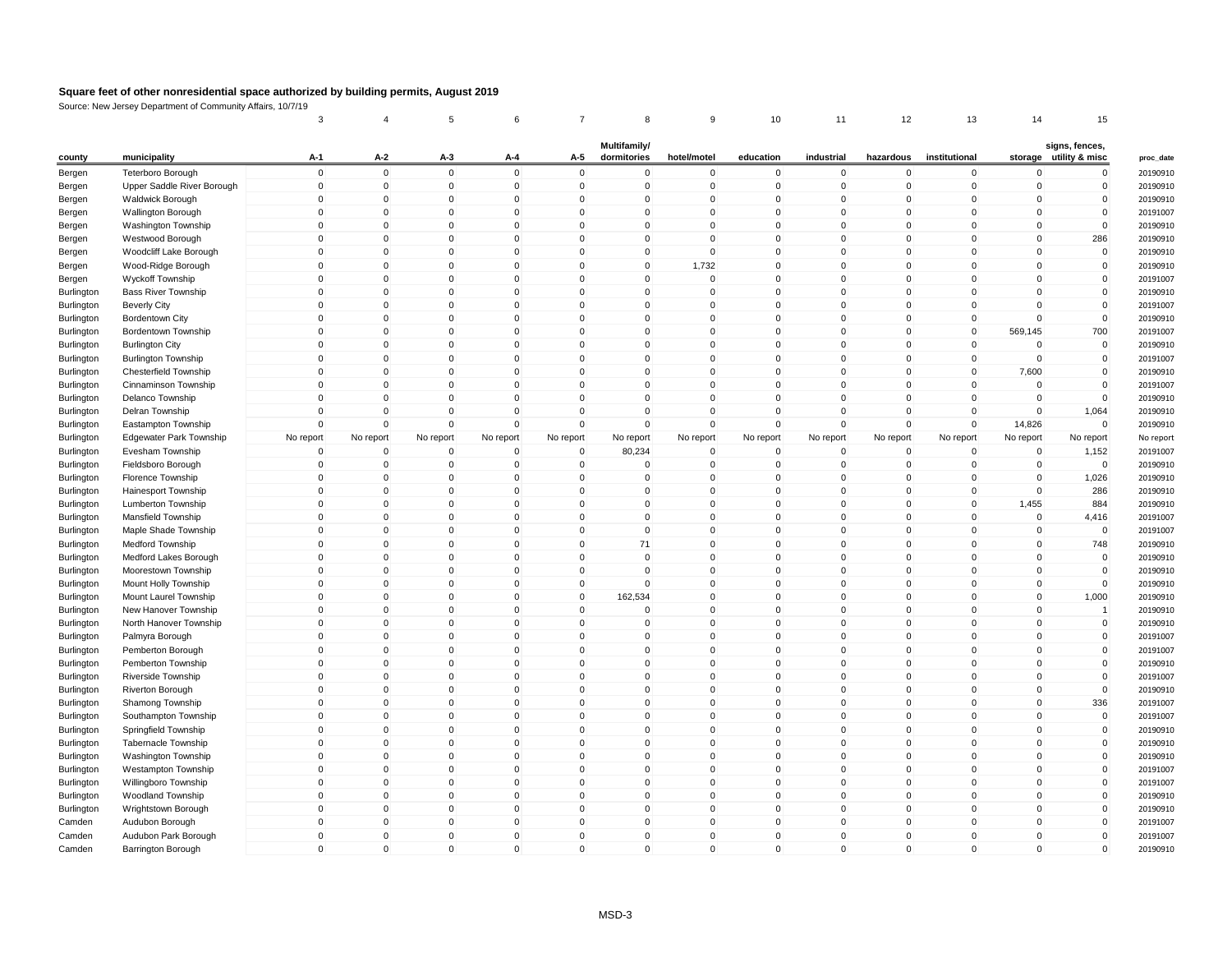|                      |                            | 3              |              | 5                   | 6                   | $\overline{7}$ | 8                           | 9            | 10           | 11          | 12          | 13            | 14             | 15                                       |
|----------------------|----------------------------|----------------|--------------|---------------------|---------------------|----------------|-----------------------------|--------------|--------------|-------------|-------------|---------------|----------------|------------------------------------------|
| county               | municipality               | A-1            | A-2          | $A-3$               | $A-4$               | A-5            | Multifamily/<br>dormitories | hotel/motel  | education    | industrial  | hazardous   | institutional |                | signs, fences,<br>storage utility & misc |
| Camden               | Bellmawr Borough           | $\mathbf 0$    | $\mathbf 0$  | $\mathbf 0$         | $\mathbf{0}$        | $\mathbf 0$    | 0                           | $\mathbf 0$  | $\mathbf 0$  | $\Omega$    | $\mathbf 0$ | $\mathbf{0}$  | $\mathbf 0$    | 0                                        |
| Camden               | Berlin Borough             | $\overline{0}$ | $\mathbf 0$  | $\mathsf{O}\xspace$ | $\mathbf 0$         | $\mathbf 0$    | $\mathbf 0$                 | $\mathbf{0}$ | $\mathbf 0$  | $\Omega$    | $\Omega$    | $\Omega$      | $\overline{0}$ | 768                                      |
| Camden               | <b>Berlin Township</b>     | $\Omega$       | $\Omega$     | $\Omega$            | $\mathbf{0}$        | $\mathbf 0$    | $\mathbf{0}$                | $\Omega$     | $\Omega$     | $\Omega$    | $\Omega$    | $\Omega$      | $\Omega$       | $\mathbf 0$                              |
| Camden               | Brooklawn Borough          | $\mathbf 0$    | $\mathbf 0$  | $\mathbf 0$         | $\mathbf 0$         | $\mathbf 0$    | $\mathbf 0$                 | $\mathbf 0$  | $\mathbf 0$  | $\mathbf 0$ | $\mathbf 0$ | $\Omega$      | $\mathbf 0$    | $\pmb{0}$                                |
| Camden               | Camden City                | $\Omega$       | $\Omega$     | $\mathsf{O}\xspace$ | $\mathbf{0}$        | $\mathbf 0$    | $\mathbf 0$                 | $\Omega$     | $\mathbf{0}$ | $\Omega$    | $\Omega$    | $\Omega$      | $\overline{0}$ | $\mathbf 0$                              |
| Camden               | Cherry Hill Township       | $\Omega$       | $\Omega$     | $\Omega$            | $\Omega$            | $\mathbf 0$    | 87,553                      | $\Omega$     | $\Omega$     | $\Omega$    | $\Omega$    | $\Omega$      | $\Omega$       | $\mathbf 0$                              |
| Camden               | <b>Chesilhurst Borough</b> | $\mathbf 0$    | $\mathbf 0$  | 0                   | $\Omega$            | $\mathbf 0$    | $\mathbf 0$                 | $\Omega$     | $\mathbf 0$  | $\Omega$    | $\mathbf 0$ | $\mathbf 0$   | $\overline{0}$ | $\mathbf 0$                              |
| Camden               | Clementon Borough          | No report      | No report    | No report           |                     | No report      | No report                   | No report    | No report    | No report   | No report   | No report     | No report      | No report                                |
| Camden               | Collingswood Borough       | $\mathbf 0$    | $\mathbf 0$  | 0                   | No report<br>0      | $\mathbf 0$    | 0                           | 0            | 0            | $\mathbf 0$ | 0           | $\mathbf 0$   | $\overline{0}$ | 0                                        |
| Camden               | Gibbsboro Borough          | $\mathbf 0$    | $\mathbf 0$  | $\mathbf 0$         | $\mathbf 0$         | $\mathbf 0$    | $\mathbf 0$                 | $\mathbf 0$  | $\mathbf 0$  | $\mathbf 0$ | $\mathbf 0$ | $\mathbf{0}$  | $\overline{0}$ | $\pmb{0}$                                |
| Camden               | <b>Gloucester City</b>     | $\Omega$       | $\Omega$     | 0                   | $\Omega$            | $\Omega$       | 0                           | $\Omega$     | $\Omega$     | $\Omega$    | $\Omega$    | $\Omega$      | $\Omega$       | $\mathbf 0$                              |
| Camden               | Gloucester Township        | $\mathbf 0$    | $\mathbf 0$  | $\mathbf 0$         | $\mathbf 0$         | $\mathbf 0$    | 0                           | 0            | 0            | $\mathbf 0$ | 0           | $\Omega$      | 0              | $\mathbf 0$                              |
|                      |                            | $\overline{0}$ | $\mathbf 0$  | $\mathbf 0$         | $\Omega$            | $\mathbf 0$    | $\mathbf 0$                 | $\Omega$     | $\Omega$     | $\Omega$    | $\mathbf 0$ | $\Omega$      | $\overline{0}$ | $\mathbf 0$                              |
| Camden               | Haddon Township            |                | $\Omega$     |                     |                     |                |                             |              |              | $\Omega$    |             |               |                |                                          |
| Camden               | Haddonfield Borough        | $\mathbf 0$    |              | $\mathbf 0$         | $\Omega$            | $\mathbf 0$    | $\mathbf{0}$                | $\Omega$     | $\Omega$     |             | $\Omega$    | $\Omega$      | $\Omega$       | 646                                      |
| Camden               | Haddon Heights Borough     | $\Omega$       | $\Omega$     | $\mathbf 0$         | $\mathbf{0}$        | $\mathbf 0$    | $\mathbf 0$                 | $\Omega$     | $\Omega$     | $\Omega$    | $\Omega$    | $\Omega$      | $\overline{0}$ | $\mathbf 0$                              |
| Camden               | Hi-nella Borough           | $\mathbf 0$    | $\mathbf 0$  | $\mathbf 0$         | $\mathbf{0}$        | $\mathbf 0$    | $\mathbf 0$                 | $\mathbf 0$  | $\Omega$     | $\Omega$    | $\Omega$    | $\Omega$      | $\overline{0}$ | $\mathbf 0$                              |
| Camden               | Laurel Springs Borough     | $\Omega$       | $\Omega$     | $\mathbf 0$         | $\Omega$            | $\mathbf 0$    | $\mathbf{0}$                | $\Omega$     | $\mathbf{0}$ | $\Omega$    | $\Omega$    | $\Omega$      | $\Omega$       | $\mathbf 0$                              |
| Camden               | Lawnside Borough           | $\mathbf 0$    | $\Omega$     | $\mathbf 0$         | $\mathbf{0}$        | $\mathbf 0$    | $\mathbf 0$                 | $\Omega$     | $\Omega$     | $\Omega$    | $\Omega$    | $\Omega$      | $\overline{0}$ | $\mathbf 0$                              |
| Camden               | Lindenwold Borough         | $\mathbf 0$    | $\mathbf 0$  | $\mathbf 0$         | $\mathsf{O}\xspace$ | $\mathbf 0$    | $\mathbf 0$                 | $\mathbf{0}$ | $\mathbf 0$  | $\Omega$    | $\mathbf 0$ | $\Omega$      | $\mathbf 0$    | 875                                      |
| Camden               | Magnolia Borough           | $\Omega$       | $\Omega$     | $\mathbf 0$         | $\Omega$            | $\mathbf 0$    | $\mathbf{0}$                | $\Omega$     | $\Omega$     | $\Omega$    | $\Omega$    | $\Omega$      | $\overline{0}$ | $\mathbf 0$                              |
| Camden               | Merchantville Borough      | $\mathbf 0$    | $\Omega$     | 0                   | $\mathbf{0}$        | $\mathbf 0$    | $\mathbf{0}$                | $\Omega$     | $\Omega$     | $\Omega$    | $\Omega$    | $\Omega$      | $\overline{0}$ | $\mathbf 0$                              |
| Camden               | Mount Ephraim Borough      | $\mathbf 0$    | $\mathbf 0$  | $\mathbf 0$         | $\mathbf{0}$        | $\mathbf 0$    | $\mathbf 0$                 | $\mathbf{0}$ | $\mathbf 0$  | $\Omega$    | $\mathbf 0$ | $\mathbf{0}$  | $\mathbf 0$    | $\mathbf 0$                              |
| Camden               | Oaklyn Borough             | $\Omega$       | $\Omega$     | 0                   | $\Omega$            | $\mathbf 0$    | 0                           | $\Omega$     | $\Omega$     | $\Omega$    | $\Omega$    | $\Omega$      | $\mathbf 0$    | $\mathbf 0$                              |
| Camden               | Pennsauken Township        | $\Omega$       | $\Omega$     | $\Omega$            | $\Omega$            | $\mathbf 0$    | 60,308                      | $\Omega$     | $\Omega$     | $\Omega$    | $\Omega$    | $\Omega$      | 4,980          | 6,028                                    |
| Camden               | Pine Hill Borough          | $\Omega$       | $\mathbf 0$  | $\mathbf 0$         | $\Omega$            | $\mathbf 0$    | 0                           | $\Omega$     | $\mathbf 0$  | $\Omega$    | $\Omega$    | $\Omega$      | $\mathbf 0$    | $\mathbf 0$                              |
| Camden               | Pine Valley Borough        | No report      | No report    | No report           | No report           | No report      | No report                   | No report    | No report    | No report   | No report   | No report     | No report      | No report                                |
| Camden               | Runnemede Borough          | $\Omega$       | $\Omega$     | 0                   | $\Omega$            | $\mathbf 0$    | $\Omega$                    | $\Omega$     | $\Omega$     | $\Omega$    | $\Omega$    | $\Omega$      | $\Omega$       | 0                                        |
| Camden               | Somerdale Borough          | $\mathbf 0$    | $\mathbf 0$  | $\mathsf{O}\xspace$ | $\mathbf 0$         | $\mathbf 0$    | $\mathbf 0$                 | $\mathbf 0$  | $\mathbf 0$  | $\Omega$    | $\mathbf 0$ | $\mathbf{0}$  | $\mathbf 0$    | $\mathbf 0$                              |
| Camden               | Stratford Borough          | $\mathbf 0$    | $\mathbf 0$  | 0                   | 0                   | $\mathbf 0$    | 0                           | $\mathbf 0$  | 0            | $\mathbf 0$ | 0           | $\mathbf 0$   | $\overline{0}$ | $\mathbf 0$                              |
| Camden               | <b>Tavistock Borough</b>   | No report      | No report    | No report           | No report           | No report      | No report                   | No report    | No report    | No report   | No report   | No report     | No report      | No report                                |
| Camden               | Voorhees Township          | $\mathbf 0$    | $\mathbf 0$  | $\mathbf 0$         | $\mathbf 0$         | $\mathbf 0$    | 0                           | $\mathbf 0$  | $\mathbf 0$  | $\Omega$    | 0           | $\Omega$      | $\mathbf 0$    | $\mathbf 0$                              |
| Camden               | <b>Waterford Township</b>  | $\mathbf 0$    | $\mathbf 0$  | $\mathbf 0$         | 0                   | $\overline{0}$ | 0                           | $\Omega$     | 0            | $\mathbf 0$ | $\Omega$    | $\mathbf 0$   | $\mathbf 0$    | 880                                      |
| Camden               | Winslow Township           | $\Omega$       | $\Omega$     | $\mathbf 0$         | $\Omega$            | $\mathbf 0$    | $\Omega$                    | $\Omega$     | $\Omega$     | $\Omega$    | $\Omega$    | $\Omega$      | $\Omega$       | 672                                      |
| Camden               | Woodlynne Borough          | No report      | No report    | No report           | No report           | No report      | No report                   | No report    | No report    | No report   | No report   | No report     | No report      | No report                                |
| Cape May             | Avalon Borough             | $\circ$        | $\mathbf 0$  | $\mathbf 0$         | $\mathbf 0$         | $\overline{0}$ | 0                           | $\Omega$     | 0            | $\Omega$    | $\Omega$    | $\Omega$      | $\mathbf 0$    | $\mathbf 0$                              |
| Cape May             | Cape May City              | $\Omega$       | $\Omega$     | $\mathbf 0$         | $\Omega$            | $\mathbf 0$    | $\mathbf 0$                 | $\Omega$     | $\mathbf 0$  | $\Omega$    | $\mathbf 0$ | $\Omega$      | $\mathbf 0$    | $\mathbf 0$                              |
| Cape May             | Cape May Point Borough     | No report      | No report    | No report           | No report           | No report      | No report                   | No report    | No report    | No report   | No report   | No report     | No report      | No report                                |
| Cape May             | Dennis Township            | $\circ$        | $\mathbf 0$  | $\mathbf 0$         | 0                   | $\mathbf 0$    | 0                           | $\Omega$     | $\mathbf 0$  | $\mathbf 0$ | 0           | $\Omega$      | $\mathbf 0$    | 0                                        |
| Cape May             | Lower Township             | $\mathbf 0$    | $\mathbf{0}$ | $\mathbf 0$         | $\mathbf{0}$        | $\mathbf 0$    | 144                         | $\Omega$     | $\Omega$     | $\Omega$    | $\Omega$    | $\Omega$      | $\overline{0}$ | 576                                      |
| Cape May             | Middle Township            | $\overline{0}$ | $\mathbf 0$  | 0                   | $\mathbf 0$         | $\mathbf 0$    | 0                           | $\mathbf 0$  | $\mathbf 0$  | $\mathbf 0$ | $\mathbf 0$ | $\mathbf 0$   | 240            | $\mathbf 0$                              |
|                      | North Wildwood City        | $\mathbf 0$    | $\mathbf 0$  | 0                   | 0                   | $\mathbf 0$    | $\mathbf 0$                 | $\mathbf 0$  | $\mathbf 0$  | $\mathbf 0$ | $\Omega$    | $\Omega$      | $\overline{0}$ | $\mathbf 0$                              |
| Cape May<br>Cape May | Ocean City                 | $\Omega$       | $\Omega$     | $\mathbf 0$         | $\mathbf{0}$        | $\mathbf 0$    | 9,627                       | $\Omega$     | $\Omega$     | $\Omega$    | $\Omega$    | $\Omega$      | $\overline{0}$ | 3,292                                    |
|                      |                            | $\overline{0}$ | $\mathbf 0$  |                     |                     |                |                             |              |              | $\mathbf 0$ | $\mathbf 0$ |               |                |                                          |
| Cape May             | Sea Isle City              |                |              | $\mathbf 0$         | $\mathbf 0$         | $\mathbf 0$    | $\mathbf 0$                 | $\mathbf 0$  | $\mathbf 0$  |             |             | $\mathbf 0$   | $\mathbf 0$    | $\mathbf 0$                              |
| Cape May             | Stone Harbor Borough       | $\mathbf 0$    | $\Omega$     | $\mathbf 0$         | $\Omega$            | $\mathbf 0$    | $\mathbf 0$                 | $\Omega$     | $\Omega$     | $\Omega$    | $\Omega$    | $\Omega$      | $\Omega$       | $\mathbf 0$                              |
| Cape May             | <b>Upper Township</b>      | $\Omega$       | $\Omega$     | 0                   | $\Omega$            | $\mathbf 0$    | $\Omega$                    | $\Omega$     | $\Omega$     | $\Omega$    | $\Omega$    | $\Omega$      | $\Omega$       | $\mathbf 0$                              |
| Cape May             | West Cape May Borough      | No report      | No report    | No report           | No report           | No report      | No report                   | No report    | No report    | No report   | No report   | No report     | No report      | No report                                |
| Cape May             | West Wildwood Borough      | $\mathbf 0$    | $\Omega$     | $\mathbf 0$         | $\Omega$            | $\mathbf 0$    | 0                           | $\Omega$     | $\Omega$     | $\Omega$    | $\Omega$    | $\Omega$      | $\overline{0}$ | $\mathbf 0$                              |
| Cape May             | Wildwood City              | $\mathbf 0$    | $\Omega$     | $\mathbf 0$         | $\mathbf{0}$        | $\mathbf 0$    | 0                           | $\Omega$     | $\mathbf{0}$ | $\Omega$    | $\Omega$    | $\Omega$      | $\Omega$       | $\mathbf 0$                              |
| Cape May             | Wildwood Crest Borough     | $\mathbf 0$    | $\mathbf 0$  | $\mathbf 0$         | $\mathbf 0$         | $\mathbf 0$    | 0                           | $\mathbf 0$  | $\mathbf 0$  | $\mathbf 0$ | $\mathbf 0$ | $\mathbf 0$   | $\overline{0}$ | $\mathbf 0$                              |
| Cape May             | Woodbine Borough           | $\mathbf 0$    | $\Omega$     | $\mathbf 0$         | $\Omega$            | $\mathbf 0$    | 0                           | $\Omega$     | $\Omega$     | $\Omega$    | $\Omega$    | $\Omega$      | $\Omega$       | $\mathbf 0$                              |
| Cumberland           | <b>Bridgeton City</b>      | $\Omega$       | $\Omega$     | $\Omega$            | $\Omega$            | $\Omega$       | $\mathbf{0}$                | $\Omega$     | $\mathbf{0}$ | $\Omega$    | $\Omega$    | $\Omega$      | $\Omega$       | $\mathbf 0$                              |
| Cumberland           | <b>Commercial Township</b> | $\Omega$       | $\mathbf 0$  | 0                   | $\Omega$            | $\mathbf 0$    | $\mathbf{0}$                | $\Omega$     | $\mathbf 0$  | $\Omega$    | $\Omega$    | $\Omega$      | $\Omega$       | 4,200                                    |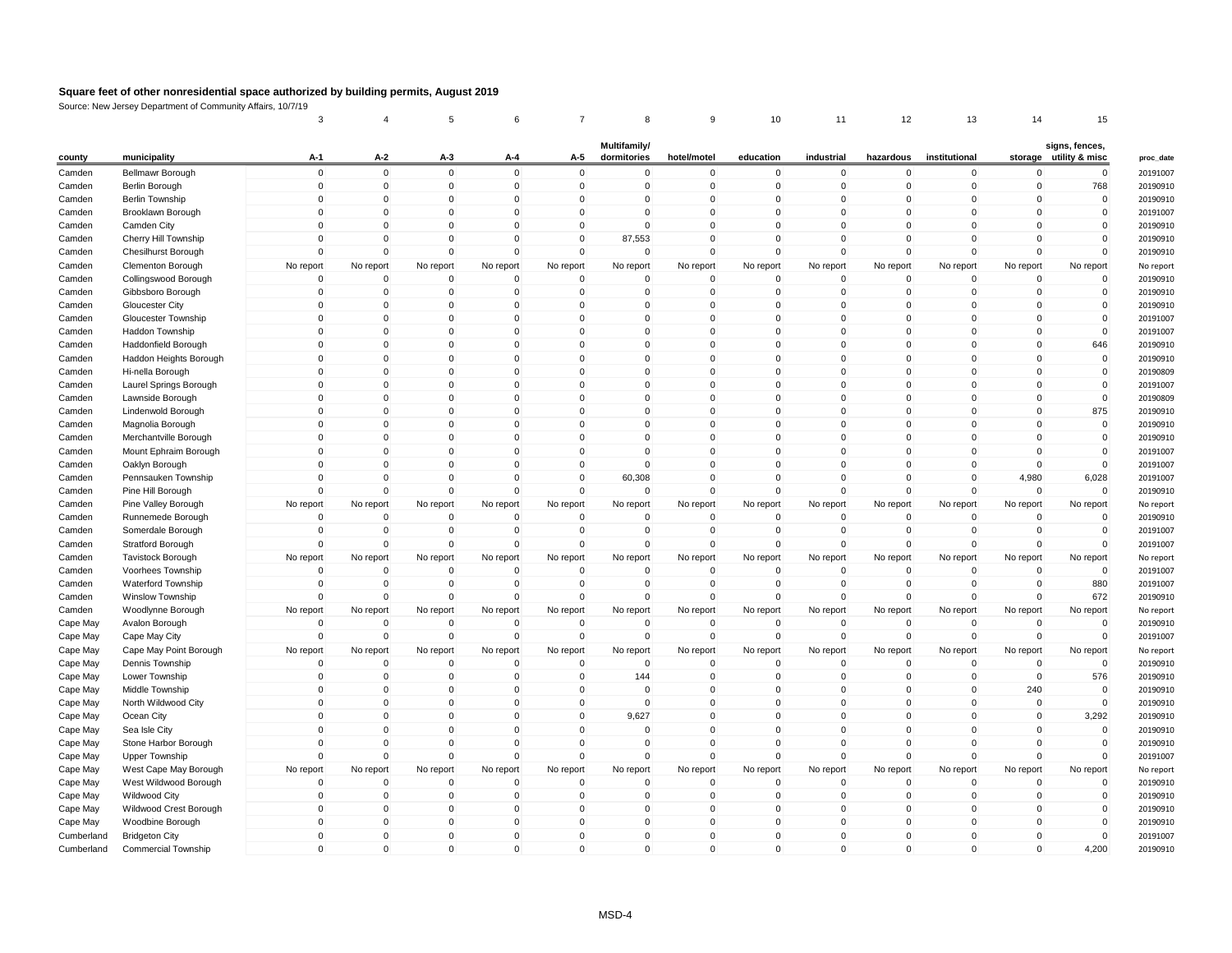|            |                            | 3            |              | 5           | 6            | $\overline{7}$ | 8            | 9           | 10                          | 11                          | 12           | 13            | 14          | 15                                  |
|------------|----------------------------|--------------|--------------|-------------|--------------|----------------|--------------|-------------|-----------------------------|-----------------------------|--------------|---------------|-------------|-------------------------------------|
|            |                            |              |              |             |              |                | Multifamily/ |             |                             |                             |              |               |             | signs, fences,                      |
| county     | municipality               | A-1          | A-2          | $A-3$       | A-4          | A-5            | dormitories  | hotel/motel | education                   | industrial                  | hazardous    | institutional |             | storage utility & misc<br>proc_date |
| Cumberland | Deerfield Township         | $\mathbf 0$  | $\mathbf 0$  | $\mathbf 0$ | $\mathbf 0$  | $\mathbf 0$    | 0            | $\mathbf 0$ | $\mathbf 0$                 | $\mathbf 0$                 | $\mathbf 0$  | $\mathbf 0$   | $\mathbf 0$ | 20191007<br>1,116                   |
| Cumberland | Downe Township             | $\mathbf 0$  | $\mathbf 0$  | $\mathbf 0$ | $\mathbf 0$  | $\mathbf 0$    | $\mathbf 0$  | $\mathbf 0$ | $\mathbf 0$                 | $\overline{0}$              | 0            | 0             | $\mathbf 0$ | $\mathbf 0$<br>20190910             |
| Cumberland | Fairfield Township         | $\mathbf{0}$ | $\Omega$     | $\mathbf 0$ | $\Omega$     | $\Omega$       | $\Omega$     | $\Omega$    | $\mathbf{0}$                | $\mathbf 0$                 | $\Omega$     | $\Omega$      | $\Omega$    | 840<br>20191007                     |
| Cumberland | Greenwich Township         | $\mathbf 0$  | $\mathbf 0$  | $\mathbf 0$ | $\mathbf 0$  | $\mathbf 0$    | $\mathbf 0$  | $\mathbf 0$ | $\mathbf 0$                 | $\mathbf 0$                 | $\mathbf 0$  | $\mathbf 0$   | $\mathbf 0$ | $\mathbf 0$<br>20191007             |
| Cumberland | <b>Hopewell Township</b>   | $\mathbf 0$  | $\mathbf 0$  | $\mathbf 0$ | $\Omega$     | $\mathbf 0$    | 0            | $\mathbf 0$ | $\mathbf 0$                 | $\mathbf 0$                 | 0            | $\Omega$      | $\mathbf 0$ | $\mathbf 0$<br>20191007             |
| Cumberland | Lawrence Township          | $\mathbf{0}$ | $\Omega$     | $\Omega$    | $\Omega$     | $\Omega$       | $\mathbf{0}$ | $\Omega$    | $\mathbf{0}$                | $\mathbf 0$                 | $\Omega$     | $\Omega$      | $\Omega$    | $\mathbf{0}$<br>20190910            |
| Cumberland | Maurice River Township     | $\mathbf 0$  | $\mathbf 0$  | $\mathbf 0$ | $\Omega$     | $\mathbf 0$    | $\mathbf 0$  | $\mathbf 0$ | $\mathbf 0$                 | $\mathbf 0$                 | $\mathbf 0$  | $\mathbf 0$   | 240         | $\mathbf 0$<br>20190910             |
| Cumberland | Millville City             | No report    | No report    | No report   | No report    | No report      | No report    | No report   | No report                   | No report                   | No report    | No report     | No report   | No report<br>No report              |
| Cumberland | Shiloh Borough             | $\Omega$     | $\Omega$     | $\mathbf 0$ | $\Omega$     | $\Omega$       | $\Omega$     | $\Omega$    | $\mathbf{0}$                | $\mathbf 0$                 | $\Omega$     | $\mathbf 0$   | $\Omega$    | $\Omega$<br>20191007                |
| Cumberland | Stow Creek Township        | $\mathbf 0$  | $\mathbf 0$  | $\mathbf 0$ | $\mathbf 0$  | $\mathbf 0$    | $\mathbf 0$  | $\mathbf 0$ | $\mathbf 0$                 | $\mathbf 0$                 | $\mathbf 0$  | $\mathbf 0$   | $\mathbf 0$ | 624<br>20191007                     |
| Cumberland | Upper Deerfield Township   | $\mathbf 0$  | $\Omega$     | $\mathbf 0$ | $\Omega$     | $\Omega$       | $\mathbf 0$  | $\mathbf 0$ | $\mathbf 0$                 | $\mathbf 0$                 | $\Omega$     | $\mathbf 0$   | $\Omega$    | $\mathbf 0$<br>20191007             |
| Cumberland | Vineland City              | $\Omega$     | $\mathbf 0$  | $\mathbf 0$ | $\mathbf{0}$ | $\Omega$       | $\mathbf{0}$ | $\Omega$    | $\mathbf{0}$                | $\mathbf 0$                 | $\Omega$     | $\Omega$      | 12,000      | 2,178<br>20190910                   |
| Essex      | <b>Belleville Township</b> | $\mathbf 0$  | $\mathbf 0$  | $\mathbf 0$ | $\mathbf 0$  | $\mathbf 0$    | $\mathbf 0$  | $\mathbf 0$ | $\mathbf 0$                 | $\mathbf 0$                 | $\mathbf 0$  | $\mathbf{0}$  | $\mathbf 0$ | $\mathbf 0$<br>20190910             |
| Essex      | <b>Bloomfield Township</b> | $\mathbf 0$  | $\mathbf 0$  | $\mathbf 0$ | $\Omega$     | $\mathbf 0$    | $\mathbf 0$  | $\mathbf 0$ | $\mathbf 0$                 | $\mathbf 0$                 | $\mathbf 0$  | 36,000        | $\Omega$    | 260<br>20191007                     |
| Essex      | Caldwell Borough           | $\mathbf 0$  | $\Omega$     | $\Omega$    | $\mathbf 0$  | $\Omega$       | $\mathbf 0$  | $\Omega$    | $\mathbf 0$                 | $\mathbf 0$                 | 0            | $\Omega$      | $\Omega$    | $\mathbf 0$<br>20190910             |
| Essex      | Cedar Grove Township       | $\mathbf 0$  | $\mathbf 0$  | 1,000       | $\mathbf 0$  | $\mathbf 0$    | $\mathbf 0$  | $\mathbf 0$ | $\mathbf 0$                 | $\mathbf 0$                 | $\mathbf 0$  | $\mathbf 0$   | $\mathbf 0$ | 896<br>20191007                     |
| Essex      | East Orange City           | $\mathbf 0$  | $\Omega$     | $\mathbf 0$ | $\Omega$     | $\mathbf 0$    | 314,500      | $\mathbf 0$ | $\mathbf 0$                 | $\mathbf 0$                 | $\mathbf{0}$ | $\mathbf{0}$  | $\Omega$    | $\mathbf 0$<br>20190910             |
| Essex      | Essex Fells Borough        | No report    | No report    | No report   | No report    | No report      | No report    | No report   | No report                   | No report                   | No report    | No report     | No report   | No report<br>No report              |
| Essex      | Fairfield Township         | $\mathbf 0$  | $\mathbf 0$  | $\mathbf 0$ | $\mathbf 0$  | $\mathbf 0$    | $\mathbf 0$  | $\mathbf 0$ | $\mathbf 0$                 | $\mathbf 0$                 | $\mathbf 0$  | $\mathbf 0$   | $\mathbf 0$ | $\mathbf 0$<br>20190910             |
| Essex      | Glen Ridge Borough         | $\mathbf 0$  | $\mathbf 0$  | $\mathbf 0$ | $\Omega$     | $\mathbf 0$    | $\mathbf 0$  | $\mathbf 0$ | $\mathbf 0$                 | $\mathbf 0$                 | $\mathbf 0$  | $\mathbf{0}$  | $\Omega$    | $\mathbf 0$<br>20191007             |
| Essex      | Irvington Township         | No report    | No report    | No report   | No report    | No report      | No report    | No report   | No report                   | No report                   | No report    | No report     | No report   | No report<br>No report              |
| Essex      | Livingston Township        | $\mathbf 0$  | $\mathbf 0$  | $\mathbf 0$ | $\mathbf 0$  | $\mathbf 0$    | 0            | $\mathbf 0$ | $\mathbf 0$                 | $\mathbf 0$                 | 0            | $\mathbf 0$   | $\mathbf 0$ | $\mathbf 0$<br>20190910             |
| Essex      | Maplewood Township         | $\mathbf 0$  | $\Omega$     | $\mathbf 0$ | $\Omega$     | $\mathbf 0$    | $\mathbf 0$  | $\mathbf 0$ | $\mathbf 0$                 | $\mathbf 0$                 | 0            | $\mathbf 0$   | $\Omega$    | $\mathbf 0$<br>20190910             |
| Essex      | Millburn Township          | $\Omega$     | $\Omega$     | $\Omega$    | $\Omega$     | $\Omega$       | $\Omega$     | $\Omega$    | $\mathbf 0$                 | $\mathbf 0$                 | 0            | $\Omega$      | $\Omega$    | 672<br>20190910                     |
| Essex      | Montclair Township         | $\mathbf 0$  | $\mathbf 0$  | $\mathbf 0$ | $\mathbf 0$  | $\mathbf 0$    | $\mathbf 0$  | $\mathbf 0$ | $\mathbf 0$                 | $\overline{0}$              | $\mathbf 0$  | $\Omega$      | $\mathbf 0$ | 168<br>20191007                     |
| Essex      | Newark City                | $\mathbf 0$  | $\mathbf{1}$ | $\mathbf 0$ | $\Omega$     | $\mathbf 0$    | 5,044        | $\mathbf 0$ | $\mathbf 0$                 | 86,361                      | $\mathbf 0$  | $\mathbf{0}$  | 1           | $\mathbf 0$<br>20190910             |
| Essex      | North Caldwell Borough     | $\Omega$     | $\Omega$     | 0           | $\Omega$     | $\Omega$       | $\mathbf 0$  | $\Omega$    | $\mathbf 0$                 | $\mathbf 0$                 | 0            | $\Omega$      | $\Omega$    | $\mathbf 0$<br>20190910             |
| Essex      | Nutley Township            | $\mathbf 0$  | $\mathbf 0$  | $\mathbf 0$ | $\Omega$     | $\Omega$       | $\mathbf 0$  | $\mathbf 0$ | $\mathbf 0$                 | $\mathbf 0$                 | $\mathbf 0$  | $\Omega$      | $\Omega$    | 193<br>20190910                     |
| Essex      | City of Orange Township    | $\mathbf 0$  | $\mathbf 0$  | 0           | $\Omega$     | $\mathbf 0$    | $\mathbf 0$  | $\mathbf 0$ | $\mathbf 0$                 | $\mathbf 0$                 | $\mathbf 0$  | $\mathbf 0$   | $\mathbf 0$ | $\mathbf 0$<br>20190910             |
| Essex      | Roseland Borough           | $\mathbf 0$  | $\mathbf 0$  | 0           | $\mathbf 0$  | $\mathbf 0$    | $\mathbf 0$  | $\mathbf 0$ | $\mathbf 0$                 | $\mathbf 0$                 | 0            | $\Omega$      | $\mathbf 0$ | $\mathbf 0$<br>20190910             |
| Essex      | South Orange Village       | $\mathbf 0$  | $\mathbf 0$  | 0           | $\Omega$     | $\mathbf 0$    | $\mathbf 0$  | $\mathbf 0$ | $\mathbf 0$                 | $\mathbf 0$                 | $\mathbf 0$  | $\Omega$      | $\mathbf 0$ | $\mathbf 0$<br>20191007             |
| Essex      | Verona Township            | $\mathbf 0$  | $\mathbf 0$  | $\mathbf 0$ | $\Omega$     | $\mathbf 0$    | $\mathbf 0$  | $\mathbf 0$ | $\mathbf 0$                 | $\mathbf 0$                 | $\mathbf 0$  | $\mathbf{0}$  | $\Omega$    | $\mathbf 0$<br>20191007             |
| Essex      | West Caldwell Township     | $\mathbf 0$  | $\mathbf 0$  | 0           | $\mathbf 0$  | $\mathbf 0$    | $\mathbf 0$  | $\mathbf 0$ | $\mathbf 0$                 | $\mathbf 0$                 | 0            | $\Omega$      | $\mathbf 0$ | $\mathbf 0$<br>20191007             |
| Essex      | West Orange Township       | $\mathbf 0$  | $\mathbf 0$  | $\mathbf 0$ | $\Omega$     | $\Omega$       | $\mathbf 0$  | $\mathbf 0$ | $\mathbf 0$                 | $\mathbf 0$                 | $\mathbf 0$  | $\Omega$      | $\mathbf 0$ | $\mathbf 0$<br>20190910             |
| Gloucester | Clayton Borough            | $\mathbf 0$  | $\mathbf 0$  | $\pmb{0}$   | $\Omega$     | $\mathbf 0$    | $\mathbf 0$  | $\mathbf 0$ | $\mathbf 0$                 | $\mathbf 0$                 | $\mathbf 0$  | $\mathbf{0}$  | $\mathbf 0$ | $\pmb{0}$<br>20191007               |
| Gloucester | Deptford Township          | $\mathbf 0$  | $\mathbf 0$  | 0           | $\mathbf 0$  | $\mathbf 0$    | $\mathbf 0$  | $\mathbf 0$ | 0                           | $\mathbf 0$                 | 0            | 0             | $\mathbf 0$ | 560<br>20191007                     |
| Gloucester | East Greenwich Township    | $\mathbf 0$  | $\Omega$     | $\Omega$    | $\Omega$     | $\Omega$       | $\Omega$     | $\Omega$    | $\mathbf{0}$                | $\mathbf{0}$                | $\mathbf{0}$ | $\mathbf 0$   | $\Omega$    | $\mathbf{0}$<br>20191007            |
| Gloucester | <b>Elk Township</b>        | $\mathbf 0$  | $\mathbf 0$  | $\pmb{0}$   | $\Omega$     | $\mathbf 0$    | $\mathbf 0$  | $\mathbf 0$ | $\mathbf 0$                 | $\mathbf 0$                 | $\mathbf 0$  | $\mathbf 0$   | 900         | $\mathbf 0$<br>20190910             |
| Gloucester | Franklin Township          | $\mathbf 0$  | $\mathbf 0$  | 0           | $\mathbf 0$  | $\mathbf 0$    | $\mathbf 0$  | $\mathbf 0$ | $\mathbf 0$                 | $\mathbf 0$                 | 0            | 0             | $\mathbf 0$ | $\mathbf 0$<br>20190910             |
| Gloucester | Glassboro Borough          | 840          | $\Omega$     | $\mathbf 0$ | $\Omega$     | $\Omega$       | 128,541      | $\Omega$    | $\mathbf{0}$                | $\mathbf{0}$                | $\Omega$     | $\Omega$      | $\Omega$    | $\Omega$<br>20191007                |
| Gloucester | Greenwich Township         | $\mathbf 0$  | $\mathbf 0$  | $\mathbf 0$ | $\mathbf 0$  | $\mathbf 0$    | $\mathbf 0$  | $\mathbf 0$ | $\mathsf 0$                 | $\mathbf 0$                 | 0            | $\mathbf 0$   | $\mathbf 0$ | $\mathbf 0$<br>20190910             |
| Gloucester | Harrison Township          | $\mathbf 0$  | $\mathbf{1}$ | $\mathbf 0$ | $\mathbf 0$  | $\mathbf 0$    | $\mathbf 0$  | $\mathbf 0$ | 0                           | $\mathbf 0$                 | 0            | $\mathbf 0$   | $\mathbf 0$ | 607<br>20190910                     |
| Gloucester | Logan Township             | No report    | No report    | No report   | No report    | No report      | No report    | No report   | No report                   | No report                   | No report    | No report     | No report   | No report<br>No report              |
| Gloucester | Mantua Township            | $\mathbf 0$  | 0            | $\mathbf 0$ | $\Omega$     | $\mathbf 0$    | 0            | $\mathbf 0$ | $\mathbf 0$                 | $\mathbf 0$                 | 0            | $\Omega$      | $\Omega$    | $\Omega$<br>20191007                |
| Gloucester | Monroe Township            | $\mathbf 0$  | $\mathbf 0$  | 4,995       | $\mathbf 0$  | $\mathbf 0$    | $\mathbf 0$  | $\mathbf 0$ | $\mathbf 0$                 | $\mathbf 0$                 | 0            | $\mathbf 0$   | 1,800       | 12,512<br>20191007                  |
| Gloucester | National Park Borough      | $\Omega$     | $\Omega$     | $\Omega$    | $\Omega$     | $\Omega$       | $\Omega$     | $\Omega$    | $\mathbf{0}$                | $\mathbf{0}$                | $\Omega$     | $\mathbf{0}$  | $\Omega$    | $\Omega$<br>20190910                |
|            | Newfield Borough           | $\mathbf 0$  | $\mathbf 0$  | $\mathbf 0$ | $\mathbf 0$  | $\mathbf 0$    | $\mathsf 0$  | $\mathbf 0$ | $\mathbf 0$                 | $\mathbf 0$                 | 0            | $\mathbf 0$   | $\mathbf 0$ | $\mathbf 0$<br>20191007             |
| Gloucester |                            | $\mathbf 0$  | 0            | 0           | $\mathbf 0$  | $\overline{0}$ | 0            | $\mathbf 0$ |                             |                             | 0            | 0             | $\mathbf 0$ | $\mathbf 0$                         |
| Gloucester | Paulsboro Borough          | $\Omega$     | $\Omega$     | $\Omega$    | $\Omega$     | $\Omega$       | $\mathbf{0}$ | $\Omega$    | $\mathbf 0$<br>$\mathbf{0}$ | $\mathbf 0$<br>$\mathbf{0}$ | $\Omega$     |               | $\Omega$    | 20190910<br>$\mathbf{0}$            |
| Gloucester | Pitman Borough             |              | $\mathbf 0$  | $\mathbf 0$ |              |                |              |             |                             |                             |              | $\mathbf 0$   |             | 20191007                            |
| Gloucester | South Harrison Township    | $\mathbf 0$  |              |             | $\Omega$     | $\mathbf 0$    | $\mathsf 0$  | $\mathbf 0$ | $\mathsf 0$                 | $\mathbf 0$                 | 0            | $\mathbf 0$   | 1,440       | $\mathbf 0$<br>20190910             |
| Gloucester | Swedesboro Borough         | $\mathbf 0$  | $\mathbf 0$  | 0           | $\mathbf 0$  | $\mathbf 0$    | 0            | 0           | $\mathbf 0$                 | $\overline{0}$              | 0            | 0             | 0           | $\mathbf 0$<br>20191007             |
| Gloucester | Washington Township        | $\Omega$     | $\Omega$     | $\Omega$    | $\Omega$     | $\Omega$       | $\Omega$     | $\Omega$    | $\mathbf{0}$                | $\mathbf{0}$                | $\Omega$     | $\Omega$      | $\Omega$    | 864<br>20190910                     |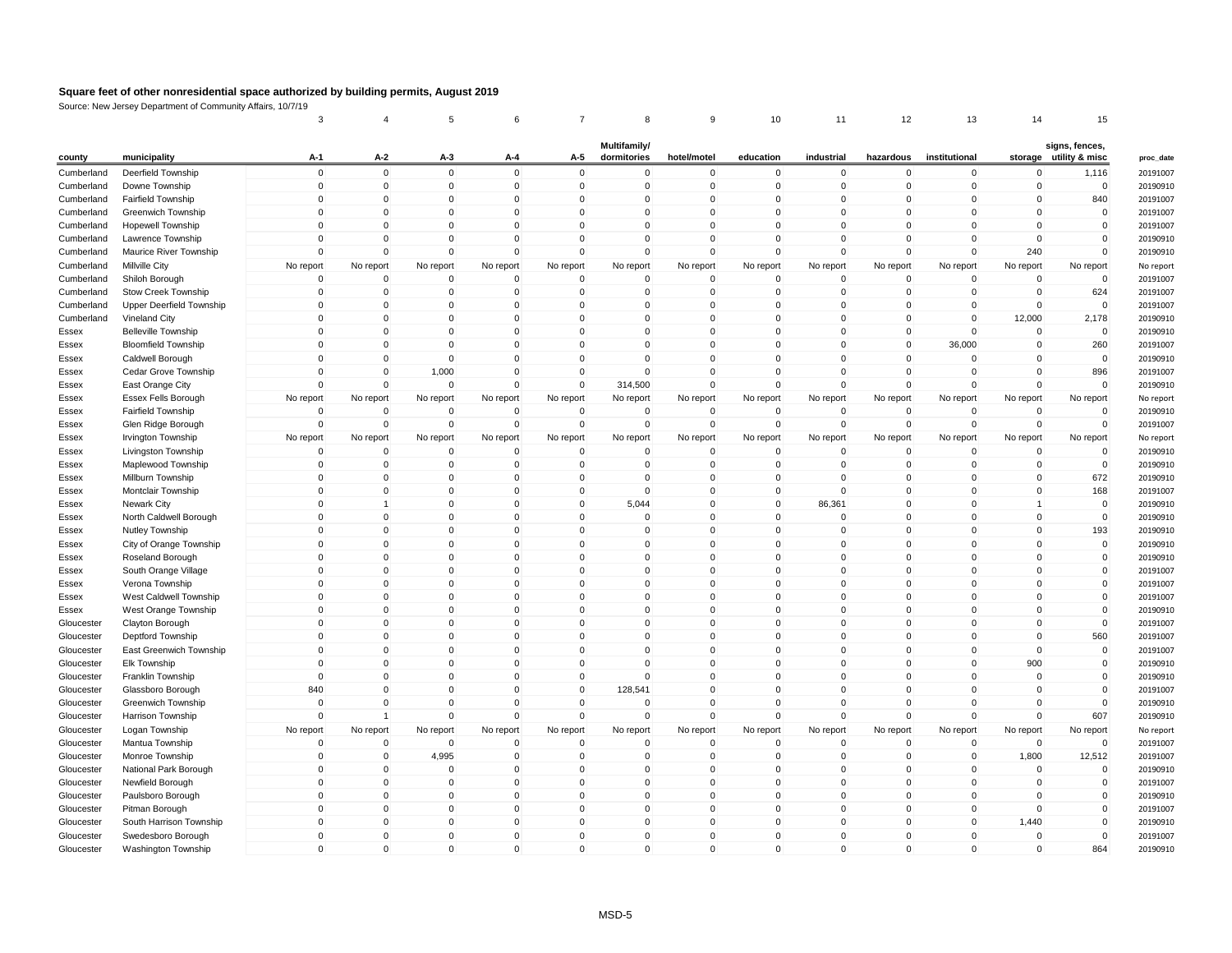|            |                                 | 3                          |                             | 5                |                                 |             | 8                           |                         | 10                      | 11                          | 12                      | 13                   | 14                      | 15                                       |
|------------|---------------------------------|----------------------------|-----------------------------|------------------|---------------------------------|-------------|-----------------------------|-------------------------|-------------------------|-----------------------------|-------------------------|----------------------|-------------------------|------------------------------------------|
| county     | municipality                    | A-1                        | A-2                         | A-3              | A-4                             | A-5         | Multifamily/<br>dormitories | hotel/motel             | education               | industrial                  | hazardous               | institutional        |                         | signs, fences,<br>storage utility & misc |
| Gloucester | Wenonah Borough                 | $\mathbf 0$                | $\Omega$                    | $\Omega$         | $\mathbf{0}$                    | $\mathbf 0$ | $\mathbf{0}$                | $\mathbf 0$             | $\mathbf 0$             | $\mathbf{0}$                | $\mathbf{0}$            | $\Omega$             | $\Omega$                | $\mathbf 0$                              |
| Gloucester | West Deptford Township          | $\overline{0}$             | $\mathbf 0$                 | $\mathbf 0$      | $\mathbf 0$                     | $\mathbf 0$ | $\mathbf 0$                 | $\mathbf{0}$            | $\mathbf 0$             | $\mathbf 0$                 | $\mathbf 0$             | 0                    | $\mathbf 0$             | $\mathbf 0$                              |
| Gloucester | Westville Borough               | $\mathbf 0$                | $\mathbf 0$                 | $\mathbf 0$      | $\mathbf 0$                     | $\mathbf 0$ | $\mathbf 0$                 | $\Omega$                | $\mathbf 0$             | $\mathbf 0$                 | $\mathbf 0$             | $\Omega$             | $\mathbf 0$             | $\mathsf{O}\xspace$                      |
| Gloucester | <b>Woodbury City</b>            | $\overline{0}$             | $\mathbf 0$                 | $\mathbf 0$      | $\Omega$                        | $\mathbf 0$ | 0                           | $\Omega$                | $\Omega$                | $\Omega$                    | $\Omega$                | $\Omega$             | $\mathbf 0$             | $\mathbf 0$                              |
| Gloucester | Woodbury Heights Borough        | $\mathbf 0$                | $\mathbf 0$                 | $\mathbf 0$      | $\Omega$                        | $\mathbf 0$ | $\mathbf 0$                 | $\Omega$                | $\mathbf 0$             | $\mathbf 0$                 | $\Omega$                | $\Omega$             | $\mathbf 0$             | $\mathbf 0$                              |
| Gloucester | Woolwich Township               | $\mathbf 0$                | $\mathbf 0$                 | 0                | $\mathbf 0$                     | $\mathbf 0$ | $\mathbf 0$                 | $\Omega$                | $\mathbf 0$             | $\mathbf 0$                 | $\mathbf 0$             | $\Omega$             | $\mathbf 0$             | 570                                      |
| Hudson     | <b>Bayonne City</b>             | $\overline{0}$             | $\mathbf 0$                 | $\mathbf 0$      | $\mathbf 0$                     | $\mathbf 0$ | 19,339                      | $\Omega$                | $\mathbf 0$             | $\mathbf 0$                 | 0                       | $\Omega$             | $\mathbf 0$             | $\mathbf 0$                              |
| Hudson     | East Newark Borough             | $\mathbf 0$                | $\mathbf 0$                 | $\mathbf 0$      | $\mathbf 0$                     | $\mathbf 0$ | 0                           | $\Omega$                | $\mathbf 0$             | $\mathbf 0$                 | $\mathbf 0$             | 0                    | $\mathbf 0$             | $\mathbf 0$                              |
| Hudson     | Guttenberg Town                 | $\mathbf 0$                | $\mathbf 0$                 | $\mathbf 0$      | $\mathbf 0$                     | $\mathbf 0$ | $\mathbf 0$                 | $\mathbf 0$             | $\mathbf 0$             | $\mathbf 0$                 | $\mathbf 0$             | 0                    | $\mathbf 0$             | $\mathsf 0$                              |
| Hudson     | Harrison Town                   | $\mathbf 0$                | $\mathbf 0$                 | $\mathbf 0$      | $\mathbf{0}$                    | $\mathbf 0$ | $\mathbf 0$                 | $\mathbf 0$             | $\Omega$                | $\mathsf 0$                 | $\Omega$                | $\Omega$             | $\mathbf 0$             | $\mathsf 0$                              |
| Hudson     | <b>Hoboken City</b>             | $\Omega$                   | $\Omega$                    | $\mathbf 0$      | $\Omega$                        | $\mathbf 0$ | 4,941                       | $\mathbf 0$             | 7,940                   | $\Omega$                    | $\Omega$                | $\Omega$             | $\mathbf 0$             | $\pmb{0}$                                |
| Hudson     | Jersey City                     | $\overline{0}$             | $\mathbf 0$                 | $\mathbf 0$      | 71,892                          | $\mathbf 0$ | 396,264                     | $\Omega$                | $\mathbf 0$             | $\mathbf 0$                 | $\mathbf 0$             | 0                    | 6,154                   | $\mathbf 0$                              |
| Hudson     | Kearny Town                     | $\overline{0}$             | $\mathbf 0$                 | 11,745           | $\mathbf 0$                     | $\mathbf 0$ | 322,892                     | $\Omega$                | $\mathbf 0$             | $\Omega$                    | $\Omega$                | $\mathbf 0$          | 1,795                   | $\mathbf 0$                              |
| Hudson     | North Bergen Township           | No report                  | No report                   | No report        | No report                       | No report   | No report                   | No report               | No report               | No report                   | No report               | No report            | No report               | No report                                |
| Hudson     | Secaucus Town                   | $\overline{0}$             | $\overline{2}$              | $\mathbf 0$      | $\Omega$                        | $\mathbf 0$ | 0                           | $\Omega$                | $\mathbf 0$             | $\mathbf 0$                 | 0                       | $\mathbf 0$          | $\mathbf 0$             | $\mathbf 0$                              |
| Hudson     | <b>Union City</b>               | No report                  | No report                   | No report        | No report                       | No report   | No report                   | No report               | No report               | No report                   | No report               | No report            | No report               | No report                                |
| Hudson     | Weehawken Township              | $\Omega$                   | $\Omega$                    | $\mathbf 0$      | $\Omega$                        | $\mathbf 0$ | $\mathbf{0}$                | $\Omega$                | $\Omega$                | $\Omega$                    | $\Omega$                | $\Omega$             | $\mathbf 0$             | $\mathbf 0$                              |
| Hudson     | West New York Town              | $\mathbf 0$                | $\mathbf 0$                 | $\mathbf 0$      | $\mathbf 0$                     | $\mathbf 0$ | 0                           | $\mathbf 0$             | $\mathbf 0$             | $\mathbf 0$                 | 0                       | 0                    | $\mathbf 0$             | $\mathbf 0$                              |
| Hunterdon  | Alexandria Township             | $\mathbf 0$                | $\mathbf 0$                 | $\mathbf 0$      | $\mathbf 0$                     | $\mathbf 0$ | $\mathbf 0$                 | $\mathbf 0$             | $\mathbf 0$             | $\mathbf 0$                 | $\mathbf 0$             | $\mathbf 0$          | $\mathbf 0$             | 4,050                                    |
| Hunterdon  | Bethlehem Township              | $\overline{0}$             | $\mathbf 0$                 | 0                | $\Omega$                        | $\mathbf 0$ | 0                           | $\Omega$                | $\mathbf 0$             | $\mathbf 0$                 | $\Omega$                | $\Omega$             | $\mathbf 0$             | $\mathbf 0$                              |
| Hunterdon  |                                 | $\mathbf 0$                | $\Omega$                    | 0                | $\mathbf 0$                     | $\mathbf 0$ | $\Omega$                    | $\Omega$                | $\Omega$                | $\mathbf 0$                 | $\Omega$                | $\Omega$             | $\Omega$                | $\mathbf 0$                              |
| Hunterdon  | <b>Bloomsbury Borough</b>       | $\mathbf 0$                | $\mathbf 0$                 | $\mathbf 0$      | $\mathsf{O}\xspace$             | $\mathbf 0$ | $\mathbf 0$                 | $\mathbf{0}$            | $\mathbf 0$             | $\mathbf 0$                 | $\mathbf 0$             | $\mathbf 0$          | $\mathbf 0$             | $\mathsf{O}\xspace$                      |
| Hunterdon  | Califon Borough<br>Clinton Town | $\overline{0}$             | $\mathbf 0$                 | 0                | 0                               | $\mathbf 0$ | $\mathbf 0$                 | $\Omega$                | $\mathbf 0$             | $\mathbf 0$                 | $\Omega$                | 0                    | $\mathbf 0$             | $\mathsf{O}\xspace$                      |
|            |                                 | $\mathbf{0}$               | $\mathbf{0}$                | $\Omega$         | $\mathbf{0}$                    | $\mathbf 0$ | 21,454                      | $\Omega$                | $\Omega$                | $\mathbf{0}$                | $\Omega$                | $\Omega$             | 2,400                   | $\mathbf 0$                              |
| Hunterdon  | Clinton Township                | $\mathbf 0$                | $\mathbf 0$                 | $\pmb{0}$        |                                 |             |                             |                         | $\mathbf 0$             | $\mathbf 0$                 | $\mathbf 0$             | $\mathbf 0$          |                         |                                          |
| Hunterdon  | Delaware Township               |                            |                             |                  | $\mathbf 0$                     | $\mathbf 0$ | $\mathbf 0$                 | $\mathbf 0$             |                         |                             |                         |                      | $\mathbf 0$             | 720                                      |
| Hunterdon  | East Amwell Township            | $\overline{0}$             | $\mathbf 0$<br>$\mathbf{0}$ | 0<br>$\mathbf 0$ | $\Omega$                        | $\mathbf 0$ | $\mathbf 0$<br>$\Omega$     | $\Omega$                | $\mathbf 0$<br>$\Omega$ | $\mathbf 0$                 | $\Omega$<br>$\Omega$    | $\Omega$<br>$\Omega$ | $\mathbf 0$<br>$\Omega$ | $\mathbf 0$                              |
| Hunterdon  | Flemington Borough              | $\mathbf 0$<br>$\mathbf 0$ | $\mathbf 0$                 | $\pmb{0}$        | $\mathbf{0}$                    | $\mathbf 0$ |                             |                         | $\mathbf 0$             | $\mathbf{0}$<br>$\mathbf 0$ | $\mathbf 0$             |                      |                         | $\mathbf 0$                              |
| Hunterdon  | Franklin Township               |                            |                             |                  | $\mathbf 0$                     | $\mathbf 0$ | $\mathbf 0$                 | $\mathbf 0$<br>$\Omega$ | $\Omega$                |                             | $\Omega$                | 0                    | 7,200                   | 392                                      |
| Hunterdon  | Frenchtown Borough              | $\overline{0}$             | $\mathbf 0$                 | 1                | $\Omega$                        | $\mathbf 0$ | $\mathbf 0$                 |                         |                         | $\mathbf 0$                 |                         | $\Omega$             | $\mathbf 0$             | $\mathbf 0$                              |
| Hunterdon  | Glen Gardner Borough            | $\mathbf 0$                | $\Omega$                    | 0<br>$\mathbf 0$ | $\mathbf{0}$                    | $\mathbf 0$ | $\mathbf 0$                 | $\Omega$                | $\mathbf 0$             | $\Omega$                    | $\Omega$                | $\Omega$             | $\mathbf 0$             | $\mathbf 0$                              |
| Hunterdon  | Hampton Borough                 | $\mathbf 0$                | $\mathbf 0$                 |                  | $\mathbf 0$                     | $\mathbf 0$ | $\mathbf 0$                 | $\mathbf 0$             | $\mathbf 0$             | $\mathbf 0$                 | $\mathbf 0$             | 0                    | $\mathbf 0$             | $\overline{2}$                           |
| Hunterdon  | High Bridge Borough             | $\mathbf 0$                | $\mathbf 0$                 | 0                | 0                               | $\mathbf 0$ | $\mathbf 0$                 | $\mathbf 0$             | $\mathbf 0$             | $\mathbf 0$                 | $\mathbf 0$<br>$\Omega$ | $\Omega$             | $\mathbf 0$             | 444                                      |
| Hunterdon  | <b>Holland Township</b>         | $\mathbf 0$                | $\mathbf 0$<br>$\Omega$     | 0                | $\mathsf{O}\xspace$<br>$\Omega$ | $\mathbf 0$ | $\mathbf 0$                 | $\Omega$<br>$\Omega$    | $\mathbf 0$             | $\mathbf 0$<br>$\Omega$     | $\Omega$                | $\Omega$             | $\mathbf 0$             | 2,880                                    |
| Hunterdon  | Kingwood Township               | $\pmb{0}$                  |                             | 0                |                                 | $\mathbf 0$ | $\mathbf{0}$                |                         | $\Omega$                |                             |                         | $\Omega$             | $\mathbf 0$             | 1,968                                    |
| Hunterdon  | Lambertville City               | $\mathbf 0$                | $\mathbf 0$                 | 0                | 0                               | $\mathbf 0$ | $\mathbf 0$                 | $\mathbf 0$             | $\mathbf 0$             | $\mathbf 0$                 | 0                       | 0                    | $\mathbf 0$             | 193                                      |
| Hunterdon  | Lebanon Borough                 | $\mathbf 0$                | $\mathbf 0$                 | 0                | $\mathsf{O}\xspace$             | $\mathbf 0$ | $\mathbf 0$                 | $\mathbf{0}$            | $\mathbf 0$             | $\mathbf 0$                 | $\Omega$                | $\Omega$             | $\mathbf 0$             | $\mathsf{O}\xspace$                      |
| Hunterdon  | Lebanon Township                | $\mathbf{0}$               | $\Omega$                    | $\Omega$         | $\Omega$                        | $\mathbf 0$ | $\mathbf{0}$                | $\Omega$                | $\Omega$                | $\Omega$                    | $\Omega$                | $\Omega$             | $\Omega$                | $\Omega$                                 |
| Hunterdon  | Milford Borough                 | $\mathbf 0$                | $\mathbf 0$                 | 0                | 0                               | $\mathbf 0$ | $\mathbf 0$                 | $\mathbf 0$             | $\mathbf 0$             | $\mathbf 0$                 | 0                       | 0                    | $\mathbf 0$             | $\mathbf 0$                              |
| Hunterdon  | Raritan Township                | $\mathbf 0$                | $\mathbf 0$                 | 0                | $\mathbf 0$                     | $\mathbf 0$ | $\mathbf 0$                 | $\Omega$                | $\mathbf 0$             | $\mathbf 0$                 | $\mathbf 0$             | $\Omega$             | $\mathbf 0$             | 4,260                                    |
| Hunterdon  | Readington Township             | $\mathbf{0}$               | $\Omega$                    | $\Omega$         | $\Omega$                        | $\mathbf 0$ | 8,740                       | $\mathbf{0}$            | $\Omega$                | $\Omega$                    | $\Omega$                | $\Omega$             | $\Omega$                | $\mathbf{0}$                             |
| Hunterdon  | Stockton Borough                | $\mathbf 0$                | $\pmb{0}$                   | $\mathbf 0$      | $\mathbf 0$                     | $\mathbf 0$ | $\mathbf 0$                 | $\mathbf 0$             | $\mathbf 0$             | $\mathbf 0$                 | 0                       | 0                    | $\mathbf 0$             | $\mathbf 0$                              |
| Hunterdon  | <b>Tewksbury Township</b>       | $\mathbf 0$                | $\mathbf 0$                 | $\mathbf 0$      | $\mathbf 0$                     | $\mathbf 0$ | $\mathbf 0$                 | $\Omega$                | $\mathbf 0$             | $\mathbf 0$                 | $\mathbf 0$             | $\Omega$             | $\mathbf 0$             | 1,235                                    |
| Hunterdon  | Union Township                  | $\Omega$                   | $\overline{1}$              | $\Omega$         | $\Omega$                        | $\mathbf 0$ | $\mathbf{0}$                | $\Omega$                | $\Omega$                | $\Omega$                    | $\Omega$                | $\Omega$             | $\Omega$                | $\mathbf{1}$                             |
| Hunterdon  | West Amwell Township            | $\mathbf 0$                | $\pmb{0}$                   | 0                | 0                               | $\mathbf 0$ | $\mathbf 0$                 | $\Omega$                | $\pmb{0}$               | $\mathbf 0$                 | 0                       | 0                    | $\Omega$                | $\mathbf 0$                              |
| Mercer     | East Windsor Township           | $\mathbf 0$                | $\mathbf 0$                 | $\overline{0}$   | $\mathbf 0$                     | $\mathbf 0$ | $\mathbf 0$                 | $\Omega$                | $\mathbf 0$             | $\mathbf 0$                 | $\mathbf 0$             | $\Omega$             | 52,300                  | $\mathbf 0$                              |
| Mercer     | Ewing Township                  | $\mathbf{0}$               | $\Omega$                    | $\Omega$         | $\Omega$                        | $\mathbf 0$ | $\mathbf{0}$                | $\Omega$                | $\Omega$                | $\Omega$                    | $\Omega$                | $\Omega$             | $\Omega$                | $\mathsf{O}\xspace$                      |
| Mercer     | Hamilton Township               | $\overline{0}$             | $\mathbf 0$                 | $\mathbf 0$      | 0                               | $\mathbf 0$ | $\mathbf 0$                 | $\mathbf 0$             | $\mathbf 0$             | $\mathbf 0$                 | $\mathbf 0$             | 0                    | $\mathbf 0$             | $\mathbf 0$                              |
| Mercer     | Hightstown Borough              | $\overline{0}$             | $\mathbf 0$                 | $\mathbf 0$      | 0                               | $\mathbf 0$ | 0                           | $\mathbf 0$             | $\mathbf 0$             | $\mathbf 0$                 | $\mathbf 0$             | 0                    | $\mathbf 0$             | $\mathbf 0$                              |
| Mercer     | Hopewell Borough                | $\Omega$                   | $\Omega$                    | $\Omega$         | $\Omega$                        | $\mathbf 0$ | $\mathbf{0}$                | $\Omega$                | $\Omega$                | $\Omega$                    | $\Omega$                | $\Omega$             | $\Omega$                | $\mathsf{O}\xspace$                      |
| Mercer     | <b>Hopewell Township</b>        | $\overline{0}$             | $\mathbf 0$                 | $\mathbf{0}$     | 0                               | $\mathbf 0$ | $\mathbf 0$                 | $\mathbf 0$             | $\mathbf 0$             | $\mathbf 0$                 | $\mathbf 0$             | $\Omega$             | $\mathbf 0$             | 360                                      |
| Mercer     | Lawrence Township               | $\mathbf 0$                | $\mathbf 0$                 | 1                | 0                               | $\mathbf 0$ | $\mathbf{0}$                | $\mathbf 0$             | $\mathbf 0$             | $\mathbf 0$                 | 0                       | 0                    | $\mathbf 0$             | $\pmb{0}$                                |
| Mercer     | Pennington Borough              | $\Omega$                   | $\Omega$                    | $\Omega$         | $\Omega$                        | $\mathbf 0$ | $\Omega$                    | $\Omega$                | $\mathbf{0}$            | $\Omega$                    | $\Omega$                | $\Omega$             | $\Omega$                | $\Omega$                                 |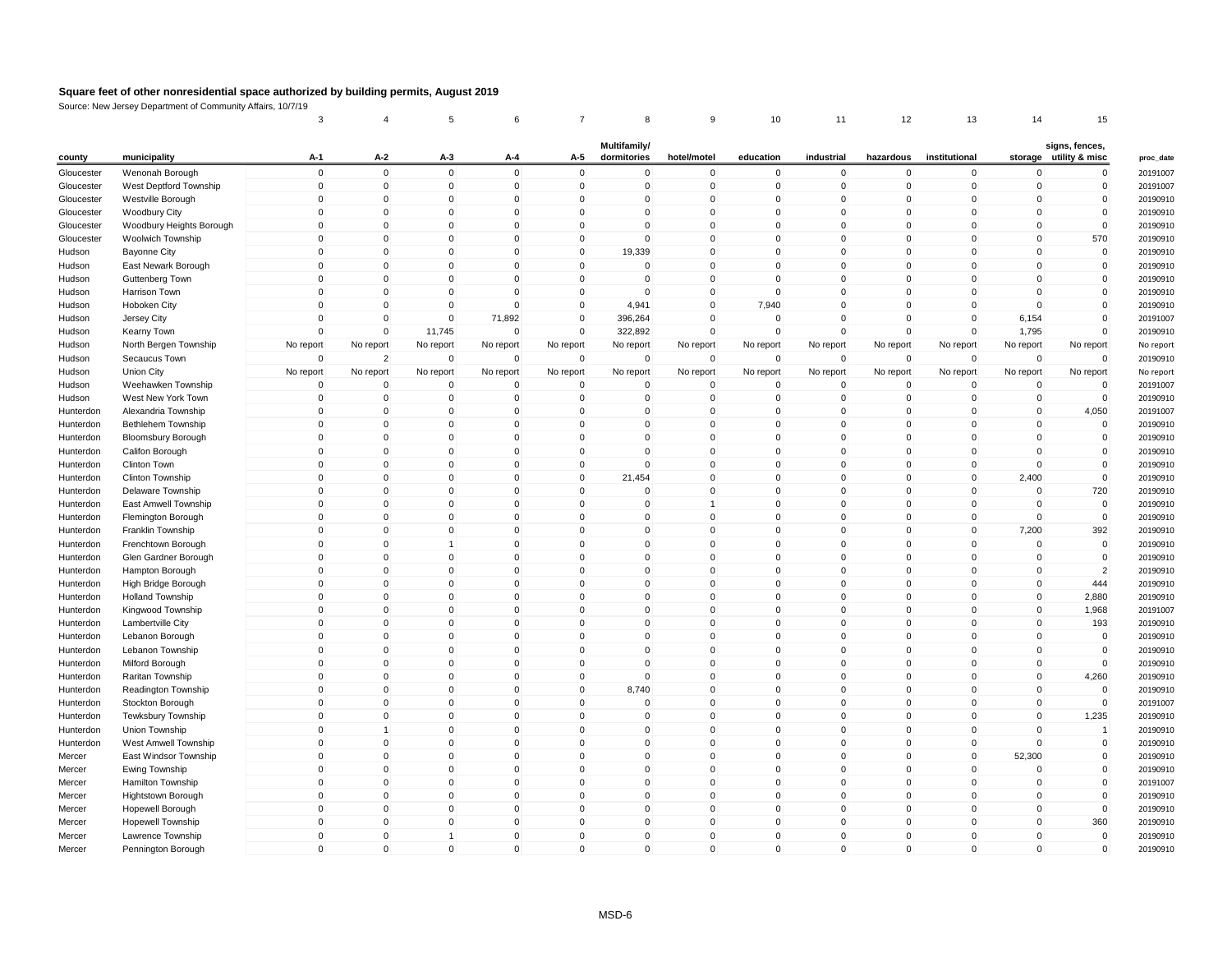|           |                            | 3                    | $\overline{4}$ | 5              | 6           | $\overline{7}$ | 8                           | 9              | 10           | 11           | 12          | 13            | 14             | 15                               |
|-----------|----------------------------|----------------------|----------------|----------------|-------------|----------------|-----------------------------|----------------|--------------|--------------|-------------|---------------|----------------|----------------------------------|
| county    | municipality               | $A-1$                | A-2            | A-3            | A-4         | A-5            | Multifamily/<br>dormitories | hotel/motel    | education    | industrial   | hazardous   | institutional | storage        | signs, fences,<br>utility & misc |
| Mercer    | Princeton Borough          | See Princeton (1114) |                |                |             |                |                             |                |              |              |             |               |                |                                  |
| Mercer    | Princeton (1114)           | $\mathbf 0$          | $\mathbf 0$    | $\mathbf 0$    | $\Omega$    | $\mathbf 0$    | $\mathbf 0$                 | $\mathbf 0$    | $\mathbf 0$  | $\mathbf 0$  | $\mathbf 0$ | $\mathbf 0$   | $\mathbf 0$    | 1,128                            |
| Mercer    | <b>Trenton City</b>        | $\mathbf 0$          | $\mathbf 0$    | $\mathbf 0$    | 0           | $\mathbf 0$    | $\mathbf 0$                 | $\mathbf 0$    | $\mathbf 0$  | $\mathbf 0$  | $\mathbf 0$ | 0             | $\pmb{0}$      | $\mathbf 0$                      |
| Mercer    | Robbinsville Township      | $\mathbf 0$          | $\mathbf 0$    | $\mathbf{0}$   | 0           | $\mathbf 0$    | 45,303                      | $\mathbf 0$    | 0            | $\mathbf 0$  | 0           | 0             | 1,750          | $\pmb{0}$                        |
| Mercer    | West Windsor Township      | $\mathbf 0$          | $\mathbf 0$    | $\mathbf 0$    | $\Omega$    | $\mathbf 0$    | 25,425                      | 0              | $\mathbf 0$  | $\mathbf 0$  | 0           | $\Omega$      | $\mathbf 0$    | $\mathbf 0$                      |
| Middlesex | Carteret Borough           | $\mathbf 0$          | $\mathbf 0$    | $\pmb{0}$      | $\Omega$    | $\mathbf 0$    | $\mathbf 0$                 | $\mathbf 0$    | $\mathbf 0$  | $\mathbf 0$  | $\mathbf 0$ | $\Omega$      | $\overline{0}$ | $\pmb{0}$                        |
|           |                            | $\mathbf 0$          | $\mathbf 0$    | $\mathbf{0}$   | $\mathbf 0$ | $\mathbf 0$    |                             |                |              | $\mathbf 0$  | $\mathbf 0$ | $\Omega$      | $\mathbf 0$    | $\mathbf 0$                      |
| Middlesex | Cranbury Township          |                      |                |                |             |                | $\mathbf 0$                 | $\mathbf 0$    | $\mathbf 0$  |              |             |               |                |                                  |
| Middlesex | Dunellen Borough           | $\mathbf 0$          | $\mathbf 0$    | $\mathbf 0$    | $\mathbf 0$ | $\mathbf 0$    | 0                           | $\mathbf 0$    | $\mathbf 0$  | $\mathbf 0$  | $\mathbf 0$ | 0             | $\mathbf 0$    | $\mathbf 0$                      |
| Middlesex | East Brunswick Township    | $\Omega$             | $\Omega$       | $\mathbf{0}$   | $\Omega$    | $\mathbf 0$    | 11,576                      | 0              | $\mathbf{1}$ | $\Omega$     | $\Omega$    | $\Omega$      | $\mathbf 0$    | $\mathbf 0$                      |
| Middlesex | Edison Township            | $\mathbf 0$          | 2,079          | $\mathsf 0$    | $\Omega$    | $\mathbf 0$    | 108,553                     | $\mathbf 0$    | $\mathbf 0$  | 1,225        | $\mathbf 0$ | $\Omega$      | 12,755         | $\mathbf 0$                      |
| Middlesex | Helmetta Borough           | $\Omega$             | $\Omega$       | $\mathbf 0$    | $\Omega$    | $\mathbf 0$    | $\mathbf 0$                 | $\mathbf{0}$   | $\mathbf 0$  | $\Omega$     | $\Omega$    | $\Omega$      | $\mathbf 0$    | $\mathbf 0$                      |
| Middlesex | Highland Park Borough      | $\mathbf 0$          | $\mathbf 0$    | $\mathbf{0}$   | 0           | $\mathbf 0$    | 18,175                      | 0              | 0            | $\mathbf 0$  | 0           | 0             | $\mathbf 0$    | $\mathbf 0$                      |
| Middlesex | Jamesburg Borough          | $\Omega$             | $\mathbf 0$    | $\mathbf 0$    | $\mathbf 0$ | $\mathbf 0$    | $\mathbf 0$                 | $\mathbf 0$    | $\mathbf 0$  | $\Omega$     | 0           | $\Omega$      | $\mathbf 0$    | $\mathbf 0$                      |
| Middlesex | Old Bridge Township        | $\mathbf 0$          | $\Omega$       | $\mathbf 0$    | $\Omega$    | $\mathbf 0$    | 94,973                      | $\mathbf 0$    | $\mathbf 0$  | $\Omega$     | $\mathbf 0$ | $\Omega$      | $\mathbf 0$    | $\mathbf 0$                      |
| Middlesex | Metuchen Borough           | $\mathbf 0$          | $\mathbf 0$    | $\mathbf 0$    | 0           | $\mathbf 0$    | $\mathbf 0$                 | $\mathbf 0$    | $\mathbf 0$  | $\mathbf 0$  | $\mathbf 0$ | $\mathbf 0$   | $\mathbf 0$    | $\mathbf 0$                      |
| Middlesex | Middlesex Borough          | No report            | No report      | No report      | No report   | No report      | No report                   | No report      | No report    | No report    | No report   | No report     | No report      | No report                        |
| Middlesex | Milltown Borough           | $\mathbf 0$          | $\mathbf 0$    | $\overline{0}$ | $\mathbf 0$ | $\mathbf 0$    | $\mathbf 0$                 | $\mathbf 0$    | $\mathbf 0$  | $\mathbf 0$  | $\mathbf 0$ | $\mathbf 0$   | $\mathbf 0$    | $\mathbf 0$                      |
| Middlesex | Monroe Township            | $\mathbf 0$          | $\mathbf 0$    | 0              | 0           | $\mathbf 0$    | 180                         | $\mathbf 0$    | 0            | $\mathbf 0$  | 0           | 0             | $\mathbf 0$    | 576                              |
| Middlesex | New Brunswick City         | $\Omega$             | $\Omega$       | $\Omega$       | $\Omega$    | $\Omega$       | $\mathbf{0}$                | $\Omega$       | $\Omega$     | $\Omega$     | $\Omega$    | $\Omega$      | 129,724        | $\Omega$                         |
| Middlesex | North Brunswick Township   | $\Omega$             | $\mathbf 0$    | $\mathbf 0$    | $\Omega$    | $\mathbf 0$    | $\mathbf 0$                 | $\mathbf 0$    | $\mathbf 0$  | $\Omega$     | $\Omega$    | $\Omega$      | $\circ$        | $\pmb{0}$                        |
| Middlesex | Perth Amboy City           | $\Omega$             | $\mathbf 0$    | $\mathbf 0$    | $\Omega$    | $\Omega$       | $\mathbf 0$                 | $\mathbf 0$    | $\mathbf 0$  | $\mathbf 0$  | $\Omega$    | $\Omega$      | $\mathbf 0$    | $\pmb{0}$                        |
| Middlesex | Piscataway Township        | $\mathbf 0$          | $\mathbf 0$    | $\mathbf 0$    | $\Omega$    | $\mathbf 0$    | $\mathbf 0$                 | $\Omega$       | $\mathbf 0$  | $\mathbf 0$  | $\mathbf 0$ | $\Omega$      | $\mathbf 0$    | $\mathbf 0$                      |
| Middlesex | Plainsboro Township        | $\mathbf 0$          | $\mathbf 0$    | 0              | 0           | $\overline{0}$ | 0                           | $\mathbf 0$    | 0            | $\mathbf 0$  | 0           | 0             | $\mathbf 0$    | $\mathbf 0$                      |
|           |                            | $\Omega$             | $\Omega$       |                | $\Omega$    | $\Omega$       | $\Omega$                    | $\Omega$       |              | $\mathbf{0}$ | $\Omega$    | $\Omega$      | $\Omega$       | $\mathbf 0$                      |
| Middlesex | Sayreville Borough         |                      |                | 3,264          |             |                |                             |                | $\mathbf{0}$ |              |             |               |                |                                  |
| Middlesex | South Amboy City           | $\mathbf 0$          | $\mathbf 0$    | $\mathbf 0$    | $\mathbf 0$ | $\mathbf 0$    | $\mathsf{O}\xspace$         | $\mathbf 0$    | $\mathbf 0$  | $\mathbf 0$  | $\mathbf 0$ | $\mathbf 0$   | $\mathbf 0$    | $\pmb{0}$                        |
| Middlesex | South Brunswick Township   | $\mathbf 0$          | $\mathbf 0$    | $\mathbf 0$    | 0           | $\mathbf 0$    | 0                           | $\mathbf 0$    | 0            | $\mathbf 0$  | 0           | 0             | $\mathbf 0$    | $\mathbf 0$                      |
| Middlesex | South Plainfield Borough   | $\Omega$             | $\Omega$       | $\mathbf{0}$   | $\Omega$    | $\Omega$       | $\Omega$                    | $\Omega$       | $\mathbf{0}$ | $\Omega$     | $\Omega$    | $\Omega$      | $\Omega$       | $\Omega$                         |
| Middlesex | South River Borough        | $\mathbf 0$          | $\mathbf 0$    | $\mathbf 0$    | $\mathbf 0$ | $\mathbf 0$    | $\mathbf 0$                 | $\mathbf 0$    | $\mathbf 0$  | $\mathbf 0$  | $\mathbf 0$ | 0             | $\mathbf 0$    | $\pmb{0}$                        |
| Middlesex | Spotswood Borough          | $\Omega$             | $\Omega$       | $\mathbf 0$    | $\Omega$    | $\Omega$       | $\Omega$                    | $\mathbf 0$    | 0            | $\Omega$     | $\Omega$    | $\Omega$      | $\Omega$       | $\mathbf 0$                      |
| Middlesex | Woodbridge Township        | $\Omega$             | $\Omega$       | $\mathbf{0}$   | $\Omega$    | $\Omega$       | $\Omega$                    | $\mathbf{0}$   | $\mathbf{0}$ | $\Omega$     | $\Omega$    | $\Omega$      | 1,004          | $\mathbf 0$                      |
| Monmouth  | Allenhurst Borough         | $\mathbf 0$          | $\mathbf 0$    | $\pmb{0}$      | 0           | $\mathbf 0$    | $\mathbf 0$                 | $\mathbf 0$    | $\mathbf 0$  | $\mathbf 0$  | 0           | 0             | 0              | $\mathbf 0$                      |
| Monmouth  | Allentown Borough          | $\Omega$             | $\Omega$       | $\mathbf 0$    | $\Omega$    | $\Omega$       | $\mathbf{0}$                | $\mathbf{0}$   | $\mathbf{0}$ | $\Omega$     | $\Omega$    | $\Omega$      | $\mathbf 0$    | $\mathbf{1}$                     |
| Monmouth  | Asbury Park City           | No report            | No report      | No report      | No report   | No report      | No report                   | No report      | No report    | No report    | No report   | No report     | No report      | No report                        |
| Monmouth  | Atlantic Highlands Borough | $\mathbf 0$          | $\mathbf 0$    | $\mathbf 0$    | 0           | $\mathbf 0$    | $\mathbf 0$                 | $\mathbf 0$    | 0            | $\mathbf 0$  | 0           | 0             | 0              | $\mathbf 0$                      |
| Monmouth  | Avon-by-the-Sea Borough    | $\Omega$             | $\mathbf 0$    | $\overline{0}$ | $\Omega$    | $\mathbf 0$    | $\mathbf 0$                 | $\mathbf 0$    | $\mathbf 0$  | $\Omega$     | $\mathbf 0$ | $\mathbf 0$   | $\mathbf 0$    | 280                              |
| Monmouth  | <b>Belmar Borough</b>      | No report            | No report      | No report      | No report   | No report      | No report                   | No report      | No report    | No report    | No report   | No report     | No report      | No report                        |
| Monmouth  | Bradley Beach Borough      | $\Omega$             | $\Omega$       | $\Omega$       | $\Omega$    | $\mathbf 0$    | $\mathbf 0$                 | $\mathbf 0$    | $\Omega$     | $\Omega$     | $\Omega$    | $\Omega$      | $\mathbf 0$    | $\Omega$                         |
| Monmouth  | <b>Brielle Borough</b>     | $\Omega$             | $\mathbf 0$    | $\mathbf 0$    | $\Omega$    | $\mathbf 0$    | $\mathbf 0$                 | $\mathbf 0$    | 0            | $\mathbf 0$  | 0           | 0             | $\Omega$       | $\overline{2}$                   |
| Monmouth  | <b>Colts Neck Township</b> | No report            | No report      | No report      | No report   | No report      | No report                   | No report      | No report    | No report    | No report   | No report     | No report      | No report                        |
| Monmouth  |                            | $\Omega$             | $\Omega$       | $\overline{0}$ | $\Omega$    | $\mathbf 0$    | $\mathbf{0}$                | $\mathbf{0}$   | $\Omega$     | $\Omega$     | $\Omega$    | $\Omega$      | $\Omega$       | $\mathbf 0$                      |
|           | Deal Borough               |                      |                |                |             |                |                             |                |              |              |             |               |                | $\mathbf 0$                      |
| Monmouth  | Eatontown Borough          | $\mathbf 0$          | $\mathbf 0$    | $\mathbf 0$    | $\Omega$    | $\mathbf 0$    | $\mathbf 0$                 | $\mathbf 0$    | 0            | $\Omega$     | 0           | $\Omega$      | $\mathbf 0$    |                                  |
| Monmouth  | Englishtown Borough        | $\Omega$             | $\Omega$       | 0              | $\Omega$    | $\Omega$       | $\Omega$                    | $\overline{0}$ | $\Omega$     | $\Omega$     | $\Omega$    | $\Omega$      | $\mathbf 0$    | $\mathbf 0$                      |
| Monmouth  | Fair Haven Borough         | $\Omega$             | $\Omega$       | $\mathbf 0$    | $\Omega$    | $\Omega$       | $\mathbf 0$                 | $\mathbf{0}$   | $\mathbf 0$  | $\Omega$     | $\Omega$    | $\Omega$      | $\overline{0}$ | $\mathbf 0$                      |
| Monmouth  | Farmingdale Borough        | $\mathbf 0$          | $\mathbf 0$    | $\mathbf{0}$   | 0           | $\mathbf 0$    | $\mathbf 0$                 | $\mathbf 0$    | $\mathbf 0$  | $\mathbf 0$  | $\mathbf 0$ | 0             | $\mathbf 0$    | $\mathbf 0$                      |
| Monmouth  | Freehold Borough           | $\Omega$             | $\Omega$       | $\Omega$       | $\Omega$    | $\Omega$       | $\Omega$                    | $\mathbf 0$    | $\Omega$     | $\Omega$     | $\Omega$    | $\Omega$      | $\mathbf 0$    | $\mathbf 0$                      |
| Monmouth  | Freehold Township          | $\Omega$             | $\Omega$       | $\mathbf 0$    | $\Omega$    | $\Omega$       | $\mathbf 0$                 | $\mathbf{0}$   | $\mathbf{0}$ | $\mathbf{0}$ | $\Omega$    | $\Omega$      | $\mathbf 0$    | 768                              |
| Monmouth  | <b>Highlands Borough</b>   | $\mathbf 0$          | $\mathbf 0$    | $\pmb{0}$      | 0           | $\mathbf 0$    | $\mathbf 0$                 | $\mathbf 0$    | $\mathbf 0$  | $\mathbf 0$  | $\mathbf 0$ | 0             | $\mathbf 0$    | $\mathbf 0$                      |
| Monmouth  | <b>Holmdel Township</b>    | $\Omega$             | $\Omega$       | $\mathbf 0$    | $\Omega$    | $\mathbf 0$    | $\Omega$                    | $\mathbf 0$    | $\mathbf 0$  | $\Omega$     | $\Omega$    | $\Omega$      | $\overline{4}$ | $\mathbf 0$                      |
| Monmouth  | Howell Township            | $\Omega$             | $\Omega$       | $\Omega$       | $\Omega$    | $\Omega$       | $\Omega$                    | $\Omega$       | $\Omega$     | $\Omega$     | $\Omega$    | $\Omega$      | 17,600         | 2,896                            |
| Monmouth  | Interlaken Borough         | $\mathbf 0$          | $\mathbf 0$    | $\mathbf 0$    | $\Omega$    | $\mathbf 0$    | $\mathbf 0$                 | $\mathbf 0$    | $\mathbf 0$  | $\Omega$     | 0           | $\Omega$      | $\mathbf 0$    | $\mathbf 0$                      |
| Monmouth  | Keansburg Borough          | $\Omega$             | $\mathbf 0$    | $\mathbf{0}$   | $\Omega$    | $\mathbf 0$    | $\mathbf 0$                 | $\Omega$       | $\mathbf 0$  | $\Omega$     | $\Omega$    | $\Omega$      | $\mathbf 0$    | $\mathbf 0$                      |
|           |                            |                      |                |                |             |                |                             |                |              |              |             |               |                |                                  |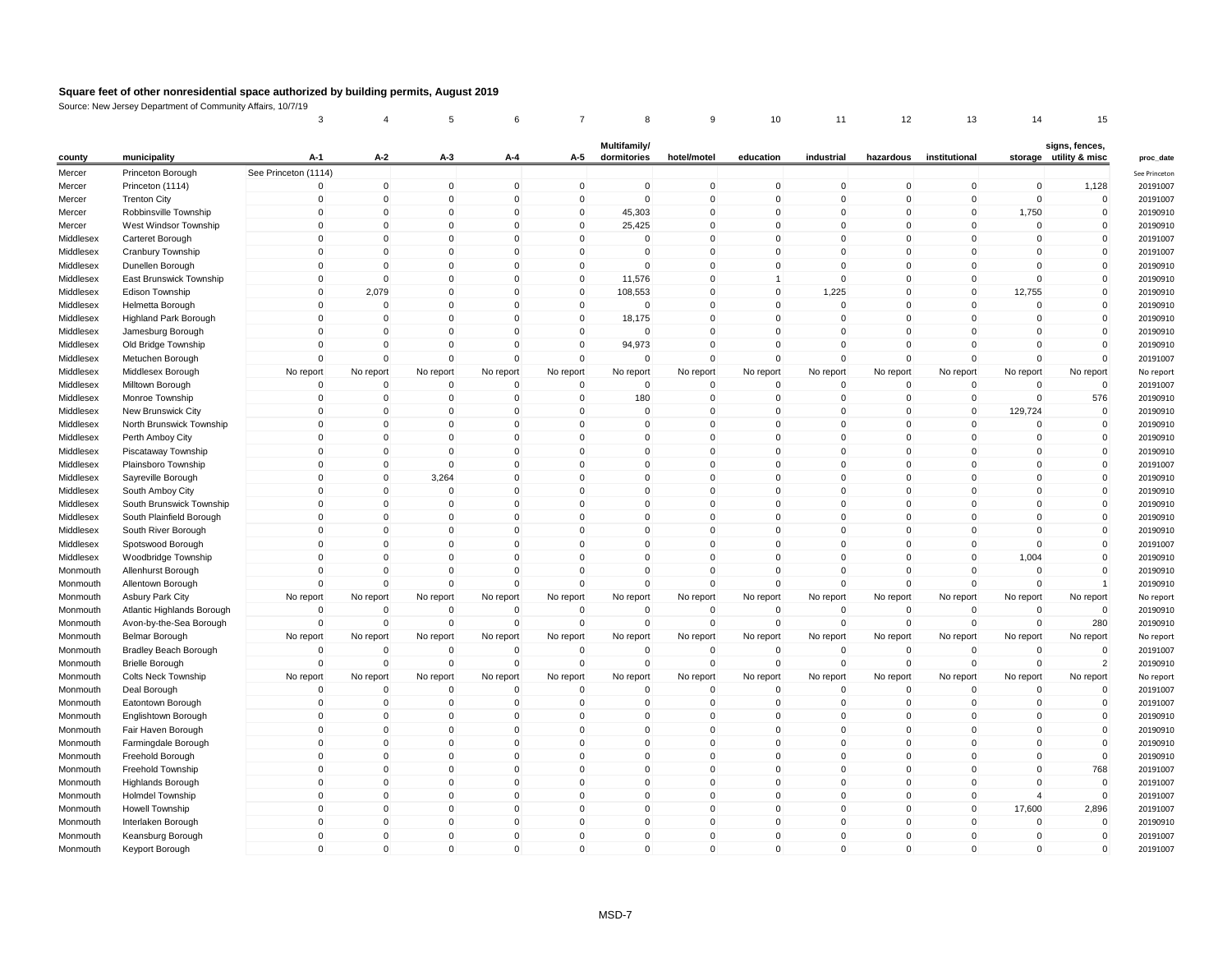|          |                                        | 3                       |                         | 5                          |                          | 7                          | 8                           | 9                       | 10                          | 11             | 12            | 13            | 14              | 15                                       |
|----------|----------------------------------------|-------------------------|-------------------------|----------------------------|--------------------------|----------------------------|-----------------------------|-------------------------|-----------------------------|----------------|---------------|---------------|-----------------|------------------------------------------|
| county   | municipality                           | A-1                     | A-2                     | $A-3$                      | A-4                      | A-5                        | Multifamily/<br>dormitories | hotel/motel             | education                   | industrial     | hazardous     | institutional |                 | signs, fences,<br>storage utility & misc |
| Monmouth | Little Silver Borough                  | $\mathbf 0$             | $\mathbf 0$             | $\mathbf 0$                | $\Omega$                 | $\mathbf 0$                | $\mathbf 0$                 | $\mathbf 0$             | 0                           | $\mathbf 0$    | 0             | $\mathbf 0$   | $\mathbf 0$     | $\Omega$                                 |
| Monmouth | Loch Arbour Village                    | No report               | No report               | No report                  | No report                | No report                  | No report                   | No report               | No report                   | No report      | No report     | No report     | No report       | No report                                |
| Monmouth | Long Branch City                       | $\mathbf 0$             | $\mathbf 0$             | $\mathbf 0$                | $\Omega$                 | $\Omega$                   | 0                           | $\mathbf 0$             | $\mathbf 0$                 | $\overline{0}$ | 0             | $\Omega$      | $\Omega$        | $\Omega$                                 |
| Monmouth | Manalapan Township                     | $\mathbf 0$             | 0                       | $\mathbf 0$                | $\Omega$                 | $\mathbf 0$                | 0                           | $\mathbf 0$             | 0                           | $\pmb{0}$      | 0             | $\mathbf 0$   | $\Omega$        | $\mathbf 0$                              |
| Monmouth | Manasquan Borough                      | $\mathbf 0$             | $\Omega$                | $\mathbf 0$                | $\Omega$                 | $\Omega$                   | $\mathbf 0$                 | $\Omega$                | $\mathbf{0}$                | $\mathbf 0$    | $\Omega$      | $\Omega$      | $\Omega$        | $\mathbf 0$                              |
| Monmouth | Marlboro Township                      | $\overline{0}$          | $\mathbf 0$             | $\mathbf 0$                | 54,400                   | $\mathbf 0$                | $\mathbf 0$                 | $\mathbf 0$             | $\mathbf 0$                 | $\mathbf 0$    | $\mathbf 0$   | $\Omega$      | $\mathbf 0$     | 880                                      |
| Monmouth | Matawan Borough                        | $\mathbf 0$             | $\Omega$                | $\mathbf 0$                | $\Omega$                 | $\Omega$                   | $\Omega$                    | $\mathbf 0$             | $\mathbf{0}$                | $\mathbf{0}$   | $\Omega$      | $\Omega$      | $\Omega$        | $\Omega$                                 |
| Monmouth | Aberdeen Township                      | $\overline{0}$          | $\mathbf 0$             | $\mathbf 0$                | $\mathbf 0$              | $\Omega$                   | $\mathbf 0$                 | $\mathbf 0$             | $\mathbf 0$                 | $\mathbf 0$    | $\mathbf{0}$  | $\Omega$      | $\mathbf 0$     | $\mathbf 0$                              |
| Monmouth | Middletown Township                    | $\overline{0}$          | $\mathbf 0$             | $\mathbf 0$                | $\mathbf 0$              | $\mathbf 0$                | $\mathbf 0$                 | $\mathbf 0$             | $\mathbf 0$                 | $\mathbf 0$    | $\mathbf 0$   | $\Omega$      | $\mathbf 0$     | $\mathbf 0$                              |
| Monmouth | Millstone Township                     | $\mathbf 0$             | $\Omega$                | $\mathbf 0$                | $\Omega$                 | $\Omega$                   | $\Omega$                    | $\mathbf 0$             | $\mathbf{0}$                | $\mathbf{0}$   | $\Omega$      | $\Omega$      | $\Omega$        | $\mathbf{0}$                             |
| Monmouth | Monmouth Beach Borough                 | $\overline{0}$          | $\mathbf 0$             | $\mathbf 0$                | $\mathbf 0$              | $\mathbf 0$                | $\mathbf 0$                 | $\mathbf 0$             | $\mathbf 0$                 | $\mathbf 0$    | 0             | $\Omega$      | $\mathbf 0$     | $\mathbf 0$                              |
| Monmouth | Neptune Township                       | $\mathbf 0$             | $\mathbf 0$             | 0                          | $\mathbf 0$              | $\mathbf 0$                | $\mathbf 0$                 | $\mathbf 0$             | $\mathbf 0$                 | $\mathbf 0$    | $\mathbf 0$   | $\Omega$      | $\mathbf 0$     | $\mathbf 0$                              |
| Monmouth | Neptune City Borough                   | $\mathbf 0$             | $\Omega$                | $\mathbf 0$                | $\Omega$                 | $\Omega$                   | $\Omega$                    | $\mathbf 0$             | $\Omega$                    | $\mathbf 0$    | $\Omega$      | $\Omega$      | $\Omega$        | $\Omega$                                 |
| Monmouth | Tinton Falls Borough                   | $\mathbf 0$             | $\mathbf 0$             | $\mathbf 0$                | $\mathbf 0$              | $\mathbf 0$                | $\mathbf 0$                 | $\mathbf 0$             | 6,000                       | $\mathbf 0$    | $\mathbf{0}$  | $\mathbf 0$   | $\mathbf 0$     | $\mathbf 0$                              |
| Monmouth | Ocean Township                         | $\Omega$                | $\Omega$                | $\Omega$                   | $\Omega$                 | $\Omega$                   | $\Omega$                    | $\Omega$                | $\mathbf 0$                 | $\Omega$       | $\Omega$      | $\Omega$      | $\Omega$        | $\Omega$                                 |
| Monmouth | Oceanport Borough                      | No report               | No report               | No report                  | No report                | No report                  | No report                   | No report               | No report                   | No report      | No report     | No report     | No report       | No report                                |
| Monmouth | Hazlet Township                        | $\mathbf 0$             | $\mathbf 0$             | $\mathbf 0$                | $\mathbf 0$              | $\mathbf 0$                | $\mathbf 0$                 | 8,667                   | $\mathbf 0$                 | $\mathbf 0$    | 0             | $\mathbf 0$   | $\mathbf 0$     | $\mathbf 0$                              |
| Monmouth | Red Bank Borough                       | $\mathbf 0$             | $\mathbf{0}$            | $\mathbf 0$                | $\mathbf{0}$             | $\mathbf 0$                | 51,892                      | $\mathbf 0$             | $\mathbf 0$                 | $\mathbf 0$    | $\mathbf 0$   | $\mathbf 0$   | $\Omega$        | $\mathbf 0$                              |
| Monmouth | Roosevelt Borough                      | $\mathbf 0$             | $\mathbf 0$             | $\mathbf 0$                | $\Omega$                 | $\mathbf 0$                | $\mathbf 0$                 | $\mathbf 0$             | $\mathbf 0$                 | $\mathbf 0$    | $\mathbf 0$   | $\mathbf{0}$  | $\Omega$        | $\mathbf{0}$                             |
| Monmouth | Rumson Borough                         | $\mathbf 0$             | $\mathbf 0$             | $\mathbf 0$                | $\mathbf 0$              | $\mathbf 0$                | $\mathbf 0$                 | $\mathbf 0$             | $\mathbf 0$                 | $\mathbf 0$    | $\mathbf{0}$  | 0             | $\mathbf 0$     | $\mathbf 0$                              |
| Monmouth | Sea Bright Borough                     | $\mathbf 0$             | $\Omega$                | 0                          | $\Omega$                 | $\Omega$                   | $\Omega$                    | $\Omega$                | $\mathbf 0$                 | $\mathbf 0$    | $\Omega$      | $\Omega$      | $\Omega$        | $\mathbf{0}$                             |
|          |                                        | $\mathbf 0$             | $\mathbf 0$             | $\mathbf 0$                | $\Omega$                 | $\mathbf 0$                | $\mathbf 0$                 | $\mathbf 0$             | $\mathsf 0$                 | $\mathbf 0$    | 0             | $\mathbf 0$   | $\mathbf 0$     | 3                                        |
| Monmouth | Sea Girt Borough<br>Shrewsbury Borough | $\mathbf 0$             | $\mathbf 0$             | 0                          | $\mathbf 0$              | $\mathbf 0$                | 0                           | $\mathbf 0$             | 0                           | $\mathbf 0$    | $\mathbf{0}$  | 0             | $\mathbf 0$     | $\mathbf 0$                              |
| Monmouth |                                        | $\mathbf 0$             | $\Omega$                | 0                          | $\Omega$                 | $\Omega$                   | $\mathbf 0$                 | $\mathbf 0$             | $\mathbf 0$                 | $\mathbf 0$    | $\Omega$      | $\Omega$      | $\Omega$        | $\mathbf 0$                              |
| Monmouth | Shrewsbury Township                    | $\mathbf 0$             | $\mathbf 0$             | $\mathbf 0$                | $\Omega$                 | $\Omega$                   | $\mathbf 0$                 | $\mathbf 0$             | $\mathsf 0$                 | $\mathbf 0$    | $\mathbf 0$   | $\mathbf 0$   | $\Omega$        | $\mathbf{0}$                             |
| Monmouth | Lake Como Borough                      |                         |                         |                            |                          |                            |                             |                         |                             |                |               |               |                 |                                          |
| Monmouth | Spring Lake Borough                    | $\mathbf 0$<br>$\Omega$ | $\mathbf 0$<br>$\Omega$ | 0<br>0                     | $\mathbf 0$<br>$\Omega$  | $\overline{0}$<br>$\Omega$ | 0<br>$\Omega$               | $\mathbf 0$<br>$\Omega$ | $\mathbf 0$<br>$\mathbf{1}$ | $\pmb{0}$      | 0<br>$\Omega$ | 0<br>$\Omega$ | 108<br>$\Omega$ | $\mathbf{1}$<br>$\mathbf{0}$             |
| Monmouth | Spring Lake Heights Boro               |                         | $\mathbf 0$             | $\mathbf 0$                | $\mathbf 0$              | $\mathbf 0$                | $\mathbf 0$                 | $\mathbf 0$             |                             | $\mathbf 0$    |               |               |                 |                                          |
| Monmouth | Union Beach Borough                    | $\mathbf 0$             |                         |                            |                          |                            |                             |                         | $\mathsf 0$                 | $\mathbf 0$    | $\mathbf 0$   | $\mathbf{0}$  | $\mathbf 0$     | $\mathbf 0$                              |
| Monmouth | Upper Freehold Township                | $\Omega$                | $\Omega$                | $\Omega$                   | $\Omega$                 | $\Omega$                   | $\Omega$                    | $\Omega$                | $\mathbf 0$                 | $\mathbf 0$    | $\Omega$      | $\mathbf 0$   | $\Omega$        | 1,803                                    |
| Monmouth | Wall Township                          | $\mathbf 0$             | $\Omega$<br>$\mathbf 0$ | $\mathbf 0$<br>$\mathbf 0$ | $\Omega$<br>$\Omega$     | $\Omega$<br>$\Omega$       | $\mathbf 0$<br>$\mathbf 0$  | $\mathbf 0$             | $\mathbf 0$                 | $\mathbf 0$    | $\mathbf{0}$  | $\Omega$      | 936             | 625<br>$\mathbf 0$                       |
| Monmouth | West Long Branch Borough               | $\mathbf 0$<br>$\Omega$ | $\Omega$                |                            |                          | $\Omega$                   |                             | $\mathbf 0$             | $\mathbf 0$                 | $\mathbf 0$    | $\mathbf 0$   | $\mathbf{0}$  | $\mathbf 0$     |                                          |
| Morris   | Boonton Town                           |                         |                         | 0                          | $\Omega$                 |                            | $\Omega$                    | $\Omega$                | $\mathbf{0}$                | $\pmb{0}$      | $\Omega$      | $\Omega$      | $\Omega$        | $\pmb{0}$                                |
| Morris   | Boonton Township                       | $\mathbf 0$             | $\mathbf 0$             | $\mathbf 0$                | $\mathbf{0}$<br>$\Omega$ | $\Omega$                   | $\mathbf 0$                 | $\mathbf 0$             | $\mathbf 0$                 | $\mathbf 0$    | $\mathbf{0}$  | $\Omega$      | $\Omega$        | 512                                      |
| Morris   | <b>Butler Borough</b>                  | $\mathbf 0$             | $\mathbf 0$             | $\mathbf 0$                |                          | $\mathbf 0$                | $\mathbf 0$                 | $\mathbf 0$             | $\mathbf 0$                 | $\mathbf 0$    | $\mathbf 0$   | $\mathbf{0}$  | $\Omega$        | $\mathbf 0$                              |
| Morris   | Chatham Borough                        | $\Omega$                | $\Omega$                | $\Omega$                   | $\Omega$                 | $\Omega$                   | $\Omega$                    | $\Omega$                | $\mathbf 0$                 | $\mathbf{0}$   | $\mathbf{0}$  | $\mathbf 0$   | $\Omega$        | $\mathbf{0}$                             |
| Morris   | Chatham Township                       | No report               | No report               | No report                  | No report                | No report                  | No report                   | No report               | No report                   | No report      | No report     | No report     | No report       | No report                                |
| Morris   | Chester Borough                        | $\mathbf 0$             | $\mathbf 0$             | $\mathbf 0$                | $\mathbf 0$              | $\mathbf 0$                | $\mathbf 0$                 | $\mathbf 0$             | $\mathbf 0$                 | $\mathbf 0$    | $\mathbf 0$   | $\mathbf 0$   | $\mathbf 0$     | $\mathbf 0$                              |
| Morris   | <b>Chester Township</b>                | $\mathbf 0$             | $\Omega$                | $\mathbf 0$                | $\Omega$                 | $\Omega$                   | $\Omega$                    | $\Omega$                | $\Omega$                    | $\mathbf 0$    | $\Omega$      | $\Omega$      | $\Omega$        | $\mathbf 0$                              |
| Morris   | Denville Township                      | $\mathbf 0$             | $\mathbf 0$             | $\mathbf 0$                | $\Omega$                 | $\mathbf 0$                | $\mathbf 0$                 | $\mathbf 0$             | $\mathbf 0$                 | $\mathbf 0$    | 0             | $\Omega$      | $\Omega$        | $\mathbf 0$                              |
| Morris   | Dover Town                             | $\mathbf 0$             | $\mathbf 0$             | $\mathbf 0$                | $\Omega$                 | $\Omega$                   | $\mathbf 0$                 | $\mathbf 0$             | $\mathbf 0$                 | $\mathbf 0$    | $\mathbf{0}$  | $\Omega$      | $\Omega$        | $\Omega$                                 |
| Morris   | East Hanover Township                  | $\mathbf 0$             | 0                       | $\mathbf 0$                | $\Omega$                 | $\Omega$                   | $\mathbf 0$                 | $\mathbf 0$             | $\mathbf 0$                 | $\mathbf 0$    | $\mathbf{0}$  | $\Omega$      | $\Omega$        | $\mathbf{0}$                             |
| Morris   | Florham Park Borough                   | $\Omega$                | $\mathbf 0$             | $\mathbf 0$                | $\Omega$                 | $\Omega$                   | $\mathbf 0$                 | $\Omega$                | $\mathbf 0$                 | $\mathbf 0$    | $\mathbf 0$   | $\mathbf{0}$  | $\Omega$        | $\mathbf{0}$                             |
| Morris   | Hanover Township                       | No report               | No report               | No report                  | No report                | No report                  | No report                   | No report               | No report                   | No report      | No report     | No report     | No report       | No report                                |
| Morris   | Harding Township                       | $\mathbf 0$             | $\Omega$                | $\mathbf 0$                | $\Omega$                 | $\Omega$                   | 0                           | $\mathbf 0$             | $\mathbf 0$                 | $\mathbf 0$    | $\Omega$      | $\Omega$      | $\Omega$        | $\Omega$                                 |
| Morris   | Jefferson Township                     | $\mathbf 0$             | $\mathbf 0$             | $\mathbf 0$                | $\mathbf 0$              | $\mathbf 0$                | $\mathbf 0$                 | $\mathbf 0$             | $\mathbf 0$                 | $\mathbf 0$    | 0             | $\mathbf 0$   | $\mathbf 0$     | $\mathbf 0$                              |
| Morris   | Kinnelon Borough                       | $\mathbf 0$             | $\mathbf 0$             | $\mathbf 0$                | $\Omega$                 | $\Omega$                   | $\mathbf 0$                 | $\mathbf 0$             | $\mathbf 0$                 | $\mathbf 0$    | $\mathbf 0$   | $\Omega$      | $\mathbf 0$     | $\mathbf 0$                              |
| Morris   | Lincoln Park Borough                   | $\mathbf 0$             | 0                       | 0                          | $\Omega$                 | $\Omega$                   | 0                           | $\mathbf 0$             | $\mathbf 0$                 | $\mathbf 0$    | 0             | $\mathbf 0$   | $\Omega$        | $\mathbf 0$                              |
| Morris   | Madison Borough                        | $\mathbf 0$             | $\mathbf 0$             | 0                          | $\mathbf 0$              | $\mathbf 0$                | $\mathbf 0$                 | $\mathbf 0$             | $\mathbf 0$                 | $\mathbf 0$    | 0             | $\Omega$      | $\mathbf 0$     | 400                                      |
| Morris   | Mendham Borough                        | $\mathbf 0$             | $\mathbf 0$             | 0                          | $\Omega$                 | $\Omega$                   | $\mathbf 0$                 | $\mathbf 0$             | $\mathbf 0$                 | $\mathbf 0$    | $\Omega$      | $\Omega$      | $\Omega$        | $\mathbf 0$                              |
| Morris   | Mendham Township                       | $\pmb{0}$               | $\mathbf 0$             | $\mathbf 0$                | $\Omega$                 | $\mathbf 0$                | $\mathbf 0$                 | $\mathbf 0$             | $\mathbf 0$                 | $\mathbf 0$    | $\mathbf 0$   | $\mathbf 0$   | $\mathbf 0$     | $\mathbf 0$                              |
| Morris   | Mine Hill Township                     | $\overline{0}$          | $\mathbf 0$             | 0                          | $\mathbf 0$              | $\mathbf 0$                | $\mathbf 0$                 | $\mathbf 0$             | $\mathbf 0$                 | $\mathbf 0$    | 0             | $\Omega$      | $\mathbf 0$     | $\mathbf 0$                              |
| Morris   | Montville Township                     | $\mathbf{0}$            | $\Omega$                | $\Omega$                   | $\Omega$                 | $\Omega$                   | $\Omega$                    | $\Omega$                | $\mathbf{0}$                | $\mathbf{0}$   | $\Omega$      | $\Omega$      | $\Omega$        | 1,005                                    |
|          |                                        |                         |                         |                            |                          |                            |                             |                         |                             |                |               |               |                 |                                          |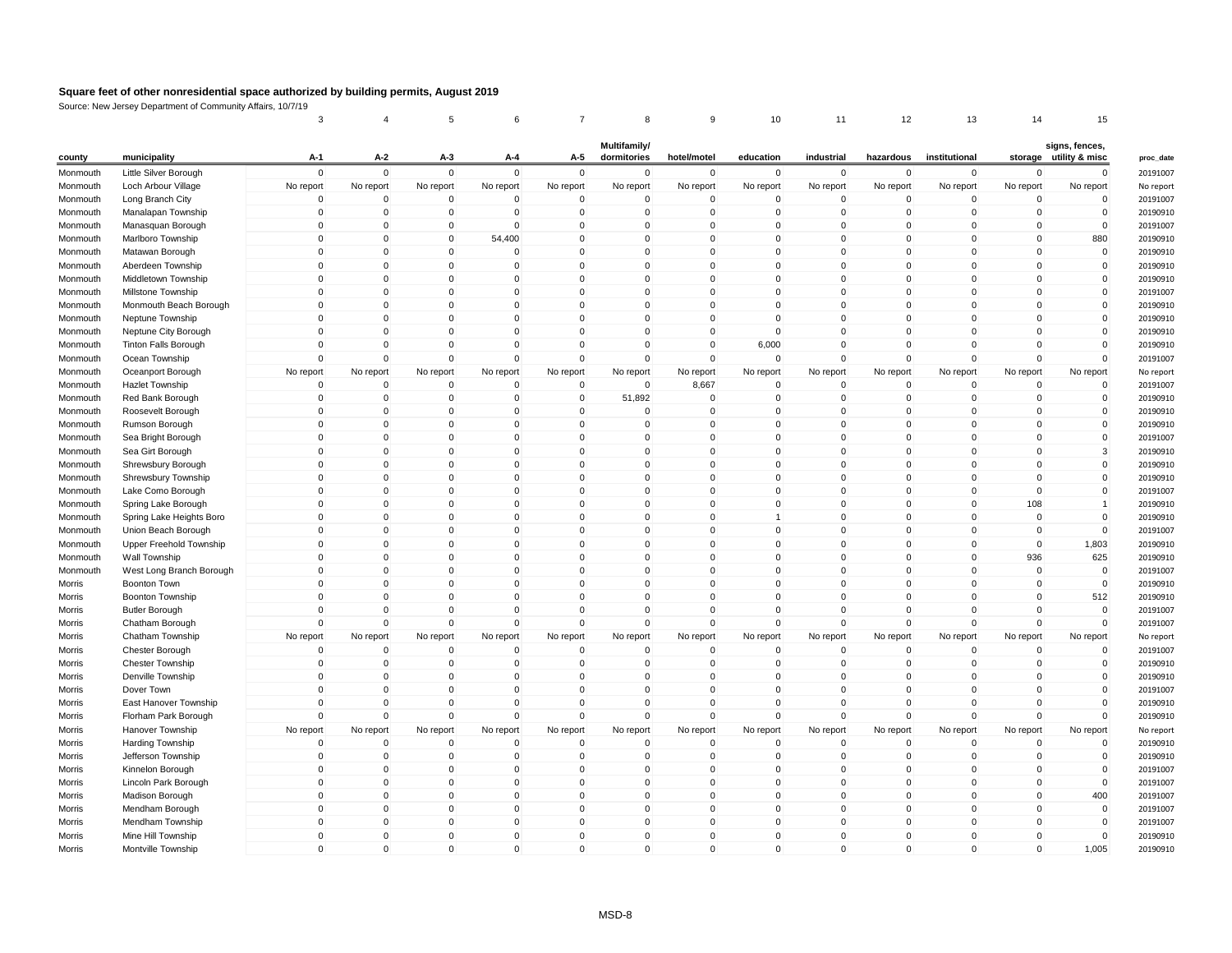|         |                            | 3            |              | 5              |              |                |                             |             | 10           | 11           | 12           | 13            | 14             | 15                                       |
|---------|----------------------------|--------------|--------------|----------------|--------------|----------------|-----------------------------|-------------|--------------|--------------|--------------|---------------|----------------|------------------------------------------|
| county  | municipality               | A-1          | A-2          | A-3            | A-4          | A-5            | Multifamily/<br>dormitories | hotel/motel | education    | industrial   | hazardous    | institutional |                | signs, fences,<br>storage utility & misc |
| Morris  | Morris Township            | $\mathbf{0}$ | $\Omega$     | $\mathbf{0}$   | $\mathbf{0}$ | $\Omega$       | $\Omega$                    | 0           | 0            | $\mathbf 0$  | $\mathbf{0}$ | $\mathbf{0}$  | $\Omega$       | $\mathbf 0$                              |
| Morris  | Morris Plains Borough      | $\Omega$     | $\mathbf 0$  | $\mathbf 0$    | $\mathbf 0$  | $\mathbf 0$    | $\mathbf 0$                 | $\mathbf 0$ | $\mathbf 0$  | $\mathbf 0$  | $\mathbf 0$  | 1,471         | $\mathbf 0$    | $\mathbf 0$                              |
| Morris  | Morristown Town            | $\Omega$     | $\Omega$     | $\mathbf 0$    | $\Omega$     | $\mathbf 0$    | $\mathbf 0$                 | $\Omega$    | $\mathbf 0$  | $\Omega$     | $\mathbf 0$  | $\Omega$      | $\Omega$       | $\mathbf 0$                              |
| Morris  | Mountain Lakes Borough     | $\Omega$     | $\Omega$     | $\mathbf 0$    | $\Omega$     | $\Omega$       | $\Omega$                    | $\Omega$    | $\mathbf 0$  | $\Omega$     | $\Omega$     | $\Omega$      | $\Omega$       | $\mathbf 0$                              |
| Morris  | Mount Arlington Borough    | No report    | No report    | No report      | No report    | No report      | No report                   | No report   | No report    | No report    | No report    | No report     | No report      | No report                                |
| Morris  | Mount Olive Township       | $\mathbf 0$  | $\Omega$     | $\mathbf 0$    | $\Omega$     | $\mathbf 0$    | $\mathbf 0$                 | $\Omega$    | $\mathbf 0$  | $\mathbf 0$  | 0            | $\Omega$      | 0              | $\mathbf 0$                              |
| Morris  | Netcong Borough            | $\Omega$     | $\mathbf 0$  | $\mathbf 0$    | $\Omega$     | $\mathbf 0$    | $\mathbf 0$                 | 0           | $\mathbf 0$  | $\mathbf 0$  | 0            | $\Omega$      | $\overline{0}$ | 572                                      |
| Morris  | Parsippany-Troy Hills Twp  | $\mathbf 0$  | $\Omega$     | 0              | $\mathbf 0$  | $\mathbf 0$    | $\mathbf 0$                 | $\mathbf 0$ | $\mathbf 0$  | $\mathbf 0$  | 0            | $\Omega$      | $\overline{0}$ | $\mathbf 0$                              |
| Morris  | Long Hill Township         | $\mathbf 0$  | $\mathbf 0$  | $\mathbf 0$    | 0            | $\mathbf 0$    | $\mathbf 0$                 | $\mathbf 0$ | $\mathbf 0$  | $\mathbf 0$  | 0            | $\Omega$      | 0              | $\mathbf 0$                              |
| Morris  | Pequannock Township        | $\Omega$     | $\Omega$     | $\mathbf 0$    | $\Omega$     | $\Omega$       | $\mathbf 0$                 | $\mathbf 0$ | $\mathbf 0$  | $\mathbf{0}$ | $\Omega$     | $\Omega$      | $\overline{0}$ | $\mathbf 0$                              |
| Morris  | Randolph Township          | $\Omega$     | $\Omega$     | $\mathbf 0$    | $\Omega$     | $\Omega$       | $\Omega$                    | $\Omega$    | $\mathbf 0$  | $\mathbf 0$  | $\Omega$     | $\Omega$      | $\Omega$       | $\mathbf 0$                              |
| Morris  | Riverdale Borough          | $\mathbf 0$  | $\mathbf 0$  | $\mathbf 0$    | 0            | $\mathbf 0$    | $\mathbf 0$                 | $\mathbf 0$ | $\mathbf 0$  | $\mathbf 0$  | 0            | $\Omega$      | 0              | $\mathbf 0$                              |
| Morris  | Rockaway Borough           | $\Omega$     | $\Omega$     | $\mathbf 0$    | $\Omega$     | $\overline{0}$ | $\mathbf 0$                 | $\mathbf 0$ | $\mathbf 0$  | $\mathbf 0$  | $\Omega$     | $\Omega$      | $\mathbf 0$    | $\mathbf 0$                              |
| Morris  | Rockaway Township          | $\Omega$     | $\Omega$     | $\mathbf 0$    | $\Omega$     | $\Omega$       | $\mathbf 0$                 | $\Omega$    | $\mathbf{0}$ | $\mathbf{0}$ | $\Omega$     | $\Omega$      | $\mathbf{0}$   | 1,184                                    |
| Morris  | Roxbury Township           | $\Omega$     | $\Omega$     | $\mathbf 0$    | $\Omega$     | $\Omega$       | $\mathbf 0$                 | $\mathbf 0$ | $\mathbf 0$  | $\mathbf 0$  | $\Omega$     | $\Omega$      | 0              | $\mathbf 0$                              |
| Morris  | Victory Gardens Borough    | $\Omega$     | $\mathbf 0$  | $\mathbf 0$    | $\Omega$     | $\mathbf 0$    | $\mathbf 0$                 | $\mathbf 0$ | $\mathbf 0$  | $\mathbf 0$  | $\Omega$     | $\mathbf{0}$  | $\mathbf 0$    | $\mathbf 0$                              |
| Morris  | Washington Township        | $\Omega$     | $\Omega$     | $\mathbf 0$    | $\Omega$     | $\Omega$       | $\mathbf 0$                 | $\Omega$    | $\mathbf 0$  | $\mathbf{0}$ | $\Omega$     | $\Omega$      | $\Omega$       | $\mathbf 0$                              |
| Morris  | Wharton Borough            | $\Omega$     | $\Omega$     | $\mathbf 0$    | $\Omega$     | $\Omega$       | $\mathbf 0$                 | $\mathbf 0$ | $\mathbf 0$  | $\mathbf 0$  | $\Omega$     | $\Omega$      | 0              | $\mathbf 0$                              |
| Ocean   | Barnegat Light Borough     | $\mathbf 0$  | $\mathbf 0$  | $\mathbf 0$    | $\mathbf 0$  | $\overline{0}$ | $\mathbf 0$                 | $\mathbf 0$ | $\mathbf 0$  | $\mathbf 0$  | 0            | $\mathbf{0}$  | $\mathbf 0$    | $\overline{2}$                           |
| Ocean   | Bay Head Borough           | $\Omega$     | $\Omega$     | $\mathbf 0$    | $\Omega$     | $\Omega$       | $\mathbf 0$                 | $\mathbf 0$ | $\mathbf 0$  | $\mathbf 0$  | $\Omega$     | $\Omega$      | $\mathbf 0$    | $\mathbf 0$                              |
| Ocean   | Beach Haven Borough        | $\Omega$     | $\Omega$     | $\Omega$       | $\Omega$     | $\Omega$       | $\overline{1}$              | $\Omega$    | $\mathbf 0$  | $\mathbf 0$  | $\Omega$     | $\Omega$      | $\Omega$       | 391                                      |
| Ocean   | Beachwood Borough          | $\mathbf 0$  | $\mathbf 0$  | $\mathbf 0$    | $\mathbf 0$  | $\mathbf 0$    | $\mathbf 0$                 | $\mathbf 0$ | $\mathbf 0$  | $\mathbf 0$  | $\mathbf 0$  | $\mathbf{0}$  | $\mathbf 0$    | 403                                      |
| Ocean   | Berkeley Township          | $\mathbf 0$  | $\Omega$     | $\mathbf 0$    | $\Omega$     | $\mathbf 0$    | $\mathbf 0$                 | $\mathbf 0$ | $\mathbf 0$  | $\mathbf 0$  | $\Omega$     | $\Omega$      | $\mathbf 0$    | $\mathbf 0$                              |
| Ocean   | <b>Brick Township</b>      | $\Omega$     | $\mathbf{0}$ | $\Omega$       | $\Omega$     | $\Omega$       | $\Omega$                    | $\Omega$    | $\mathbf{0}$ | $\mathbf{0}$ | $\Omega$     | $\Omega$      | $\Omega$       | 1,920                                    |
| Ocean   | Toms River Township        | $\mathbf 0$  | $\mathbf 0$  | 14,500         | $\mathbf 0$  | $\overline{0}$ | 31,020                      | $\mathbf 0$ | $\mathbf 0$  | $\mathbf 0$  | 0            | $\mathbf{0}$  | 4,248          | $\mathbf 0$                              |
| Ocean   | Eagleswood Township        | $\Omega$     | $\Omega$     | $\mathbf 0$    | $\Omega$     | $\Omega$       | $\mathbf 0$                 | $\mathbf 0$ | $\mathbf 0$  | $\mathbf 0$  | $\Omega$     | $\Omega$      | $\Omega$       | $\mathbf 0$                              |
| Ocean   | Harvey Cedars Borough      | $\Omega$     | $\Omega$     | 0              | $\Omega$     | $\Omega$       | $\Omega$                    | $\Omega$    | $\mathbf{0}$ | $\mathbf 0$  | $\Omega$     | $\Omega$      | $\Omega$       | $\mathbf 0$                              |
| Ocean   | Island Heights Borough     | $\mathbf 0$  | $\mathbf 0$  | $\mathbf 0$    | $\mathbf 0$  | $\mathbf 0$    | $\mathbf 0$                 | $\mathbf 0$ | $\mathbf 0$  | $\mathbf 0$  | $\mathbf{0}$ | $\mathbf 0$   | $\mathbf 0$    | $\mathbf 0$                              |
| Ocean   | Jackson Township           | No report    | No report    | No report      | No report    | No report      | No report                   | No report   | No report    | No report    | No report    | No report     | No report      | No report                                |
| Ocean   | Lacey Township             | $\Omega$     | $\Omega$     | $\mathbf 0$    | $\Omega$     | $\mathbf{0}$   | $\Omega$                    | $\Omega$    | $\mathbf 0$  | $\mathbf 0$  | $\Omega$     | $\Omega$      | $\Omega$       | 576                                      |
| Ocean   | Lakehurst Borough          | No report    | No report    | No report      | No report    | No report      | No report                   | No report   | No report    | No report    | No report    | No report     | No report      | No report                                |
| Ocean   | Lakewood Township          | $\Omega$     | $\Omega$     | 6,409          | 0            | $\mathbf 0$    | 34,154                      | $\mathbf 0$ | 3,960        | $\mathbf 0$  | $\Omega$     | $\Omega$      | 114,387        | 484                                      |
| Ocean   | Lavallette Borough         | $\Omega$     | $\Omega$     | $\mathbf 0$    | $\mathbf 0$  | $\mathbf 0$    | $\mathbf 0$                 | $\mathbf 0$ | $\mathbf 0$  | $\mathbf 0$  | $\Omega$     | $\Omega$      | $\overline{0}$ | 5                                        |
| Ocean   | Little Egg Harbor Township | $\Omega$     | $\Omega$     | $\mathbf 0$    | $\Omega$     | $\Omega$       | $\Omega$                    | $\Omega$    | $\mathbf{0}$ | $\mathbf{0}$ | $\Omega$     | $\mathbf{0}$  | $\Omega$       | 5,376                                    |
| Ocean   | Long Beach Township        | $\Omega$     | $\mathbf 0$  | $\mathbf 0$    | $\Omega$     | $\mathbf 0$    | $\mathbf 0$                 | 0           | $\mathbf 0$  | $\mathbf 0$  | $\Omega$     | $\Omega$      | $\mathbf 0$    | $\mathbf 0$                              |
| Ocean   | Manchester Township        | $\Omega$     | $\Omega$     | $\mathbf 0$    | $\Omega$     | $\Omega$       | $\Omega$                    | $\Omega$    | $\mathsf 0$  | $\mathbf{0}$ | $\Omega$     | $\Omega$      | $\Omega$       | $\mathbf 0$                              |
| Ocean   | Mantoloking Borough        | $\Omega$     | $\Omega$     | $\Omega$       | $\Omega$     | $\Omega$       | $\Omega$                    | $\Omega$    | $\mathbf 0$  | $\Omega$     | $\Omega$     | $\Omega$      | $\Omega$       | $\Omega$                                 |
| Ocean   | Ocean Township             | No report    | No report    | No report      | No report    | No report      | No report                   | No report   | No report    | No report    | No report    | No report     | No report      | No report                                |
| Ocean   | Ocean Gate Borough         | $\Omega$     | $\Omega$     | $\mathbf 0$    | $\Omega$     | $\mathbf 0$    | $\mathbf 0$                 | $\Omega$    | $\mathbf 0$  | $\mathbf 0$  | $\Omega$     | $\Omega$      | $\mathbf 0$    | $\mathbf 0$                              |
| Ocean   | Pine Beach Borough         | No report    | No report    | No report      | No report    | No report      | No report                   | No report   | No report    | No report    | No report    | No report     | No report      | No report                                |
| Ocean   | <b>Plumsted Township</b>   | $\mathbf 0$  | $\mathbf 0$  | $\mathbf 0$    | 0            | $\mathbf 0$    | $\mathbf 0$                 | $\mathbf 0$ | $\mathbf 0$  | $\mathbf 0$  | 0            | $\mathbf 0$   | $\mathbf 0$    | $\mathbf 0$                              |
| Ocean   | Point Pleasant Borough     | $\mathbf 0$  | $\mathbf 0$  | $\mathbf 0$    | 0            | $\mathbf 0$    | 26,515                      | $\mathbf 0$ | $\mathbf 0$  | $\mathbf 0$  | $\mathbf 0$  | $\Omega$      | $\overline{0}$ | 336                                      |
| Ocean   | Point Pleasant Beach Boro  | $\Omega$     | $\Omega$     | $\overline{0}$ | $\Omega$     | $\Omega$       | $\Omega$                    | $\Omega$    | $\mathbf{0}$ | $\mathbf{0}$ | $\Omega$     | $\Omega$      | $\Omega$       | $\Omega$                                 |
| Ocean   | Seaside Heights Borough    | 0            | $\Omega$     | $\mathbf 0$    | $\Omega$     | $\mathbf 0$    | $\mathbf 0$                 | 0           | $\mathbf 0$  | $\pmb{0}$    | $\Omega$     | $\Omega$      | 0              | $\mathbf 0$                              |
| Ocean   | Seaside Park Borough       | $\Omega$     | $\Omega$     | $\mathbf 0$    | $\Omega$     | $\Omega$       | $\mathbf 0$                 | $\mathbf 0$ | $\mathbf 0$  | $\mathbf 0$  | $\Omega$     | $\Omega$      | $\mathbf 0$    | $\mathbf 0$                              |
| Ocean   | Ship Bottom Borough        | $\Omega$     | $\Omega$     | $\Omega$       | $\Omega$     | $\Omega$       | $\Omega$                    | $\Omega$    | $\mathbf{0}$ | $\mathbf{0}$ | $\Omega$     | $\Omega$      | $\Omega$       | $\mathbf 0$                              |
| Ocean   | South Toms River Borough   | $\mathbf 0$  | $\mathbf 0$  | $\mathbf 0$    | $\Omega$     | $\mathbf 0$    | $\mathbf 0$                 | $\mathbf 0$ | $\mathbf 0$  | $\pmb{0}$    | $\mathbf{0}$ | $\mathbf{0}$  | $\mathbf 0$    | $\mathbf 0$                              |
| Ocean   | Stafford Township          | $\mathbf 0$  | $\mathbf 0$  | $\mathbf 0$    | 0            | $\mathbf 0$    | $\mathbf 0$                 | $\mathbf 0$ | $\mathbf 0$  | $\mathbf 0$  | 0            | $\Omega$      | 0              | $\mathbf 0$                              |
| Ocean   | Surf City Borough          | $\Omega$     | $\Omega$     | $\Omega$       | $\Omega$     | $\Omega$       | $\Omega$                    | $\Omega$    | $\mathbf 0$  | $\Omega$     | $\Omega$     | $\mathbf{0}$  | $\overline{1}$ | $\mathbf 0$                              |
| Ocean   | <b>Tuckerton Borough</b>   | No report    | No report    | No report      | No report    | No report      | No report                   | No report   | No report    | No report    | No report    | No report     | No report      | No report                                |
| Ocean   | <b>Barnegat Township</b>   | $\mathbf 0$  | $\mathbf 0$  | 0              | 0            | $\mathbf 0$    | 99,948                      | 0           | $\mathbf 0$  | $\mathbf 0$  | 0            | $\mathbf 0$   | 0              | $\mathbf 0$                              |
| Passaic | Bloomingdale Borough       | $\Omega$     | $\Omega$     | $\Omega$       | $\Omega$     | $\Omega$       | $\Omega$                    | $\Omega$    | $\mathbf{0}$ | $\Omega$     | $\Omega$     | $\mathbf{0}$  | $\Omega$       | $\mathbf 0$                              |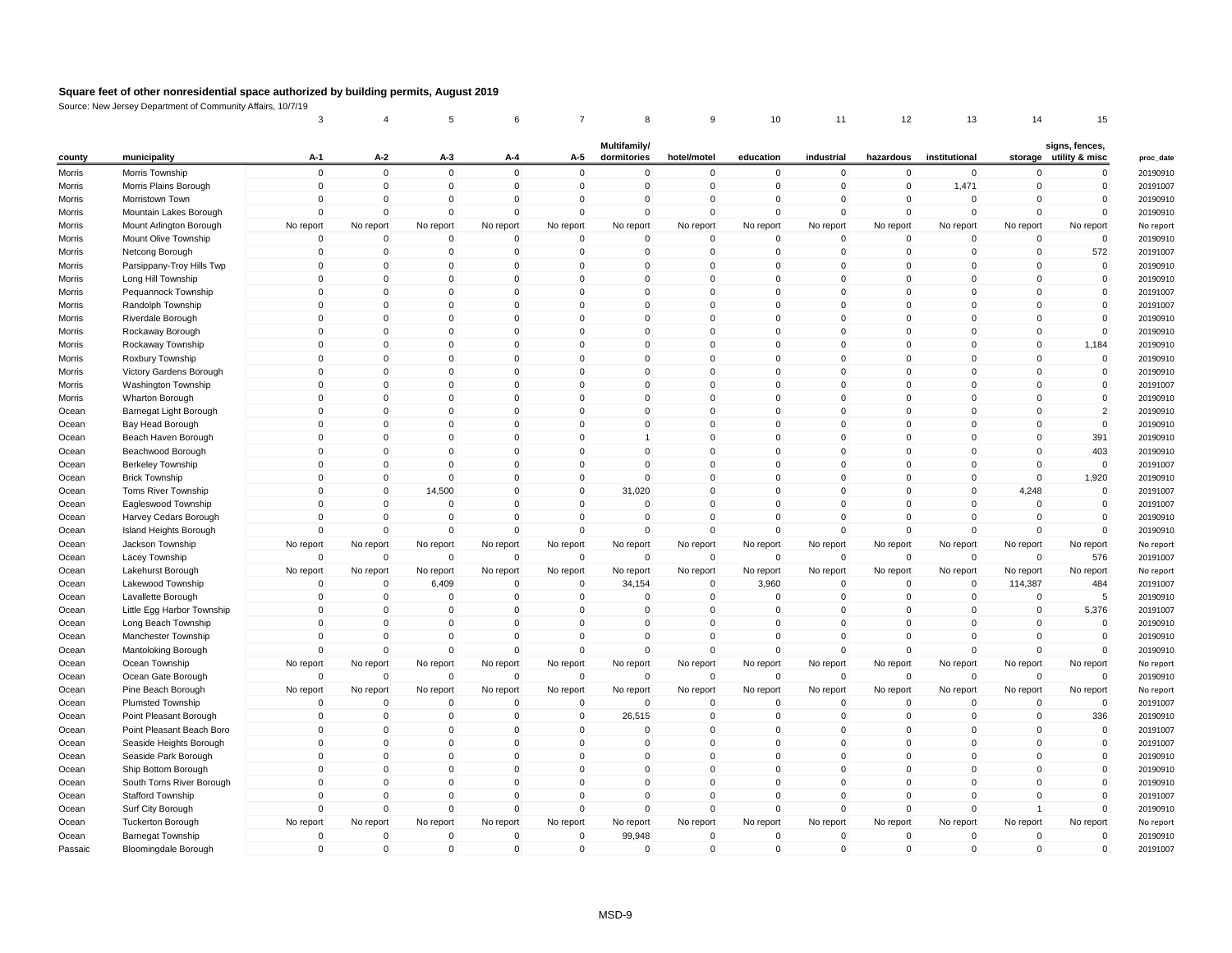|          |                             | 3                       |              | 5              | 6             | $\overline{7}$ | 8            | 9                    | 10                      | 11                      | 12                      | 13                 | 14                      | 15                   |
|----------|-----------------------------|-------------------------|--------------|----------------|---------------|----------------|--------------|----------------------|-------------------------|-------------------------|-------------------------|--------------------|-------------------------|----------------------|
|          |                             |                         |              |                |               |                | Multifamily/ |                      |                         |                         |                         |                    |                         | signs, fences,       |
| county   | municipality                | A-1                     | A-2          | $A-3$          | A-4           | A-5            | dormitories  | hotel/motel          | education               | industrial              | hazardous               | institutional      | storage                 | utility & misc       |
| Passaic  | <b>Clifton City</b>         | $\mathbf 0$             | $\mathbf 0$  | $\mathbf 0$    | $\mathbf 0$   | $\mathbf 0$    | $\mathbf 0$  | $\mathbf 0$          | $\mathbf 0$             | $\mathbf 0$             | $\mathbf 0$             | $\mathbf 0$        | $\mathbf 0$             | $\mathbf 0$          |
| Passaic  | Haledon Borough             | $\overline{0}$          | $\mathbf 0$  | $\mathbf 0$    | 0             | $\mathbf 0$    | 0            | $\mathbf 0$          | $\mathbf 0$             | $\mathbf 0$             | $\mathbf 0$             | 0                  | $\mathbf 0$             | $\mathbf 0$          |
| Passaic  | Hawthorne Borough           | $\mathbf{0}$            | $\Omega$     | $\mathbf 0$    | $\mathbf{0}$  | $\mathbf 0$    | $\Omega$     | $\Omega$             | $\Omega$                | $\Omega$                | $\Omega$                | $\Omega$           | $\Omega$                | $\mathbf 0$          |
| Passaic  | Little Falls Township       | $\mathbf 0$             | $\Omega$     | $\mathbf 0$    | $\Omega$      | $\mathbf 0$    | 0            | $\Omega$             | $\Omega$                | $\Omega$                | $\Omega$                | $\Omega$           | $\mathbf 0$             | $\mathbf 0$          |
| Passaic  | North Haledon Borough       | $\overline{0}$          | $\mathbf 0$  | 0              | 0             | $\mathbf 0$    | 0            | $\Omega$             | $\mathbf 0$             | $\mathbf 0$             | $\Omega$                | 0                  | $\mathbf 0$             | $\mathbf 0$          |
| Passaic  | Passaic City                | $\Omega$                | $\Omega$     | $\overline{0}$ | $\mathbf{0}$  | $\mathbf 0$    | $\Omega$     | $\Omega$             | $\overline{1}$          | 3,290                   | $\Omega$                | $\Omega$           | $\Omega$                | $\mathbf 0$          |
| Passaic  | Paterson City               | $\mathbf{0}$            | $\mathbf{0}$ | $\mathbf 0$    | $\Omega$      | $\mathbf 0$    | 57,193       | $\mathbf{0}$         | $\mathbf{0}$            | $\Omega$                | $\Omega$                | $\Omega$           | $\Omega$                | $\mathbf 0$          |
| Passaic  | Pompton Lakes Borough       | $\overline{0}$          | $\mathbf 0$  | $\mathbf 0$    | 0             | $\mathbf 0$    | $\mathbf 0$  | $\Omega$             | $\mathbf 0$             | $\mathbf 0$             | $\mathbf 0$             | $\mathbf 0$        | $\mathbf 0$             | $\mathbf 0$          |
| Passaic  | Prospect Park Borough       | No report               | No report    | No report      | No report     | No report      | No report    | No report            | No report               | No report               | No report               | No report          | No report               | No report            |
| Passaic  | Ringwood Borough            | $\mathbf 0$             | $\mathbf{0}$ | $\mathbf 0$    | $\mathbf{0}$  | $\mathbf 0$    | $\mathbf{0}$ | $\Omega$             | $\mathbf 0$             | $\Omega$                | $\Omega$                | $\Omega$           | $\mathbf 0$             | $\mathbf 0$          |
| Passaic  | <b>Totowa Borough</b>       | $\mathbf 0$             | $\pmb{0}$    | $\pmb{0}$      | 0             | 0              | 0            | $\mathbf 0$          | $\mathbf 0$             | $\mathbf 0$             | 0                       | 0                  | $\mathbf 0$             | $\mathbf 0$          |
| Passaic  | Wanaque Borough             | $\overline{0}$          | $\Omega$     | $\mathbf 0$    | $\Omega$      | $\mathbf 0$    | $\Omega$     | $\Omega$             | $\Omega$                | $\Omega$                | $\mathbf 0$             | $\Omega$           | $\Omega$                | $\mathbf 0$          |
| Passaic  | Wayne Township              | $\mathbf{0}$            | $\Omega$     | $\mathbf 0$    | $\Omega$      | $\mathbf 0$    | $\mathbf{0}$ | $\Omega$             | $\Omega$                | $\Omega$                | $\Omega$                | $\Omega$           | $\mathbf 0$             | $\mathsf{O}\xspace$  |
| Passaic  | West Milford Township       | $\mathbf 0$             | $\Omega$     | $\mathbf 0$    | $\Omega$      | $\mathbf 0$    | 0            | $\Omega$             | $\Omega$                | $\Omega$                | $\Omega$                | $\Omega$           | $\mathbf 0$             | 3,678                |
| Passaic  | Woodland Park Borough       | $\mathbf 0$             | $\mathbf 0$  | $\overline{0}$ | $\mathbf 0$   | $\mathbf 0$    | $\mathbf 0$  | $\Omega$             | $\mathbf 0$             | $\mathbf 0$             | $\mathbf 0$             | $\Omega$           | $\mathbf 0$             | $\mathbf 0$          |
| Salem    | Alloway Township            | $\mathbf 0$             | $\Omega$     | $\mathbf 0$    | $\Omega$      | $\mathbf 0$    | $\mathbf{0}$ | $\Omega$             | $\Omega$                | $\Omega$                | $\Omega$                | $\Omega$           | $\mathbf 0$             | 8,200                |
| Salem    | Elmer Borough               | $\overline{0}$          | $\mathbf 0$  | 0              | $\Omega$      | $\mathbf 0$    | 0            | $\Omega$             | $\Omega$                | $\mathbf 0$             | $\Omega$                | $\Omega$           | $\mathbf 0$             | 0                    |
| Salem    | Elsinboro Township          | $\mathbf 0$             | $\mathbf 0$  | 0              | $\mathbf 0$   | $\mathbf 0$    | $\mathbf 0$  | $\Omega$             | $\mathbf 0$             | $\mathbf 0$             | $\mathbf 0$             | 0                  | $\mathbf 0$             | $\mathbf 0$          |
| Salem    | Lower Alloways Creek Twp    | $\mathbf{0}$            | $\Omega$     | $\Omega$       | $\Omega$      | $\mathbf 0$    | $\mathbf{0}$ | $\mathbf{0}$         | $\Omega$                | $\Omega$                | $\Omega$                | $\Omega$           | $\Omega$                | 2,000                |
| Salem    | Mannington Township         | $\mathbf 0$             | 0            | $\mathbf 0$    | $\Omega$      | $\mathbf 0$    | 0            | $\Omega$             | $\mathbf 0$             | $\mathbf 0$             | 0                       | $\Omega$           | $\mathbf 0$             | $\mathbf 0$          |
| Salem    | <b>Oldmans Township</b>     | $\mathbf 0$             | $\mathbf 0$  | 0              | $\mathbf 0$   | $\mathbf 0$    | $\mathbf 0$  | $\Omega$             | $\mathbf 0$             | $\mathbf 0$             | $\mathbf 0$             | 0                  | $\mathbf 0$             | $\mathbf 0$          |
| Salem    | Penns Grove Borough         | $\mathbf{0}$            | $\Omega$     | $\Omega$       | $\Omega$      | $\mathbf 0$    | $\mathbf{0}$ | $\Omega$             | $\Omega$                | $\Omega$                | $\Omega$                | $\Omega$           | $\Omega$                | $\mathbf{0}$         |
| Salem    | Pennsville Township         | $\mathbf 0$             | 0            | 0              | $\Omega$      | $\mathbf 0$    | 0            | $\Omega$             | $\Omega$                | $\mathsf 0$             | 0                       | $\Omega$           | $\mathbf 0$             | $\mathsf 0$          |
| Salem    | Pilesgrove Township         | $\mathbf 0$             | $\mathbf 0$  | 0              | $\mathbf 0$   | $\mathbf 0$    | 0            | $\Omega$             | $\mathbf 0$             | $\mathbf 0$             | $\mathbf 0$             | 0                  | $\mathbf 0$             | 960                  |
| Salem    | Pittsgrove Township         | $\Omega$                | $\Omega$     | 0              | $\Omega$      | $\mathbf 0$    | $\mathbf{0}$ | $\Omega$             | $\Omega$                | $\Omega$                | $\Omega$                | $\Omega$           | $\Omega$                | 2,784                |
| Salem    | Quinton Township            | $\mathbf 0$             | $\mathbf 0$  | $\mathbf 0$    | $\mathbf 0$   | $\mathbf 0$    | $\mathbf 0$  | $\mathbf{0}$         | $\mathbf 0$             | $\mathbf 0$             | $\mathbf 0$             | $\mathbf 0$        | $\mathbf 0$             | $\mathsf 0$          |
| Salem    | Salem City                  | $\Omega$                | $\Omega$     | $\mathbf 0$    | $\Omega$      | $\mathbf 0$    | $\mathbf{0}$ | $\Omega$             | $\Omega$                | $\Omega$                | $\Omega$                | $\Omega$           | $\mathbf 0$             | $\mathbf 0$          |
| Salem    | Carneys Point Township      | $\mathbf{0}$            | $\Omega$     | $\Omega$       | $\Omega$      | $\mathbf 0$    | $\mathbf{0}$ | $\Omega$             | $\Omega$                | $\Omega$                | $\Omega$                | $\Omega$           | $\Omega$                | $\mathbf 0$          |
| Salem    | Upper Pittsgrove Township   | $\overline{0}$          | $\mathbf 0$  | $\pmb{0}$      | $\mathbf 0$   | $\mathbf 0$    | $\mathbf 0$  | $\mathbf{0}$         | $\mathbf 0$             | $\mathbf 0$             | $\mathbf 0$             | $\mathbf 0$        | $\mathbf 0$             | 3,800                |
| Salem    | Woodstown Borough           | $\Omega$                | $\Omega$     | $\Omega$       | $\Omega$      | $\Omega$       | $\mathbf{0}$ | $\Omega$             | $\Omega$                | $\Omega$                | $\Omega$                | $\Omega$           | $\Omega$                | $\mathbf 0$          |
| Somerset | <b>Bedminster Township</b>  | $\Omega$                | $\Omega$     | 0              | $\Omega$      | $\mathbf 0$    | $\mathbf{0}$ | $\Omega$             | $\Omega$                | $\Omega$                | $\Omega$                | $\Omega$           | $\Omega$                | 676                  |
| Somerset | <b>Bernards Township</b>    | $\overline{0}$          | $\mathbf 0$  | $\mathbf 0$    | $\mathbf 0$   | $\mathbf 0$    | $\mathbf 0$  | $\Omega$             | $\mathbf 0$             | $\mathbf 0$             | $\mathbf 0$             | $\mathbf 0$        | $\mathbf 0$             | $\mathbf 0$          |
| Somerset | Bernardsville Borough       | $\Omega$                | $\Omega$     | $\Omega$       | $\Omega$      | $\mathbf 0$    | $\mathbf{0}$ | $\Omega$             | $\Omega$                | $\Omega$                | $\Omega$                | $\Omega$           | $\Omega$                | $\mathbf 0$          |
| Somerset | Bound Brook Borough         | No report               | No report    | No report      | No report     | No report      | No report    | No report            | No report               | No report               | No report               | No report          | No report               | No report            |
| Somerset | <b>Branchburg Township</b>  | $\overline{0}$          | $\mathbf 0$  | $\mathbf 0$    | $\mathbf 0$   | $\mathbf 0$    | $\mathbf 0$  | $\Omega$             | $\mathbf 0$             | $\mathbf 0$             | $\mathbf 0$             | $\mathbf 0$        | $\mathbf 0$             | $\overline{2}$       |
| Somerset | <b>Bridgewater Township</b> | $\overline{0}$          | $\mathbf 0$  | $\mathbf 0$    | $\mathbf 0$   | $\mathbf 0$    | $\mathbf{0}$ | $\Omega$             | $\mathbf 0$             | $\mathbf 0$             | $\mathbf 0$             | $\Omega$           | $\mathbf 0$             | $\mathbf 0$          |
|          |                             | $\Omega$                | $\Omega$     | $\Omega$       | $\Omega$      | $\mathbf 0$    | $\mathbf 0$  | $\Omega$             | $\Omega$                | $\Omega$                | $\Omega$                | $\Omega$           | $\mathbf 0$             |                      |
| Somerset | Far Hills Borough           | $\overline{0}$          | $\mathbf 0$  | $\pmb{0}$      | $\mathbf 0$   | $\mathbf 0$    | $\mathbf 0$  | $\mathbf 0$          | $\mathbf 0$             | $\mathbf 0$             | $\mathbf 0$             |                    | $\overline{2}$          | $\mathbf 0$<br>5,840 |
| Somerset | Franklin Township           | $\Omega$                | $\Omega$     | $\mathbf 0$    | $\Omega$      | $\mathbf 0$    |              | $\Omega$             | $\Omega$                | $\Omega$                | $\Omega$                | 74,072<br>$\Omega$ | $\Omega$                |                      |
| Somerset | Green Brook Township        | $\Omega$                | $\Omega$     | $\Omega$       | $\Omega$      | $\Omega$       | 33,514       | $\Omega$             |                         | $\Omega$                | $\Omega$                | $\Omega$           |                         | $\mathbf 0$          |
| Somerset | Hillsborough Township       |                         |              |                |               |                | 15,862       |                      | $\mathbf{0}$            |                         |                         |                    | 53,342                  | $\mathbf 0$          |
| Somerset | Manville Borough            | $\mathbf 0$<br>$\Omega$ | $\mathbf 0$  | 0              | 0<br>$\Omega$ | $\mathbf 0$    | 0            | $\Omega$<br>$\Omega$ | $\mathbf 0$<br>$\Omega$ | $\mathbf 0$<br>$\Omega$ | $\mathbf 0$<br>$\Omega$ | $\Omega$           | $\mathbf 0$<br>$\Omega$ | $\mathbf 0$          |
| Somerset | Millstone Borough           |                         | $\mathbf 0$  | $\mathbf 0$    |               | $\mathbf 0$    | $\mathbf 0$  |                      |                         |                         |                         | $\Omega$           |                         | $\mathbf 0$          |
| Somerset | Montgomery Township         | $\Omega$                | $\Omega$     | $\mathbf 0$    | $\Omega$      | $\mathbf 0$    | $\mathbf 0$  | $\Omega$             | $\mathbf 0$             | $\Omega$                | $\Omega$                | $\Omega$           | $\mathbf 0$             | 1,344                |
| Somerset | North Plainfield Borough    | No report               | No report    | No report      | No report     | No report      | No report    | No report            | No report               | No report               | No report               | No report          | No report               | No report            |
| Somerset | Peapack and Gladstone Borou | No report               | No report    | No report      | No report     | No report      | No report    | No report            | No report               | No report               | No report               | No report          | No report               | No report            |
| Somerset | Raritan Borough             | $\mathbf 0$             | $\mathbf 0$  | $\mathbf 0$    | $\mathbf 0$   | $\mathbf 0$    | $\mathbf 0$  | $\mathbf{0}$         | $\Omega$                | $\mathbf 0$             | $\mathbf{0}$            | $\mathbf{0}$       | $\mathbf 0$             | $\mathsf{O}\xspace$  |
| Somerset | Rocky Hill Borough          | $\mathbf 0$             | $\mathbf 0$  | $\mathbf 0$    | 0             | $\mathbf 0$    | 0            | $\mathbf 0$          | $\mathbf 0$             | $\mathbf 0$             | 0                       | 0                  | $\mathbf 0$             | $\mathbf 0$          |
| Somerset | Somerville Borough          | $\overline{0}$          | $\mathbf 0$  | $\mathbf 0$    | $\mathbf 0$   | $\mathbf 0$    | $\mathbf 0$  | $\Omega$             | $\mathbf 0$             | $\mathbf 0$             | $\mathbf 0$             | $\Omega$           | $\mathbf 0$             | $\mathbf 0$          |
| Somerset | South Bound Brook Boro      | $\Omega$                | $\Omega$     | $\mathbf 0$    | $\Omega$      | $\mathbf 0$    | $\mathbf 0$  | $\Omega$             | $\Omega$                | $\Omega$                | $\Omega$                | $\Omega$           | $\Omega$                | $\mathbf 0$          |
| Somerset | Warren Township             | $\Omega$                | $\Omega$     | $\Omega$       | $\Omega$      | $\Omega$       | $\Omega$     | $\Omega$             | $\Omega$                | $\Omega$                | $\Omega$                | $\Omega$           | $\Omega$                | $\Omega$             |
| Somerset | Watchung Borough            | $\overline{0}$          | $\mathbf 0$  | $\mathbf 0$    | $\Omega$      | $\mathbf 0$    | $\mathbf 0$  | $\Omega$             | $\mathbf 0$             | $\mathbf 0$             | $\mathbf 0$             | $\mathbf 0$        | $\mathbf 0$             | 1,200                |
| Sussex   | Andover Borough             | No report               | No report    | No report      | No report     | No report      | No report    | No report            | No report               | No report               | No report               | No report          | No report               | No report            |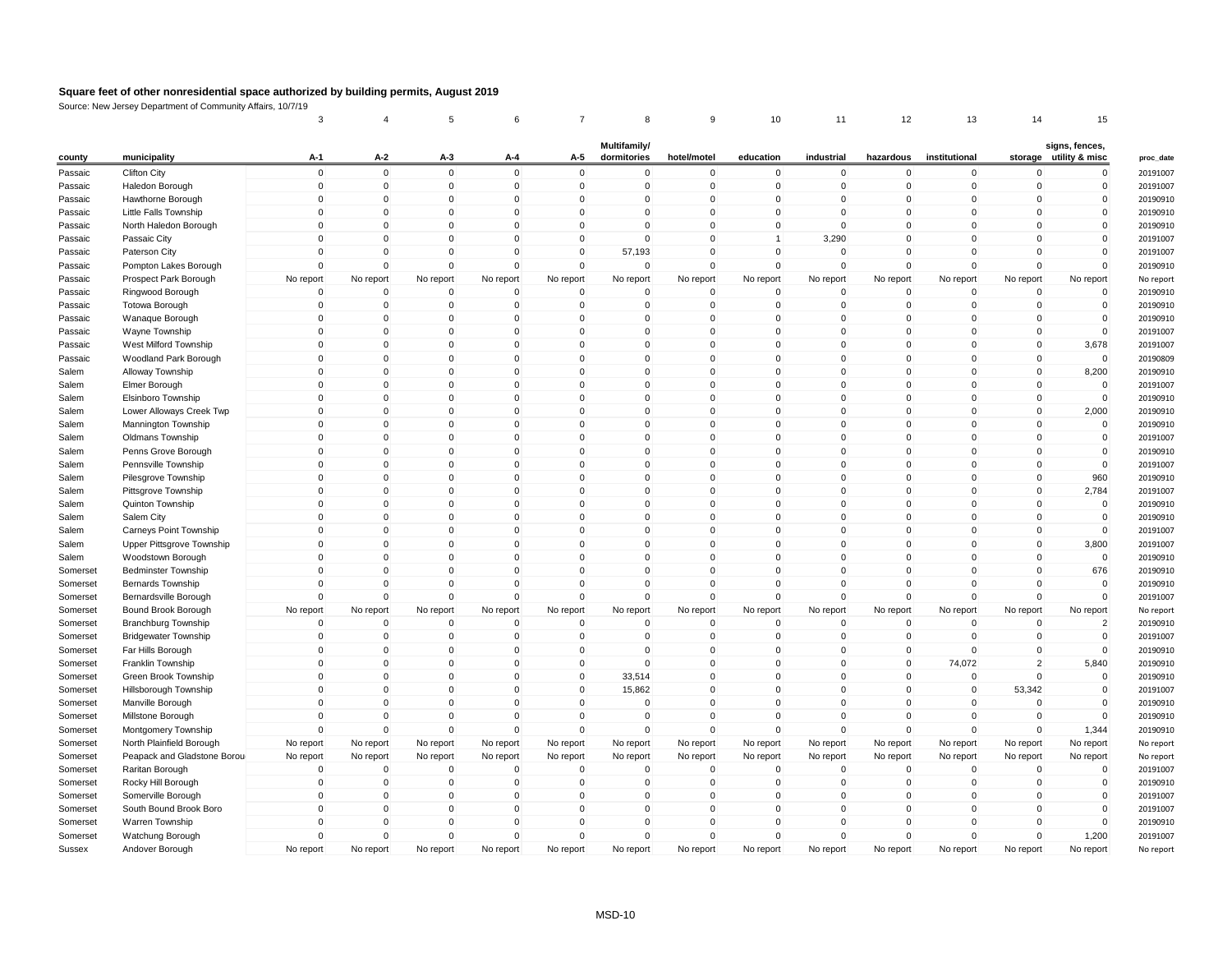|        |                            | 3                          |                          | 5                          |                         |                            | 8                           | 9                          | 10                    | 11                         | 12                   | 13                      | 14                               | 15                                       |
|--------|----------------------------|----------------------------|--------------------------|----------------------------|-------------------------|----------------------------|-----------------------------|----------------------------|-----------------------|----------------------------|----------------------|-------------------------|----------------------------------|------------------------------------------|
| county | municipality               | A-1                        | A-2                      | A-3                        | A-4                     | A-5                        | Multifamily/<br>dormitories | hotel/motel                | education             | industrial                 | hazardous            | institutional           |                                  | signs, fences,<br>storage utility & misc |
| Sussex | Andover Township           | $\mathbf{0}$               | $\overline{1}$           | $\overline{0}$             | $\Omega$                | $\Omega$                   | $\mathbf{0}$                | $\mathbf{0}$               | $\mathbf 0$           | $\mathbf 0$                | $\mathbf{0}$         | $\mathbf{0}$            | 52,500                           | 454                                      |
| Sussex | <b>Branchville Borough</b> | No report                  | No report                | No report                  | No report               | No report                  | No report                   | No report                  | No report             | No report                  | No report            | No report               | No report                        | No report                                |
| Sussex | Byram Township             | $\overline{0}$             | 0                        | $\mathbf 0$                | $\mathbf 0$             | $\overline{0}$             | 0                           | $\mathbf 0$                | 0                     | $\mathbf 0$                | 0                    | $\mathbf 0$             | $\mathbf 0$                      | $\mathbf 0$                              |
| Sussex | Frankford Township         | $\mathbf 0$                | $\mathbf 0$              | $\pmb{0}$                  | $\mathbf 0$             | $\mathbf 0$                | $\mathbf 0$                 | $\mathbf 0$                | $\mathbf 0$           | $\mathbf 0$                | $\mathbf 0$          | $\mathbf 0$             | $\mathbf 0$                      | 310                                      |
| Sussex | Franklin Borough           | $\Omega$                   | $\Omega$                 | $\mathbf 0$                | $\Omega$                | $\Omega$                   | 0                           | $\Omega$                   | $\mathbf{0}$          | $\Omega$                   | $\Omega$             | $\Omega$                | $\Omega$                         | $\mathbf 0$                              |
| Sussex | Fredon Township            | $\Omega$                   | $\Omega$                 | $\Omega$                   | $\Omega$                | $\Omega$                   | $\Omega$                    | $\Omega$                   | 0                     | $\Omega$                   | $\Omega$             | $\Omega$                | $\Omega$                         | $\pmb{0}$                                |
| Sussex | Green Township             | $\mathbf 0$                | $\mathbf 0$              | $\pmb{0}$                  | $\mathbf 0$             | $\mathbf 0$                | $\mathbf 0$                 | $\mathbf 0$                | $\mathbf 0$           | $\mathbf 0$                | $\mathbf 0$          | $\mathbf 0$             | $\mathbf 0$                      | $\mathbf 0$                              |
| Sussex | Hamburg Borough            | $\mathbf 0$                | $\mathbf 0$              | $\mathbf 0$                | $\Omega$                | $\mathbf 0$                | $\mathbf 0$                 | $\mathbf 0$                | $\mathbf 0$           | $\Omega$                   | $\Omega$             | $\Omega$                | $\overline{0}$                   | $\mathbf 0$                              |
| Sussex | Hampton Township           | $\Omega$                   | $\Omega$                 | $\Omega$                   | $\Omega$                | $\Omega$                   | $\Omega$                    | $\Omega$                   | $\mathbf{0}$          | $\mathbf 0$                | $\Omega$             | $\Omega$                | $\Omega$                         | 352                                      |
| Sussex | Hardyston Township         | $\mathbf 0$                | $\pmb{0}$                | $\mathbf 0$                | $\Omega$                | $\Omega$                   | $\Omega$                    | $\mathbf 0$                | $\mathbf 0$           | $\mathbf 0$                | $\Omega$             | $\Omega$                | $\mathbf 0$                      | $\pmb{0}$                                |
| Sussex | <b>Hopatcong Borough</b>   | $\mathbf 0$                | $\mathbf 0$              | $\mathbf 0$                | $\mathbf 0$             | $\overline{0}$             | $\mathbf 0$                 | $\mathbf 0$                | $\mathbf 0$           | $\mathbf 0$                | $\Omega$             | $\Omega$                | $\mathbf 0$                      | $\mathbf 0$                              |
| Sussex | Lafayette Township         | $\Omega$                   | $\Omega$                 | $\Omega$                   | $\Omega$                | $\Omega$                   | $\Omega$                    | $\Omega$                   | $\mathbf{0}$          | $\Omega$                   | $\Omega$             | $\Omega$                | $\Omega$                         | 601                                      |
| Sussex | Montague Township          | $\mathbf 0$                | $\mathbf 0$              | $\mathbf 0$                | $\Omega$                | $\Omega$                   | $\mathbf 0$                 | $\mathbf 0$                | $\mathbf 0$           | $\Omega$                   | $\Omega$             | $\Omega$                | $\mathbf 0$                      | $\mathbf 0$                              |
| Sussex | Newton Town                | $\Omega$                   | $\Omega$                 | $\Omega$                   | $\Omega$                | $\Omega$                   | $\Omega$                    | $\Omega$                   | 0                     | $\Omega$                   | $\Omega$             | $\Omega$                | $\Omega$                         | $\mathbf 0$                              |
| Sussex | Ogdensburg Borough         | $\mathbf 0$                | $\mathbf 0$              | $\mathbf 0$                | $\Omega$                | $\mathbf 0$                | $\mathbf 0$                 | $\mathbf 0$                | $\mathbf 0$           | $\Omega$                   | $\Omega$             | $\Omega$                | $\overline{0}$                   | 540                                      |
| Sussex | Sandyston Township         | $\Omega$                   | $\mathbf 0$              | $\mathbf 0$                | $\Omega$                | $\Omega$                   | $\Omega$                    | $\Omega$                   | $\mathbf 0$           | $\Omega$                   | $\Omega$             | $\Omega$                | $\Omega$                         | $\mathbf 0$                              |
| Sussex | Sparta Township            | No report                  | No report                | No report                  | No report               | No report                  | No report                   | No report                  | No report             | No report                  | No report            | No report               | No report                        | No report                                |
| Sussex | Stanhope Borough           | $\mathbf 0$                | 0                        | $\mathbf 0$                | $\mathbf 0$             | $\mathbf 0$                | $\mathbf 0$                 | $\mathbf 0$                | 0                     | $\mathbf 0$                | $\mathbf 0$          | $\mathbf 0$             | $\mathbf 0$                      | 0                                        |
| Sussex | <b>Stillwater Township</b> | $\mathbf 0$                | $\mathbf 0$              | $\mathbf 0$                | $\mathbf 0$             | $\mathbf 0$                | $\mathbf 0$                 | $\mathbf 0$                | 0                     | $\mathbf 0$                | $\mathbf 0$          | $\mathbf{0}$            | $\mathbf 0$                      | $\mathbf 0$                              |
| Sussex | Sussex Borough             | $\overline{0}$             | $\mathbf 0$              | $\mathbf 0$                | $\Omega$                | $\mathbf 0$                | $\mathbf 0$                 | $\mathbf 0$                | $\mathbf 0$           | $\mathbf 0$                | $\Omega$             | $\Omega$                | $\overline{0}$                   | $\mathbf 0$                              |
| Sussex | Vernon Township            | $\Omega$                   | $\Omega$                 | $\Omega$                   | $\Omega$                | $\Omega$                   | $\mathbf{0}$                | $\mathbf 0$                | $\mathbf 0$           | $\Omega$                   | $\Omega$             | $\Omega$                | $\Omega$                         | $\mathbf 0$                              |
| Sussex | <b>Walpack Township</b>    | No report                  | No report                | No report                  | No report               | No report                  | No report                   | No report                  | No report             | No report                  | No report            | No report               | No report                        | No report                                |
| Sussex | Wantage Township           | $\mathbf 0$                | 0                        | $\mathbf 0$                | $\Omega$                | $\mathbf 0$                | $\mathbf 0$                 | $\mathbf 0$                | $\mathbf 0$           | $\mathbf 0$                | $\mathbf 0$          | $\Omega$                | 4,544                            | 7,188                                    |
| Union  | Berkeley Heights Township  | No report                  | No report                | No report                  | No report               | No report                  | No report                   | No report                  |                       | No report                  | No report            | No report               | No report                        | No report                                |
| Union  | Clark Township             | $\Omega$                   | $\Omega$                 | $\Omega$                   | $\Omega$                | $\Omega$                   | $\mathbf{0}$                | $\mathbf 0$                | No report<br>$\Omega$ | $\Omega$                   | $\Omega$             | $\Omega$                | $\mathbf 0$                      | 588                                      |
|        |                            |                            |                          |                            |                         |                            |                             |                            |                       |                            |                      |                         |                                  |                                          |
| Union  | Cranford Township          | $\mathbf 0$<br>$\mathbf 0$ | $\pmb{0}$<br>$\mathbf 0$ | $\pmb{0}$<br>$\mathbf 0$   | 0<br>$\mathbf 0$        | $\mathbf 0$<br>$\mathbf 0$ | 0<br>$\mathbf 0$            | 0                          | 0                     | $\mathbf 0$<br>$\mathbf 0$ | 0<br>0               | $\mathbf 0$<br>$\Omega$ | $\overline{0}$<br>$\overline{0}$ | $\pmb{0}$<br>$\mathbf 0$                 |
| Union  | <b>Elizabeth City</b>      | $\Omega$                   | $\Omega$                 | $\Omega$                   | $\Omega$                | $\Omega$                   | $\Omega$                    | $\mathbf 0$<br>$\Omega$    | 0<br>$\mathbf{0}$     | $\Omega$                   | $\Omega$             | $\Omega$                | $\Omega$                         | $\mathbf 0$                              |
| Union  | Fanwood Borough            | $\mathbf 0$                | $\mathbf 0$              |                            |                         | $\mathbf 0$                |                             |                            |                       |                            |                      |                         |                                  | $\mathbf 0$                              |
| Union  | Garwood Borough            |                            |                          | $\mathbf 0$                | $\mathbf 0$             |                            | $\mathbf 0$                 | $\mathbf 0$                | $\mathbf 0$           | $\mathbf 0$                | 0                    | $\mathbf 0$             | $\overline{0}$                   | $\mathbf 0$                              |
| Union  | Hillside Township          | $\mathbf 0$<br>$\Omega$    | $\mathbf 0$<br>$\Omega$  | $\mathbf 0$<br>$\mathbf 0$ | $\mathbf 0$<br>$\Omega$ | $\overline{0}$<br>$\Omega$ | 0<br>$\mathbf 0$            | $\overline{0}$<br>$\Omega$ | 0<br>$\mathbf{0}$     | 1,530<br>$\Omega$          | 0<br>$\Omega$        | $\Omega$<br>$\Omega$    | 0<br>$\Omega$                    |                                          |
| Union  | Kenilworth Borough         | $\mathbf 0$                | $\mathbf 0$              |                            |                         | $\mathbf 0$                | $\mathbf 0$                 |                            |                       | $\overline{0}$             |                      |                         |                                  | $\mathbf 0$                              |
| Union  | <b>Linden City</b>         |                            |                          | $\mathbf 0$                | $\mathbf 0$             |                            |                             | 12,919                     | $\mathbf 0$           |                            | 0                    | $\mathbf 0$             | $\mathbf 0$                      | $\mathbf 0$                              |
| Union  | Mountainside Borough       | $\Omega$<br>$\Omega$       | $\Omega$<br>$\Omega$     | $\mathbf 0$                | $\Omega$<br>$\Omega$    | $\Omega$<br>$\Omega$       | $\Omega$                    | $\overline{0}$<br>$\Omega$ | $\mathbf{0}$          | $\Omega$<br>$\Omega$       | $\Omega$<br>$\Omega$ | $\Omega$<br>$\Omega$    | 0                                | $\mathbf 0$                              |
| Union  | New Providence Borough     |                            |                          | $\mathbf 0$                |                         |                            | 0                           |                            | $\mathbf{0}$          |                            |                      |                         | 0                                | $\mathbf 0$                              |
| Union  | <b>Plainfield City</b>     | $\mathbf 0$                | $\mathbf 0$              | $\mathbf 0$                | $\mathbf 0$             | $\mathbf 0$                | $\mathbf 0$                 | $\mathbf 0$                | $\mathbf 0$           | $\overline{0}$             | 0                    | $\mathbf 0$             | $\overline{0}$                   | $\mathbf 0$                              |
| Union  | Rahway City                | $\mathbf 0$                | $\mathbf 0$              | $\mathbf 0$                | $\Omega$<br>$\Omega$    | $\mathbf 0$                | $\mathbf 0$                 | $\mathbf 0$                | $\mathbf 0$           | $\Omega$                   | $\Omega$<br>$\Omega$ | $\Omega$                | $\overline{0}$                   | 300                                      |
| Union  | Roselle Borough            | $\Omega$                   | $\Omega$                 | $\Omega$<br>$\mathbf 0$    |                         | $\Omega$                   | $\Omega$                    | $\Omega$                   | $\mathbf{0}$          | $\mathbf{0}$               |                      | $\Omega$                | $\Omega$                         | $\mathbf 0$                              |
| Union  | Roselle Park Borough       | $\mathbf 0$                | $\pmb{0}$                |                            | $\mathbf 0$             | $\mathbf 0$                | $\mathbf 0$                 | $\mathbf 0$                | $\mathsf 0$           | $\mathbf 0$                | 0                    | $\mathbf 0$             | $\mathbf 0$                      | $\mathbf 0$                              |
| Union  | Scotch Plains Township     | $\mathbf 0$                | $\mathbf 0$              | 11,308                     | $\Omega$                | $\overline{0}$             | $\mathbf 0$                 | $\mathbf 0$                | $\mathbf 0$           | $\mathbf 0$                | $\Omega$             | $\Omega$                | $\overline{0}$                   | $\mathbf 0$                              |
| Union  | Springfield Township       | $\mathbf 0$                | $\mathbf 0$              | $\overline{0}$             | $\Omega$                | $\Omega$                   | $\mathbf 0$                 | $\mathbf 0$                | $\mathbf 0$           | $\mathbf{0}$               | $\Omega$             | $\Omega$                | $\overline{0}$                   | $\mathbf 0$                              |
| Union  | Summit City                | $\Omega$                   | $\Omega$                 | $\Omega$                   | $\Omega$                | $\Omega$                   | $\Omega$                    | $\Omega$                   | $\mathbf{0}$          | $\Omega$                   | $\Omega$             | $\Omega$                | $\Omega$                         | $\mathbf 0$                              |
| Union  | Union Township             | $\mathbf 0$                | $\mathbf 0$              | $\pmb{0}$                  | $\mathbf 0$             | $\mathbf 0$                | $\mathbf 0$                 | $\mathbf 0$                | $\mathbf 0$           | $\mathbf 0$                | $\Omega$             | $\Omega$                | 0                                | $\mathbf 0$                              |
| Union  | Westfield Town             | $\mathbf 0$                | $\mathbf 0$              | $\overline{0}$             | $\mathbf 0$             | $\mathbf 0$                | $\mathbf 0$                 | $\mathbf 0$                | $\mathbf 0$           | $\mathbf{0}$               | $\Omega$             | $\Omega$                | $\mathbf 0$                      | 715                                      |
| Union  | Winfield Township          | $\Omega$                   | $\Omega$                 | $\Omega$                   | $\Omega$                | $\Omega$                   | $\Omega$                    | $\Omega$                   | $\Omega$              | $\Omega$                   | $\Omega$             | $\Omega$                | $\Omega$                         | $\mathbf 0$                              |
| Warren | Allamuchy Township         | $\Omega$                   | $\Omega$                 | $\mathbf 0$                | $\Omega$                | $\Omega$                   | $\Omega$                    | $\Omega$                   | 0                     | $\Omega$                   | $\Omega$             | $\Omega$                | $\Omega$                         | $\mathbf{1}$                             |
| Warren | Alpha Borough              | No report                  | No report                | No report                  | No report               | No report                  | No report                   | No report                  | No report             | No report                  | No report            | No report               | No report                        | No report                                |
| Warren | Belvidere Town             | $\mathbf 0$                | 0                        | $\mathbf 0$                | $\Omega$                | $\mathbf 0$                | $\mathbf 0$                 | $\mathbf 0$                | 0                     | $\mathbf 0$                | $\Omega$             | $\Omega$                | $\overline{0}$                   | $\mathbf 0$                              |
| Warren | <b>Blairstown Township</b> | $\mathbf 0$                | $\mathbf 0$              | $\overline{0}$             | $\mathbf 0$             | $\mathbf 0$                | $\mathbf 0$                 | $\mathbf 0$                | $\mathbf{1}$          | $\overline{0}$             | $\mathbf 0$          | $\mathbf 0$             | 9,800                            | 551                                      |
| Warren | Franklin Township          | $\Omega$                   | $\Omega$                 | $\mathbf 0$                | $\Omega$                | $\mathbf 0$                | $\mathbf 0$                 | $\mathbf 0$                | 0                     | $\Omega$                   | $\Omega$             | $\Omega$                | $\Omega$                         | $\overline{2}$                           |
| Warren | Frelinghuysen Township     | $\Omega$                   | $\Omega$                 | $\Omega$                   | $\Omega$                | $\Omega$                   | $\mathbf 0$                 | $\Omega$                   | 0                     | $\Omega$                   | $\Omega$             | $\Omega$                | $\Omega$                         | 480                                      |
| Warren | Greenwich Township         | $\Omega$                   | $\mathbf 0$              | $\mathbf 0$                | $\Omega$                | $\mathbf 0$                | $\mathbf 0$                 | $\Omega$                   | $\mathbf 0$           | $\Omega$                   | 0                    | $\Omega$                | $\Omega$                         | $\mathbf 0$                              |
| Warren | Hackettstown Town          | No report                  | No report                | No report                  | No report               | No report                  | No report                   | No report                  | No report             | No report                  | No report            | No report               | No report                        | No report                                |